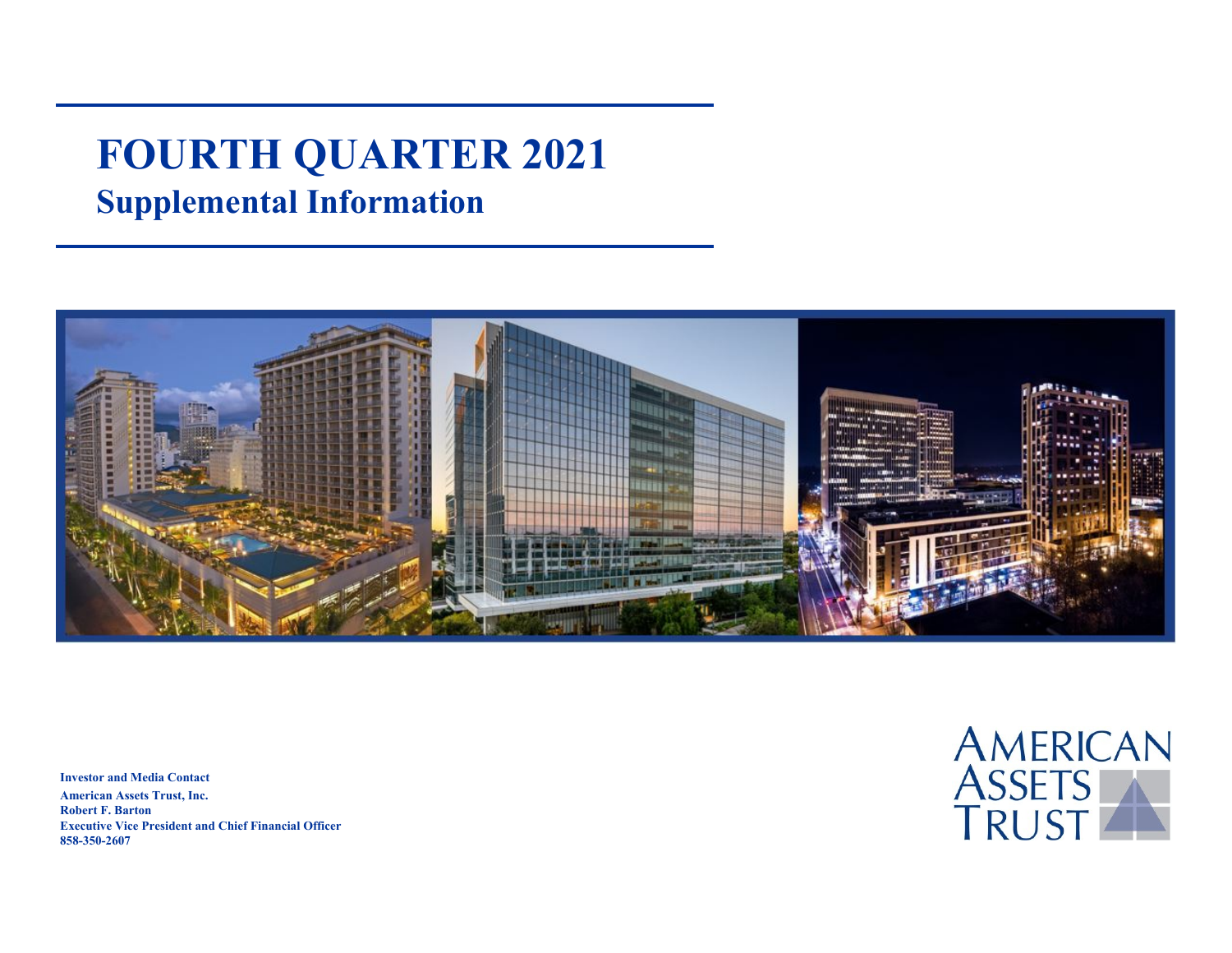### AMERICAN<br>ASSETS **TRUST**



| American Assets Trust, Inc.'s Portfolio is concentrated in high-barrier-to-entry markets |  |
|------------------------------------------------------------------------------------------|--|
| with favorable supply/demand characteristics                                             |  |

|                      | Office         | Retail         | Multifamily  | Mixed-Use      |               |
|----------------------|----------------|----------------|--------------|----------------|---------------|
| Market               | Square<br>Feet | Square<br>Feet | Units        | Square<br>Feet | <b>Suites</b> |
| <b>San Diego</b>     | 1,563,221      | 1,322,200      | (1)<br>1,455 |                |               |
| <b>San Francisco</b> | 522,696        | 35,159         |              |                |               |
| Oahu                 |                | 429,718        |              | 93,925         | 369           |
| <b>Monterey</b>      |                | 673,155        |              |                |               |
| <b>San Antonio</b>   |                | 588,148        |              |                |               |
| <b>Portland</b>      | 876,242        | 44,236         | 657          |                |               |
| <b>Seattle</b>       | 933,653        |                |              |                |               |
| <b>Total</b>         | 3,895,812      | 3,092,616      | 2,112        | 93,925         | 369           |

Note: Circled areas represent all markets in which American Assets Trust, Inc. currently owns and operates its real estate properties. Size of circle denotes approximation of square feet / units. Net rentable square footage may be adjusted from the prior periods to reflect re-measurement of leased space at the properties.

Data is as of December 31, 2021.

(1) Includes 122 RV spaces.

(2) Percentage of Net Operating Income (NOI) calculated for the three months ended December 31, 2021. Reconciliation of NOI to net income is included in the Glossary of Terms.

|               | <b>Square Feet</b> | $\frac{0}{0}$ | <b>NOI</b> % $^{(2)}$ |
|---------------|--------------------|---------------|-----------------------|
| <b>Office</b> | 3.9 million        | 56%           | 54%                   |
| Retail        | 3.1 million        | 44%           | 26%                   |
| <b>Totals</b> | 7.0<br>million     |               |                       |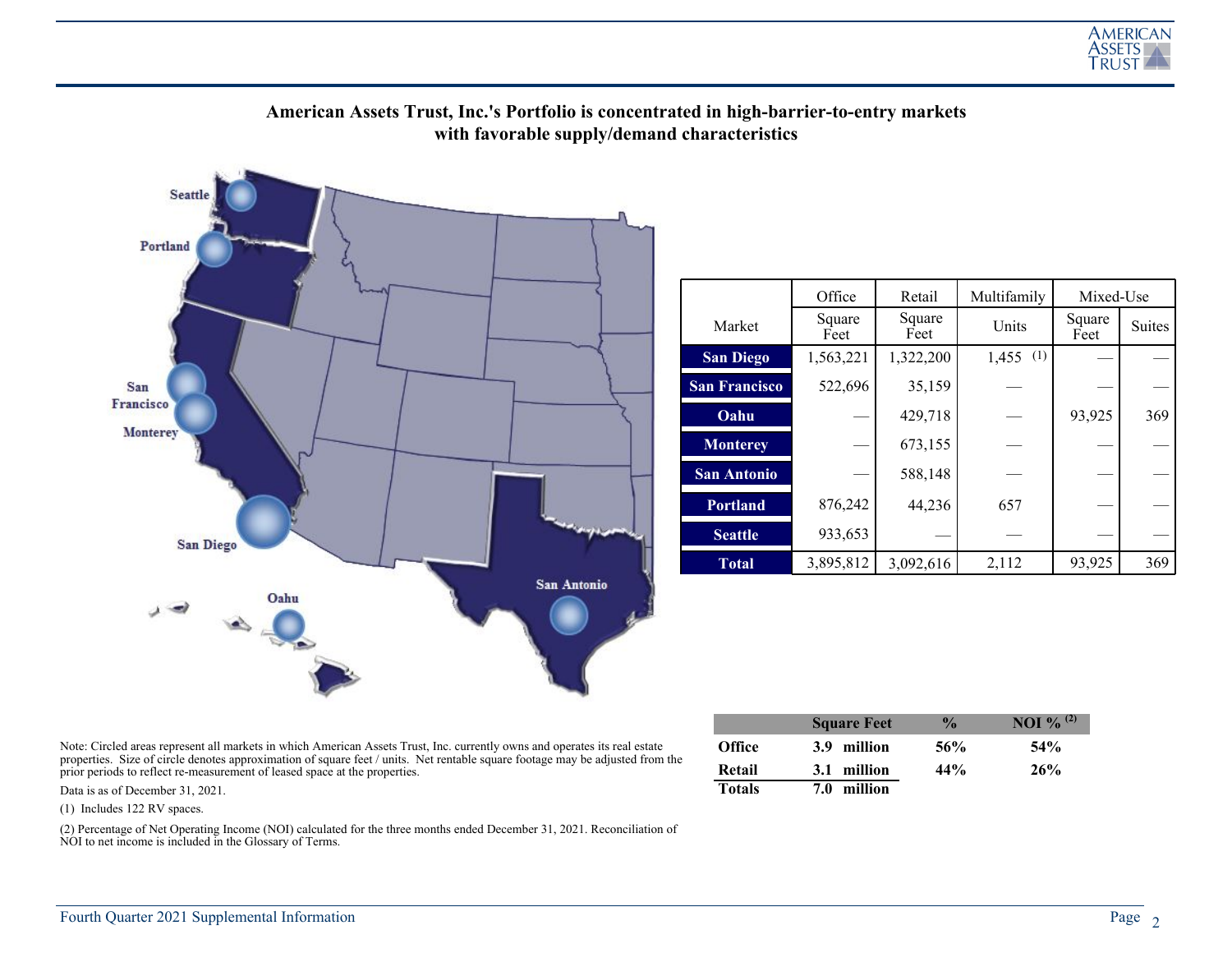### **INDEX**

![](_page_2_Picture_1.jpeg)

|    | <b>FOURTH QUARTER 2021 SUPPLEMENTAL INFORMATION</b>                             |                 |
|----|---------------------------------------------------------------------------------|-----------------|
| 1. | <b>FINANCIAL HIGHLIGHTS</b>                                                     |                 |
|    | <b>Consolidated Balance Sheets</b>                                              | 5 <sup>5</sup>  |
|    | Consolidated Statements of Operations                                           | 6               |
|    | Funds From Operations (FFO), FFO As Adjusted & Funds Available for Distribution | $7\phantom{.0}$ |
|    | Corporate Guidance                                                              | 9               |
|    | Same-Store Net Operating Income (NOI)                                           | <b>10</b>       |
|    | Same-Store Cash NOI Comparison excluding Redevelopment                          | 12              |
|    | Same-Store Cash NOI Comparison with Redevelopment                               | 13              |
|    | Cash NOI By Region                                                              | 14              |
|    | Cash NOI Breakdown                                                              | 15              |
|    | Property Revenue and Operating Expenses                                         | 16              |
|    | <b>Segment Capital Expenditures</b>                                             | <b>18</b>       |
|    | Summary of Outstanding Debt                                                     | 19              |
|    | Market Capitalization                                                           | 20              |
|    | Summary of Development Opportunities                                            | 22              |
| 2. | <b>PORTFOLIO DATA</b>                                                           |                 |
|    | Property Report                                                                 | 24              |
|    | Office Leasing Summary                                                          | 27              |
|    | Retail Leasing Summary                                                          | 28              |
|    | Multifamily Leasing Summary                                                     | 29              |
|    | Mixed-Use Leasing Summary                                                       | 31              |
|    | Lease Expirations                                                               | 32              |
|    | Portfolio Leased Statistics                                                     | 34              |
|    | Top Tenants - Office                                                            | 35              |
|    | Top Tenants - Retail                                                            | 36              |
| 3. | <b>APPENDIX</b>                                                                 |                 |
|    | Glossary of Terms                                                               | 38              |

This Supplemental Information contains forward-looking statements within the meaning of the Private Securities Litigation Reform Act of 1995 (set forth in Section 27A of the Securities Act of 1933, as amended, or the Secur the Securities Exchange Act of 1934, as amended, or the Exchange Act). Forward-looking statements involve numerous risks and uncertainties and you should not rely on them as predictions of future events. Forward-looking st assumptions, data or methods which may be incorrect or imprecise and we may not be able to realize them. We do not guarantee that the transactions and events described will happen as described (or that they will happen at among others, could cause actual results and future events to differ materially from those set forth or contemplated in the forward-looking statements: adverse economic or real estate developments in our markets; our failu to service our outstanding indebtedness; defaults on, early terminations of or non-renewal of leases by tenants, including significant tenants; difficulties in identifying properties to acquire and completing acquisitions; our failure to successfully operate acquired properties and operations; our inability to develop or redevelop our properties due to market conditions; fluctuations in interest rates and increased operating costs; risks rel failure to obtain necessary outside financing; on-going litigation; general economic conditions; financial market fluctuations; risks that affect the general retail, office, multifamily and mixed-use environment; the compe operate; decreased rental rates or increased vacancy rates; conflicts of interests with our officers or directors; lack or insufficient amounts of insurance; environmental uncertainties and risks related to adverse weather factors affecting the real estate industry generally; limitations imposed on our business and our ability to satisfy complex rules in order for us to continue to qualify as a REIT for U.S. federal income tax purposes; and interpretations thereof, such as real estate and zoning laws and increases in real property tax rates and taxation of REITs. Currently, one of the most significant risk factors is the potential adverse effect of the curren condition, results of operations, cash flows and performance or that of, our tenants and guests, the real estate market and the global economy and financial markets. The extent to which COVID-19 impacts us, our tenants and developments, which are highly uncertain and cannot be predicted with confidence, including the scope, severity and duration of the pandemic, the actions taken to contain the pandemic or mitigate its impact, and the direct the pandemic and containment measures, among others.

While forward-looking statements reflect our good faith beliefs, they are not guarantees of future performance. We disclaim any obligation to publicly update or revise any forward-looking statement to reflect changes in un new information, data or methods, future events or other changes. For a further discussion of these and other factors that could impact our future results, refer to our most recent Annual Report on Form 10-K and other risk subsequently filed by us from time to time with the Securities and Exchange Commission.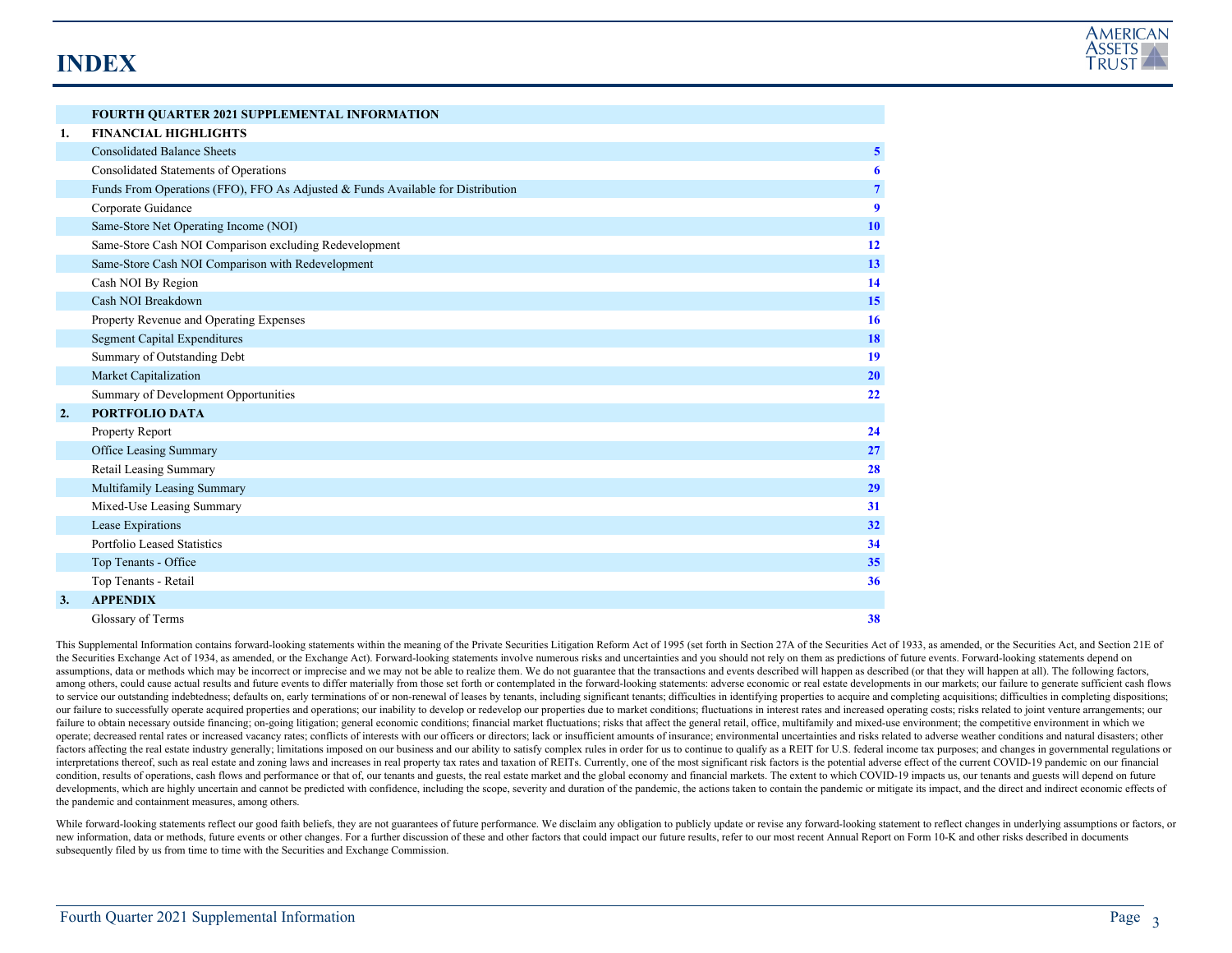![](_page_3_Picture_0.jpeg)

## **FINANCIAL HIGHLIGHTS**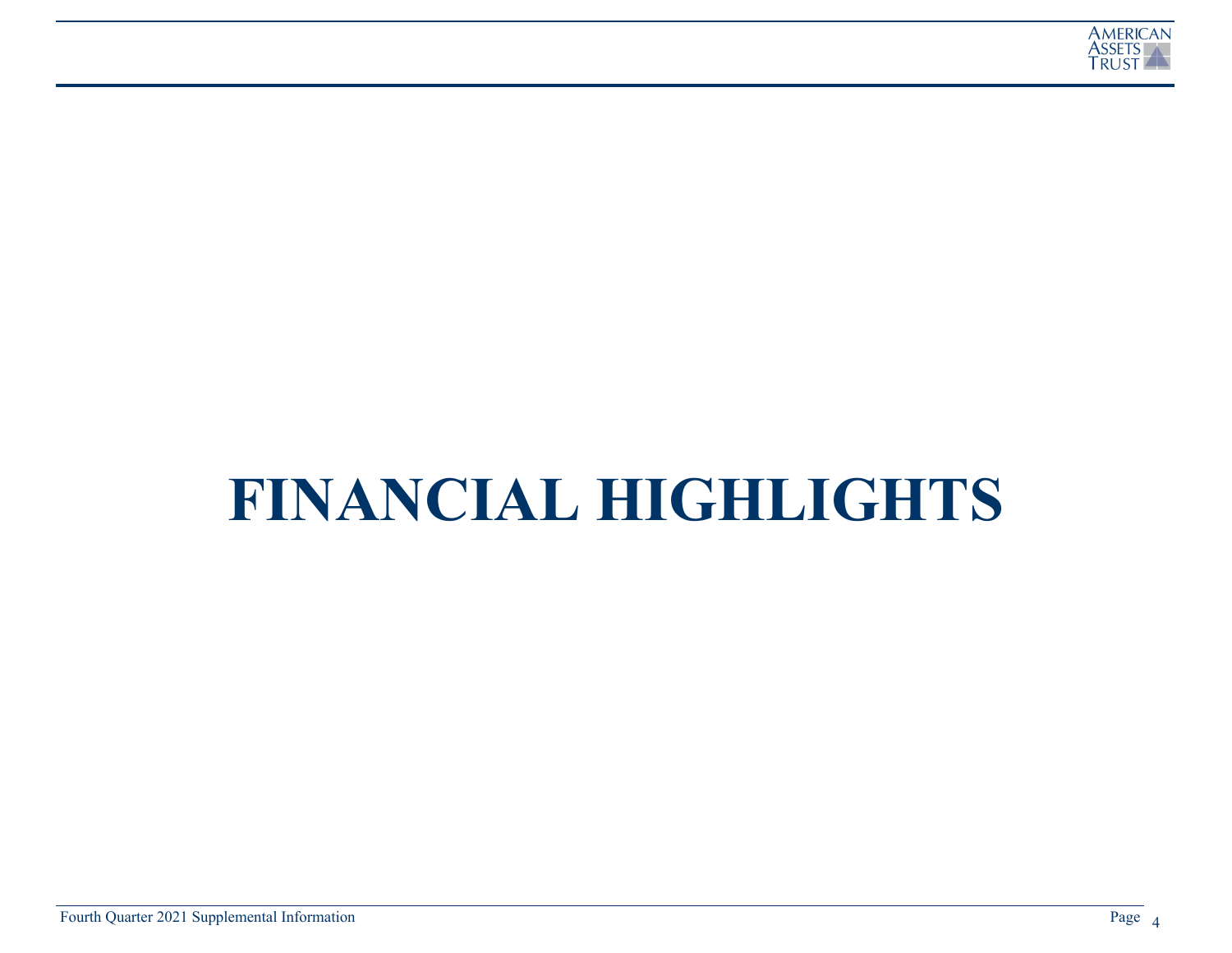### <span id="page-4-0"></span>**CONSOLIDATED BALANCE SHEETS**

![](_page_4_Picture_1.jpeg)

| (Amounts in thousands, except shares and per share data)                                                                                                                           |                           | <b>December 31, 2021</b> | <b>December 31, 2020</b> |
|------------------------------------------------------------------------------------------------------------------------------------------------------------------------------------|---------------------------|--------------------------|--------------------------|
| <b>ASSETS</b>                                                                                                                                                                      |                           | (unaudited)              |                          |
| Real estate, at cost                                                                                                                                                               |                           |                          |                          |
| Operating real estate                                                                                                                                                              | $\mathsf{\$}$             | 3,389,726 \$             | 3,155,280                |
| Construction in progress                                                                                                                                                           |                           | 139,098                  | 91,047                   |
| Held for development                                                                                                                                                               |                           | 547                      | 547                      |
|                                                                                                                                                                                    |                           | 3,529,371                | 3,246,874                |
| Accumulated depreciation                                                                                                                                                           |                           | (847,390)                | (754, 140)               |
| Net real estate                                                                                                                                                                    |                           | 2,681,981                | 2,492,734                |
| Cash and cash equivalents                                                                                                                                                          |                           | 139,524                  | 137,333                  |
| Restricted cash                                                                                                                                                                    |                           |                          | 1,716                    |
| Accounts receivable, net                                                                                                                                                           |                           | 7,445                    | 6,938                    |
| Deferred rent receivable, net                                                                                                                                                      |                           | 82,724                   | 72,476                   |
| Other assets, net                                                                                                                                                                  |                           | 106,253                  | 106,112                  |
| <b>TOTAL ASSETS</b>                                                                                                                                                                | \$                        | 3,017,927 \$             | 2,817,309                |
| <b>LIABILITIES AND EQUITY</b>                                                                                                                                                      |                           |                          |                          |
| <b>LIABILITIES:</b>                                                                                                                                                                |                           |                          |                          |
| Secured notes payable, net                                                                                                                                                         | $\boldsymbol{\mathsf{S}}$ | $110,965$ \$             | 110,923                  |
| Unsecured notes payable, net                                                                                                                                                       |                           | 1,538,238                | 1,196,677                |
| Unsecured line of credit, net                                                                                                                                                      |                           |                          | 99,151                   |
| Accounts payable and accrued expenses                                                                                                                                              |                           | 64,531                   | 59,262                   |
| Security deposits payable                                                                                                                                                          |                           | 7,855                    | 6,590                    |
| Other liabilities and deferred credits, net                                                                                                                                        |                           | 86,215                   | 91,300                   |
| <b>Total liabilities</b>                                                                                                                                                           |                           | 1,807,804                | 1,563,903                |
| Commitments and contingencies                                                                                                                                                      |                           |                          |                          |
| EQUITY:                                                                                                                                                                            |                           |                          |                          |
| American Assets Trust, Inc. stockholders' equity                                                                                                                                   |                           |                          |                          |
| Common stock, \$0.01 par value, 490,000,000 shares authorized, 60,525,580 and 60,476,292 shares issued<br>and outstanding at December 31, 2021 and December 31, 2020, respectively |                           | 605                      | 605                      |
| Additional paid in capital                                                                                                                                                         |                           | 1,453,272                | 1,445,644                |
| Accumulated dividends in excess of net income                                                                                                                                      |                           | (217,785)                | (176, 560)               |
| Accumulated other comprehensive income                                                                                                                                             |                           | 2,872                    | 1,753                    |
| Total American Assets Trust, Inc. stockholders' equity                                                                                                                             |                           | 1,238,964                | 1,271,442                |
| Noncontrolling interests                                                                                                                                                           |                           | (28, 841)                | (18,036)                 |
| Total equity                                                                                                                                                                       |                           | 1,210,123                | 1,253,406                |
|                                                                                                                                                                                    |                           |                          |                          |
| TOTAL LIABILITIES AND EQUITY                                                                                                                                                       | \$                        | 3,017,927 \$             | 2,817,309                |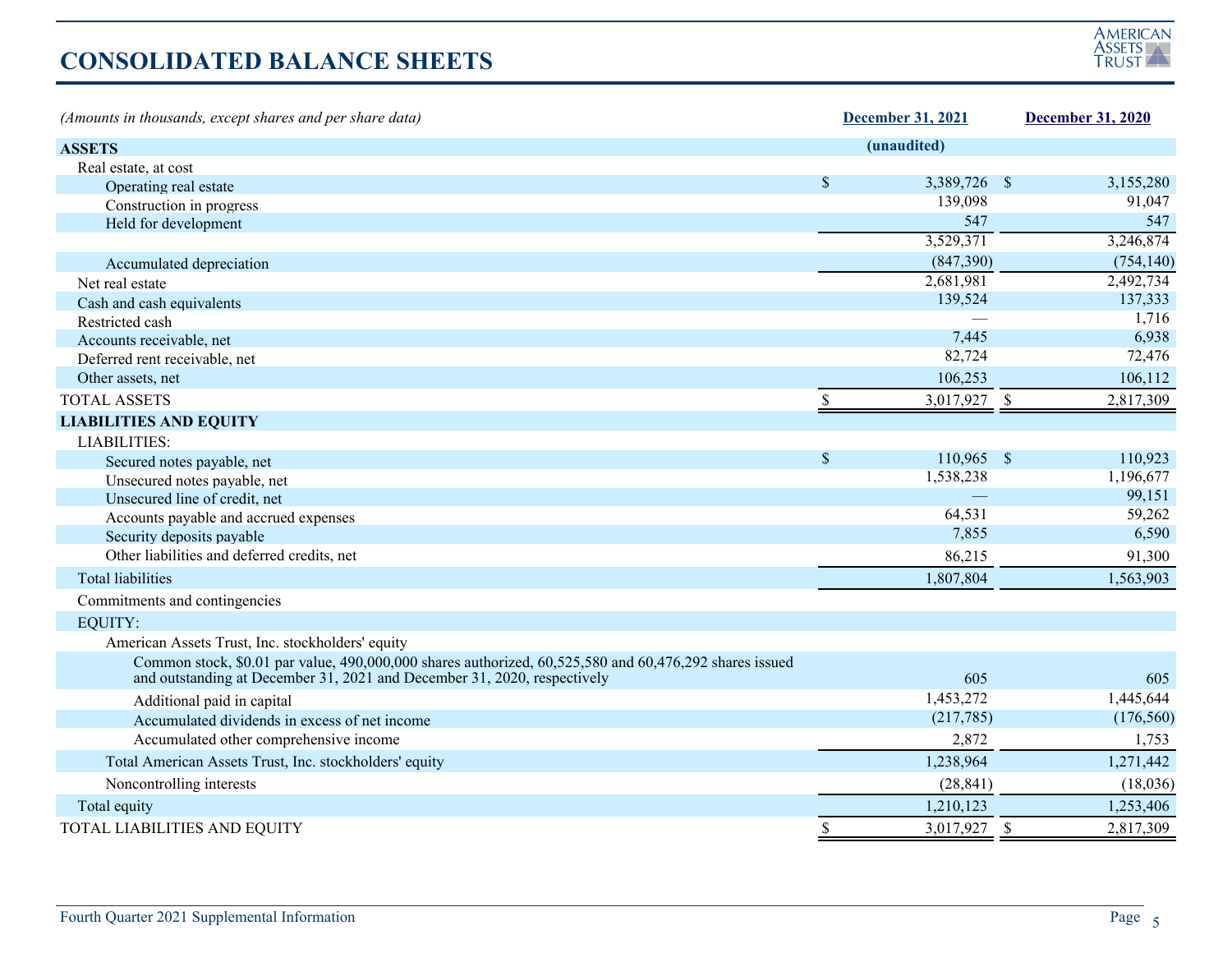### <span id="page-5-0"></span>**CONSOLIDATED STATEMENTS OF OPERATIONS**

![](_page_5_Picture_1.jpeg)

| (Unaudited, amounts in thousands, except shares and per share data)                     |               | <b>Three Months Ended</b> |               |            | <b>Year Ended</b> |              |               |            |  |
|-----------------------------------------------------------------------------------------|---------------|---------------------------|---------------|------------|-------------------|--------------|---------------|------------|--|
|                                                                                         |               | December 31.              |               |            |                   | December 31, |               |            |  |
|                                                                                         |               | 2021                      |               | 2020       | 2021              |              |               | 2020       |  |
| <b>REVENUE:</b>                                                                         |               |                           |               |            |                   |              |               |            |  |
| Rental income                                                                           | \$            | 97,635                    | $\mathbb{S}$  | 78,253     | <sup>S</sup>      | 360,208 \$   |               | 330,312    |  |
| Other property income                                                                   |               | 4,112                     |               | 3,094      |                   | 15,620       |               | 14,261     |  |
| Total revenue                                                                           |               | 101,747                   |               | 81,347     |                   | 375,828      |               | 344,573    |  |
| <b>EXPENSES:</b>                                                                        |               |                           |               |            |                   |              |               |            |  |
| Rental expenses                                                                         |               | 25,064                    |               | 20,421     |                   | 86,980       |               | 79,178     |  |
| Real estate taxes                                                                       |               | 11,184                    |               | 10,444     |                   | 42,794       |               | 41,941     |  |
| General and administrative                                                              |               | 9,305                     |               | 6,644      |                   | 29,879       |               | 26,581     |  |
| Depreciation and amortization                                                           |               | 30,479                    |               | 27,423     |                   | 116,306      |               | 108,292    |  |
| Total operating expenses                                                                |               | 76,032                    |               | 64,932     |                   | 275,959      |               | 255,992    |  |
| <b>OPERATING INCOME</b>                                                                 |               | 25,715                    |               | 16,415     |                   | 99,869       |               | 88,581     |  |
| Interest expense                                                                        |               | (14,998)                  |               | (13, 335)  |                   | (58, 587)    |               | (53, 440)  |  |
| Loss on early extinguishment of debt                                                    |               |                           |               |            |                   | (4,271)      |               |            |  |
| Other (expense) income, net                                                             |               | (239)                     |               | 708        |                   | (418)        |               | 447        |  |
| <b>NET INCOME</b>                                                                       |               | 10,478                    |               | 3,788      |                   | 36,593       |               | 35,588     |  |
| Net income attributable to restricted shares                                            |               | (147)                     |               | (123)      |                   | (564)        |               | (383)      |  |
| Net income attributable to unitholders in the Operating Partnership                     |               | (2, 194)                  |               | (767)      |                   | (7,653)      |               | (7, 545)   |  |
| NET INCOME ATTRIBUTABLE TO AMERICAN ASSETS TRUST, INC. STOCKHOLDERS                     | <sup>\$</sup> | 8,137 \$                  |               | 2,898      | <sup>S</sup>      | 28,376 \$    |               | 27,660     |  |
| <b>EARNINGS PER COMMON SHARE</b>                                                        |               |                           |               |            |                   |              |               |            |  |
| Basic income from operations attributable to common stockholders per share              | $\mathcal{S}$ | $0.14$ \$                 |               | 0.05       | $\mathbb{S}$      | 0.47 S       |               | 0.46       |  |
| Weighted average shares of common stock outstanding - basic                             |               | 60,002,303                |               | 59,951,055 |                   | 59,990,740   |               | 59,806,309 |  |
| Diluted income from continuing operations attributable to common stockholders per share |               | 0.14                      | $\mathcal{S}$ | 0.05       | $\mathbb{S}$      | 0.47         | $\mathcal{S}$ | 0.46       |  |
| Weighted average shares of common stock outstanding - diluted                           |               | 76,183,840                |               | 76,132,592 |                   | 76,172,277   |               | 76,119,763 |  |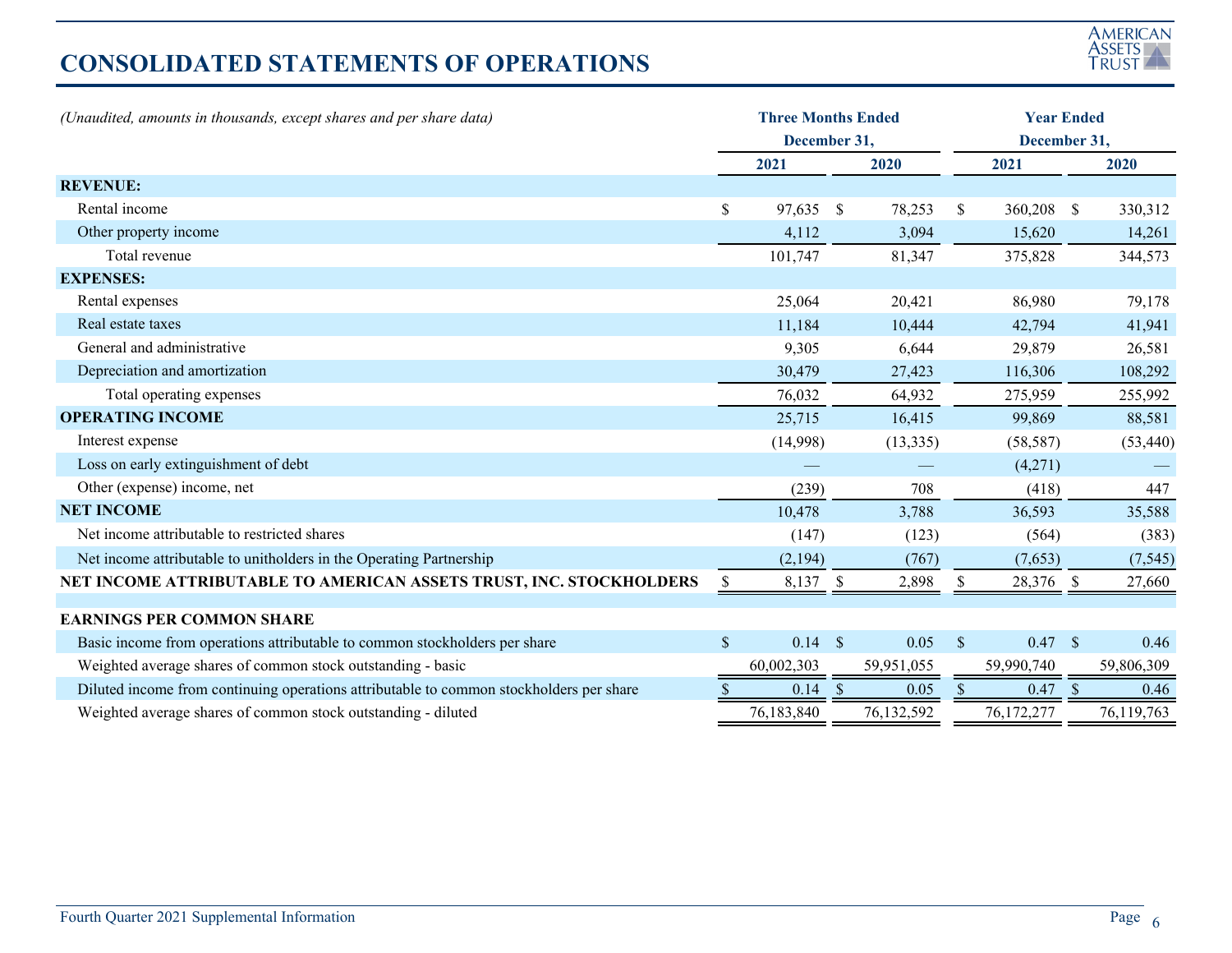### <span id="page-6-0"></span>**FUNDS FROM OPERATIONS, FFO AS ADJUSTED & FUNDS AVAILABLE FOR DISTRIBUTION**

![](_page_6_Picture_1.jpeg)

| (Unaudited, amounts in thousands, except shares and per share data)               |              | <b>Three Months Ended</b> |  | <b>Year Ended</b> |              |            |  |            |  |
|-----------------------------------------------------------------------------------|--------------|---------------------------|--|-------------------|--------------|------------|--|------------|--|
|                                                                                   |              | December 31,              |  | December 31,      |              |            |  |            |  |
|                                                                                   |              | 2021                      |  | 2020              |              | 2021       |  | 2020       |  |
| Funds from Operations (FFO) <sup>(1)</sup>                                        |              |                           |  |                   |              |            |  |            |  |
| Net income                                                                        | \$           | $10,478$ \$               |  | 3,788             | \$           | 36,593 \$  |  | 35,588     |  |
| Depreciation and amortization of real estate assets                               |              | 30,479                    |  | 27,423            |              | 116,306    |  | 108,292    |  |
| FFO, as defined by NAREIT                                                         |              | 40,957                    |  | 31,211            |              | 152,899    |  | 143,880    |  |
| Less: Nonforfeitable dividends on restricted stock awards                         |              | (145)                     |  | (122)             |              | (557)      |  | (377)      |  |
| FFO attributable to common stock and common units                                 |              | 40,812                    |  | 31,089            |              | 152,342    |  | 143,503    |  |
|                                                                                   |              |                           |  |                   |              |            |  |            |  |
| FFO per diluted share/unit                                                        | S            | $0.54$ \$                 |  | 0.41              |              | 2.00 S     |  | 1.89       |  |
|                                                                                   |              |                           |  |                   |              |            |  |            |  |
| Weighted average number of common shares and common units, diluted <sup>(2)</sup> |              | 76,186,698                |  | 76,132,963        |              | 76,175,004 |  | 76,122,842 |  |
|                                                                                   |              |                           |  |                   |              |            |  |            |  |
| Funds Available for Distribution (FAD) <sup>(1)</sup>                             |              | 8,576 \$                  |  | 21,457            |              | 83,830 \$  |  | 68,916     |  |
|                                                                                   |              |                           |  |                   |              |            |  |            |  |
| Dividends                                                                         |              |                           |  |                   |              |            |  |            |  |
| Dividends declared and paid                                                       | $\mathbb{S}$ | $23,014$ \$               |  | 19,164            | <sup>S</sup> | 88,936 \$  |  | 76,510     |  |
| Dividends declared and paid per share/unit                                        | \$           | $0.30 \quad$ \$           |  | 0.25              | \$           | $1.16$ \$  |  | 1.00       |  |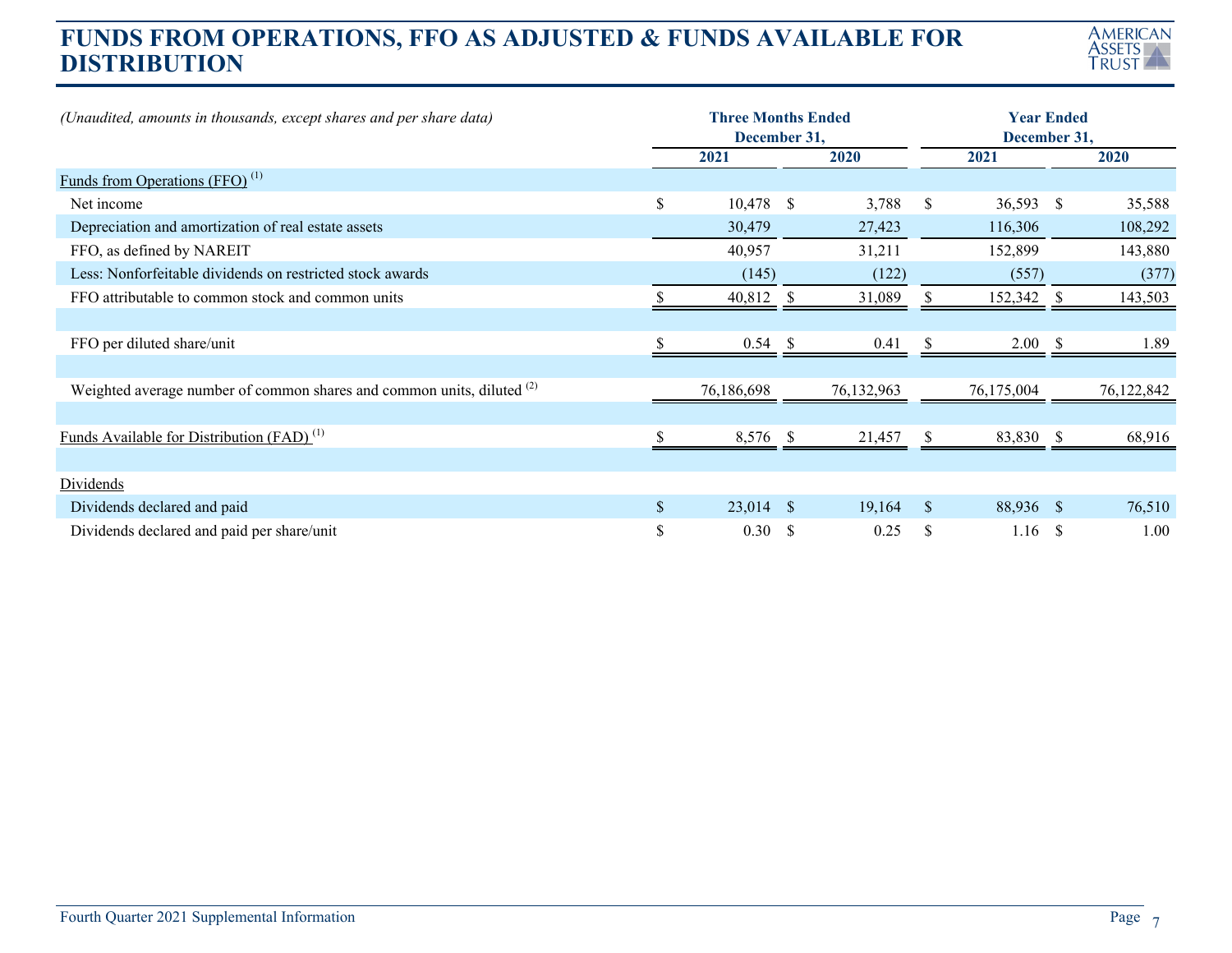### **FUNDS FROM OPERATIONS, FFO AS ADJUSTED & FUNDS AVAILABLE FOR DISTRIBUTION (CONTINUED)**

![](_page_7_Picture_1.jpeg)

| (Unaudited, amounts in thousands, except shares and per share data)           |    | <b>Three Months Ended</b><br>December 31, |              |           | <b>Year Ended</b><br>December 31, |            |  |           |  |  |
|-------------------------------------------------------------------------------|----|-------------------------------------------|--------------|-----------|-----------------------------------|------------|--|-----------|--|--|
|                                                                               |    | 2021                                      |              | 2020      |                                   | 2021       |  | 2020      |  |  |
| Funds Available for Distribution (FAD) <sup>(1)</sup>                         |    |                                           |              |           |                                   |            |  |           |  |  |
| FFO <sup>(6)</sup>                                                            | \$ | $40,957$ \$                               |              | 31,211    | S                                 | 152,899 \$ |  | 143,880   |  |  |
| Adjustments:                                                                  |    |                                           |              |           |                                   |            |  |           |  |  |
| Tenant improvements, leasing commissions and maintenance capital expenditures |    | (33,719)                                  |              | (11, 784) |                                   | (64, 106)  |  | (60, 669) |  |  |
| Net effect of straight-line rents $(3)$                                       |    | (3,223)                                   |              | (4,985)   |                                   | (14, 136)  |  | (19, 155) |  |  |
| Amortization of net above (below) market rents <sup>(4)</sup>                 |    | (886)                                     |              | (1, 143)  |                                   | (3,237)    |  | (3,932)   |  |  |
| Net effect of other lease assets <sup>(5)</sup>                               |    | 532                                       |              | 5,358     |                                   | 1,721      |  | 1,385     |  |  |
| Amortization of debt issuance costs and debt fair value adjustment            |    | 1,019                                     |              | 368       |                                   | 2,753      |  | 1,477     |  |  |
| Non-cash compensation expense                                                 |    | 4,041                                     |              | 2,554     |                                   | 8,493      |  | 6,307     |  |  |
| Nonforfeitable dividends on restricted stock awards                           |    | (145)                                     |              | (122)     |                                   | (557)      |  | (377)     |  |  |
| FAD                                                                           |    | 8,576 \$                                  |              | 21,457    |                                   | 83,830 \$  |  | 68,916    |  |  |
|                                                                               |    |                                           |              |           |                                   |            |  |           |  |  |
| <b>Summary of Capital Expenditures</b>                                        |    |                                           |              |           |                                   |            |  |           |  |  |
| Tenant improvements and leasing commissions                                   | \$ | 28,101 \$                                 |              | 7,264     | \$                                | 44,098 \$  |  | 40,272    |  |  |
| Maintenance capital expenditures                                              |    | 5,618                                     |              | 4,520     |                                   | 20,008     |  | 20,397    |  |  |
|                                                                               | S  | 33,719                                    | <sup>8</sup> | 11,784    |                                   | 64,106 \$  |  | 60,669    |  |  |

Notes:

(1) See Glossary of Terms.

(2) For the three months and year ended December 31, 2021 and 2020, the weighted average common shares and common units used to compute FFO per diluted share/unit include operating partnership common units and unvested restricted stock awards that are subject to time vesting. The shares/units used to compute FFO per diluted share/unit include additional shares/units which were excluded from the computation of diluted EPS, as they were anti-dilutive for the periods presented.

(3) Represents the straight-line rent income recognized during the period offset by cash received during the period and the provision for bad debts recorded for deferred rent receivable balances.

(4) Represents the adjustment related to the acquisition of buildings with above (below) market rents.

 $(5)$  Represents adjustments related to amortization of lease incentives paid to tenants, amortization of lease intangibles, net change in lease receivables, and straight-line rent expense for our leases at the Annex at T Landmark at One Market.

(6) FFO is a non-GAAP supplemental earnings measure which we consider meaningful in measuring our operating performance. Reconciliations of FFO to net income are included in the Glossary of Terms.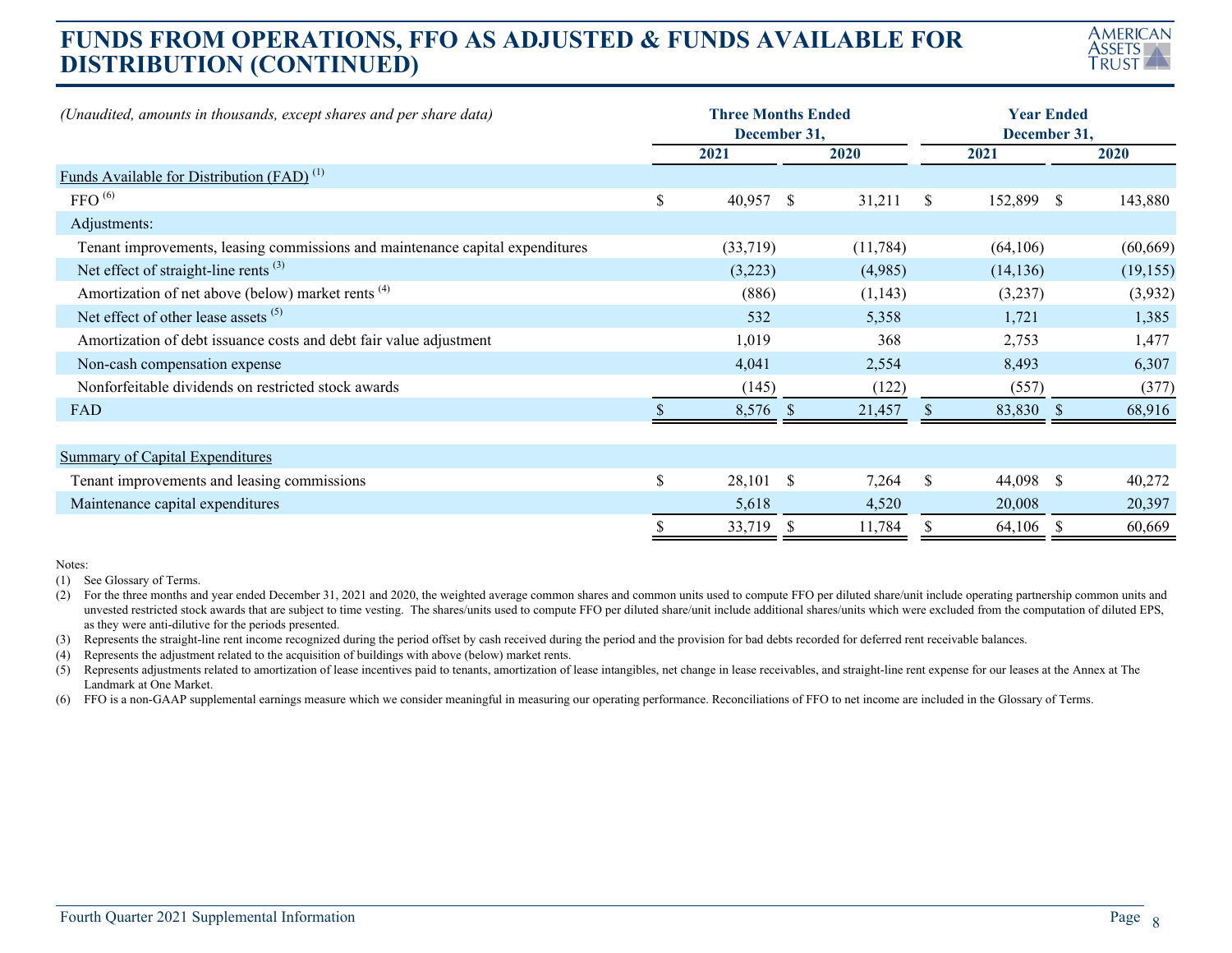### <span id="page-8-0"></span>**CORPORATE GUIDANCE**

*(Amounts in thousands, except share and per share data)*

|                                                             | 2022 Guidance Range <sup>(1)</sup> |  |              |  |  |
|-------------------------------------------------------------|------------------------------------|--|--------------|--|--|
| Funds from Operations (FFO) <sup>(2)</sup> :                |                                    |  |              |  |  |
| Net income                                                  | 47,958                             |  | 54,058       |  |  |
| Depreciation and amortization of real estate assets         | 112,031                            |  | 112,031      |  |  |
| FFO, as defined by NAREIT                                   | 159,989                            |  | 166,089      |  |  |
| Less: Nonforfeitable dividends on restricted stock awards   | (632)                              |  | (632)        |  |  |
| FFO attributable to common stock and units                  | 159,357                            |  | 165,457      |  |  |
| Weighted average number of common shares and units, diluted | 76, 247, 734                       |  | 76, 247, 734 |  |  |
| FFO per diluted share, updated                              | 2.09                               |  |              |  |  |

Notes:

(1) The company's guidance excludes any impact from future acquisitions, dispositions, equity issuances or repurchases, future debt financings or repayments.

(2) FFO is a non-GAAP supplemental earnings measure which we consider meaningful in measuring our operating performance. Reconciliations of FFO to net income are included in the Glossary of Terms.

These estimates are forward-looking and reflect management's view of current and future market conditions, including certain assumptions with respect to leasing activity, rental rates, occupancy levels, interest rates and amount and timing of acquisition and development activities. Our actual results may differ materially from these estimates.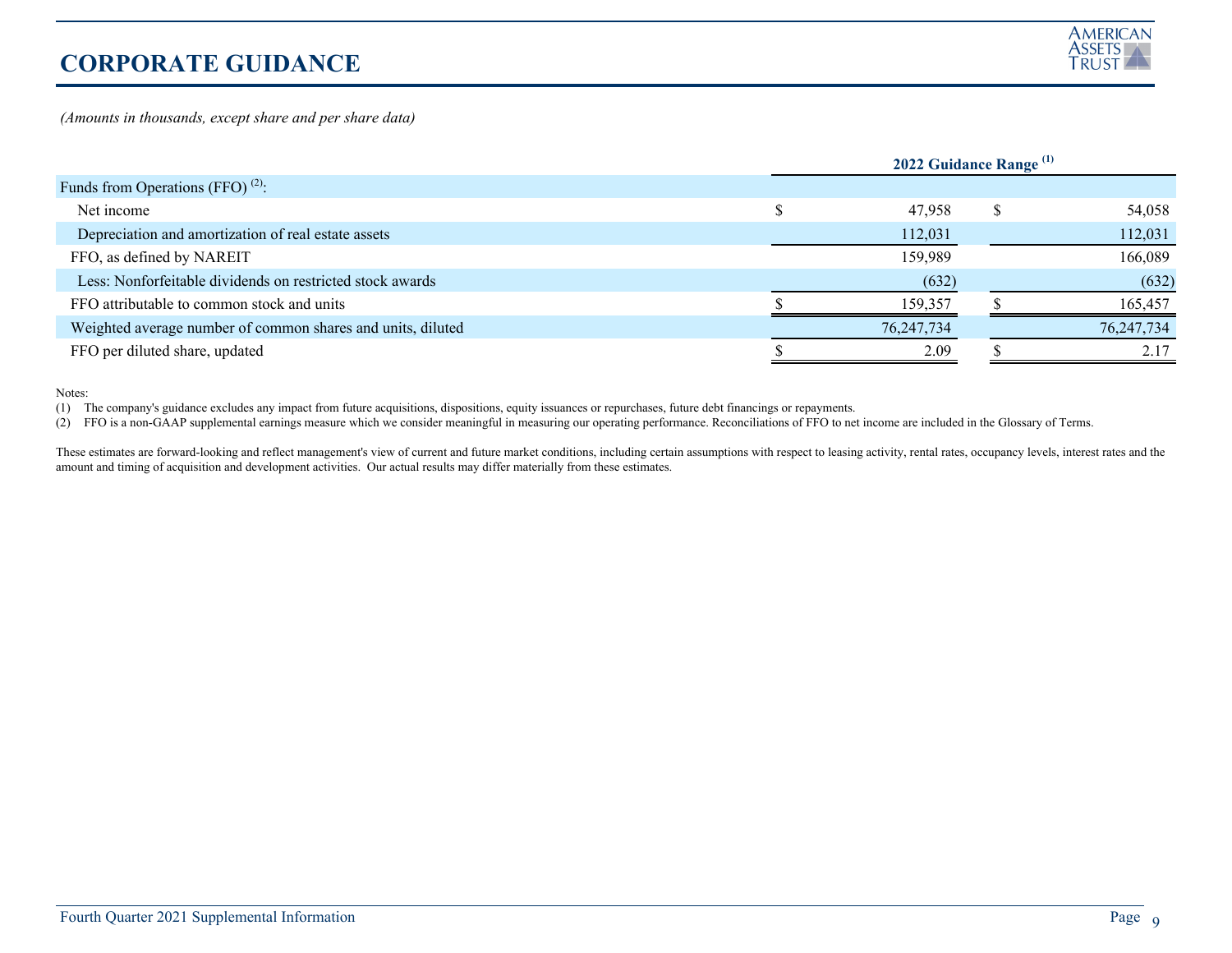### <span id="page-9-0"></span>**SAME-STORE NET OPERATING INCOME (NOI)**

![](_page_9_Picture_1.jpeg)

| (Unaudited, amounts in thousands)                             | <b>Three Months Ended December 31, 2021</b> |               |               |           |               |                    |    |                  |    |              |
|---------------------------------------------------------------|---------------------------------------------|---------------|---------------|-----------|---------------|--------------------|----|------------------|----|--------------|
|                                                               |                                             | <b>Office</b> | <b>Retail</b> |           |               | <b>Multifamily</b> |    | <b>Mixed-Use</b> |    | <b>Total</b> |
| Real estate rental revenue                                    |                                             |               |               |           |               |                    |    |                  |    |              |
| Same-store                                                    | \$                                          | 45,625        | <sup>S</sup>  | 25,366 \$ |               | 13,939 \$          |    | $12,543$ \$      |    | 97,473       |
| Non-same store $(1)$                                          |                                             | 4,274         |               |           |               |                    |    |                  |    | 4,274        |
| Total                                                         |                                             | 49,899        |               | 25,366    |               | 13,939             |    | 12,543           |    | 101,747      |
| Real estate expenses                                          |                                             |               |               |           |               |                    |    |                  |    |              |
| Same-store                                                    |                                             | 12,679        |               | 8,061     |               | 6,014              |    | 7,970            |    | 34,724       |
| Non-same store <sup>(1)</sup>                                 |                                             | 1,524         |               |           |               |                    |    |                  |    | 1,524        |
| Total                                                         |                                             | 14,203        |               | 8,061     |               | 6,014              |    | 7,970            |    | 36,248       |
| Net Operating Income (NOI)                                    |                                             |               |               |           |               |                    |    |                  |    |              |
| Same-store                                                    |                                             | 32,946        |               | 17,305    |               | 7,925              |    | 4,573            |    | 62,749       |
| Non-same store $(1)$                                          |                                             | 2,750         |               |           |               |                    |    |                  |    | 2,750        |
| Total                                                         | Ъ.                                          | 35,696 \$     |               | 17,305    | <sup>S</sup>  | 7,925              | -S | 4,573            | -S | 65,499       |
| Same-store NOI                                                | \$                                          | 32,946        | $\mathbb{S}$  | 17,305    | $\mathcal{S}$ | $7,925$ \$         |    | $4,573$ \$       |    | 62,749       |
| Net effect of straight-line rents $(2)$                       |                                             | (2,729)       |               | (25)      |               | 257                |    | (291)            |    | (2,788)      |
| Amortization of net above (below) market rents <sup>(3)</sup> |                                             | (448)         |               | (263)     |               |                    |    | (29)             |    | (740)        |
| Net effect of other lease assets $(4)$                        |                                             | (82)          |               | 628       |               |                    |    | 67               |    | 614          |
| Tenant improvement reimbursements <sup>(5)</sup>              |                                             | (138)         |               | (1)       |               |                    |    |                  |    | (139)        |
| Same-store cash NOI $(5)$                                     |                                             | 29,549        | <sup>2</sup>  | 17,644    | <sup>8</sup>  | 8,183              |    | 4,320            |    | 59,696       |

Notes:

(1) Same-store and non-same store classifications are determined based on properties held on December 31, 2021 and 2020. See Glossary of Terms.

(2) Represents the straight-line rent income recognized during the period offset by cash received during the period and the provision for bad debts recorded for deferred rent receivable balances.

(3) Represents the adjustment related to the acquisition of buildings with above (below) market rents.

(4) Represents adjustments related to amortization of lease incentives paid to tenants, amortization of lease intangibles, net change in lease receivables, and straight-line rent expense for our leases at the Annex at The Landmark at One Market.

(5) Tenant improvement reimbursements are excluded from same-store cash NOI to provide a more accurate measure of operating performance.

NOI and same-store cash NOI are non-GAAP supplemental earnings measures which we consider meaningful in measuring our operating performance. Reconciliations of NOI and same-store cash NOI to net income are included in the Glossary of Terms.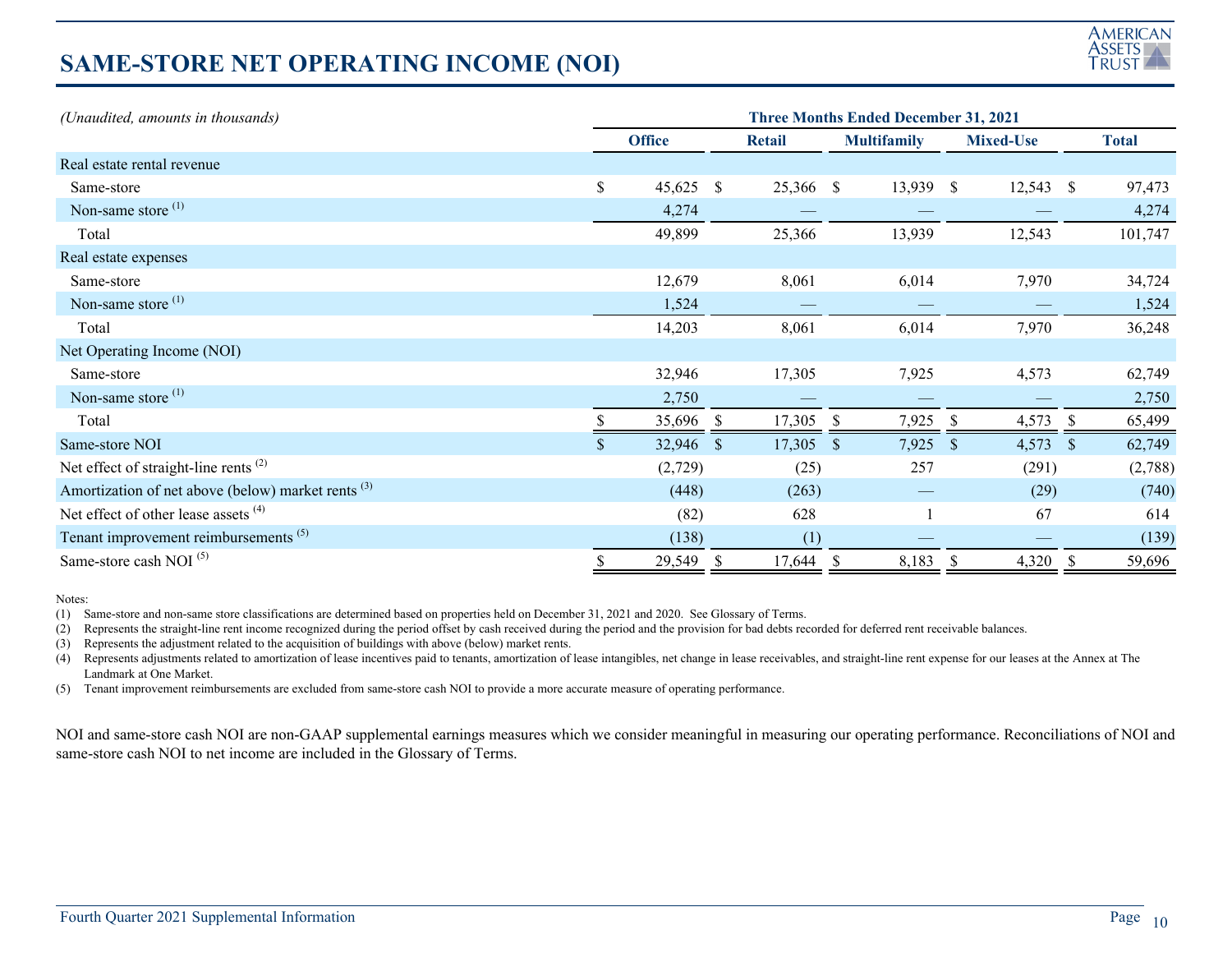### **SAME-STORE NET OPERATING INCOME (NOI) (CONTINUED)**

![](_page_10_Picture_1.jpeg)

| (Unaudited, amounts in thousands)                             | <b>Year Ended December 31, 2021</b> |               |              |               |                         |                  |    |              |  |  |  |
|---------------------------------------------------------------|-------------------------------------|---------------|--------------|---------------|-------------------------|------------------|----|--------------|--|--|--|
|                                                               |                                     | <b>Office</b> |              | <b>Retail</b> | <b>Multifamily</b>      | <b>Mixed-Use</b> |    | <b>Total</b> |  |  |  |
| Real estate rental revenue                                    |                                     |               |              |               |                         |                  |    |              |  |  |  |
| Same-store                                                    | \$                                  | 179,336 \$    |              | 94,662 \$     | 52,315 \$               |                  | \$ | 326,313      |  |  |  |
| Non-same store $(1)$                                          |                                     | 7,030         |              |               |                         | 42,485           |    | 49,515       |  |  |  |
| Total                                                         |                                     | 186,366       |              | 94,662        | 52,315                  | 42,485           |    | 375,828      |  |  |  |
| Real estate expenses                                          |                                     |               |              |               |                         |                  |    |              |  |  |  |
| Same-store                                                    |                                     | 47,303        |              | 27,983        | 23,211                  |                  |    | 98,497       |  |  |  |
| Non-same store $(1)$                                          |                                     | 2,930         |              |               |                         | 28,347           |    | 31,277       |  |  |  |
| Total                                                         |                                     | 50,233        |              | 27,983        | 23,211                  | 28,347           |    | 129,774      |  |  |  |
| Net Operating Income (NOI)                                    |                                     |               |              |               |                         |                  |    |              |  |  |  |
| Same-store                                                    |                                     | 132,033       |              | 66,679        | 29,104                  |                  |    | 227,816      |  |  |  |
| Non-same store $(1)$                                          |                                     | 4,100         |              |               |                         | 14,138           |    | 18,238       |  |  |  |
| Total                                                         | S                                   | 136,133       | -S           | 66,679        | 29,104<br>\$            | 14,138           |    | 246,054      |  |  |  |
| Same-store NOI                                                | $\mathbb{S}$                        | 132,033       | -S           | 66,679 \$     | $29,104$ \$             |                  |    | 227,816      |  |  |  |
| Net effect of straight-line rents $^{(2)}$                    |                                     | (15,370)      |              | 1,646         | (179)                   |                  |    | (13,903)     |  |  |  |
| Amortization of net above (below) market rents <sup>(3)</sup> |                                     | (1, 842)      |              | (1,051)       |                         |                  |    | (2,893)      |  |  |  |
| Net effect of other lease assets $(4)$                        |                                     | 79            |              | 1,987         | (4)                     |                  |    | 2,062        |  |  |  |
| Tenant improvement reimbursements <sup>(5)</sup>              |                                     | (402)         |              | (4)           |                         |                  |    | (406)        |  |  |  |
| Same-store cash NOI <sup>(5)</sup>                            | S.                                  | 114,498       | <sup>S</sup> | 69,257        | 28,921<br><sup>\$</sup> |                  |    | 212,676      |  |  |  |

Notes:

(1) Same-store and non-same store classifications are determined based on properties held on December 31, 2021 and 2020. See Glossary of Terms.

(2) Represents the straight-line rent income recognized during the period offset by cash received during the period and the provision for bad debts recorded for deferred rent receivable balances.

(3) Represents the adjustment related to the acquisition of buildings with above (below) market rents.

(4) Represents adjustments related to amortization of lease incentives paid to tenants, amortization of lease intangibles, net change in lease receivables, and straight-line rent expense for our leases at the Annex at The Landmark at One Market.

(5) Tenant improvement reimbursements are excluded from Same-store Cash NOI to provide a more accurate measure of operating performance.

NOI and same-store cash NOI are non-GAAP supplemental earnings measures which we consider meaningful in measuring our operating performance. Reconciliations of NOI and same-store cash NOI to net income are included in the Glossary of Terms.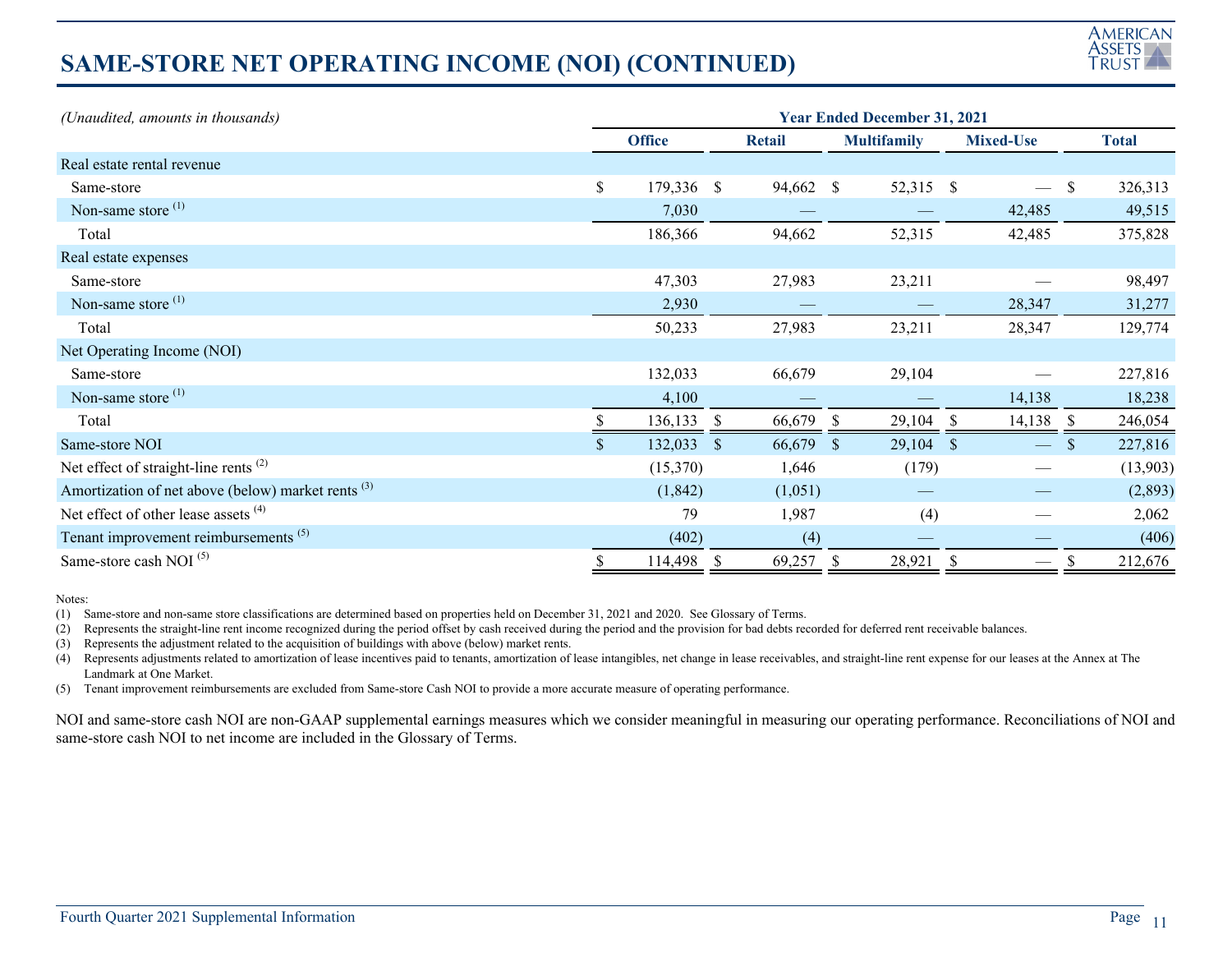### <span id="page-11-0"></span>**SAME-STORE CASH NOI COMPARISON EXCLUDING REDEVELOPMENT**

| (Unaudited, amounts in thousands) |              | <b>Three Months Ended</b> |  |        |               | <b>Year Ended</b> |              |    |         |               |  |
|-----------------------------------|--------------|---------------------------|--|--------|---------------|-------------------|--------------|----|---------|---------------|--|
|                                   | December 31, |                           |  |        |               |                   | December 31, |    |         |               |  |
|                                   |              | 2021                      |  | 2020   | <b>Change</b> | 2021              |              |    | 2020    | <b>Change</b> |  |
| <b>Cash Basis:</b>                |              |                           |  |        |               |                   |              |    |         |               |  |
| Office                            |              | 29,549 \$                 |  | 25,736 | 14.8 %        | \$                | 114,498      | -S | 106,354 | $7.7\%$       |  |
| Retail                            |              | 17,644                    |  | 17,074 | 3.3           |                   | 69,257       |    | 57,771  | 19.9          |  |
| Multifamily                       |              | 8,183                     |  | 6,816  | 20.1          |                   | 28,921       |    | 28,605  |               |  |
| Mixed-Use $(1)$                   |              | 4,320                     |  | 133    | 3,148.1       |                   |              |    |         |               |  |
| Same-store Cash NOI $^{(2)(3)}$   |              | 59,696                    |  | 49,759 | 20.0 %        |                   | 212,676      |    | 192,730 | 10.3 %        |  |

Notes:

(1) Waikiki Beach Walk-Retail and Embassy Suites™ Hotel are classified as same store for the three months ended December 31, 2021 and are classified as non-same-store property for year ended December 31, 2021, due to significant spalling repair activity impacting the hotel portion of the property's operations, which was completed on September 30, 2020.

(2) Excluding lease termination fees, for the three months and year ended December 31, 2021 and 2020, same-store cash NOI would be 20.7% and 11.2%, respectively.

(3) See Glossary of Terms.

Same-store cash NOI is a non-GAAP supplemental earnings measure which we consider meaningful in measuring our operating performance. A reconciliation of same-store cash NOI to net income is included in the Glossary of Terms.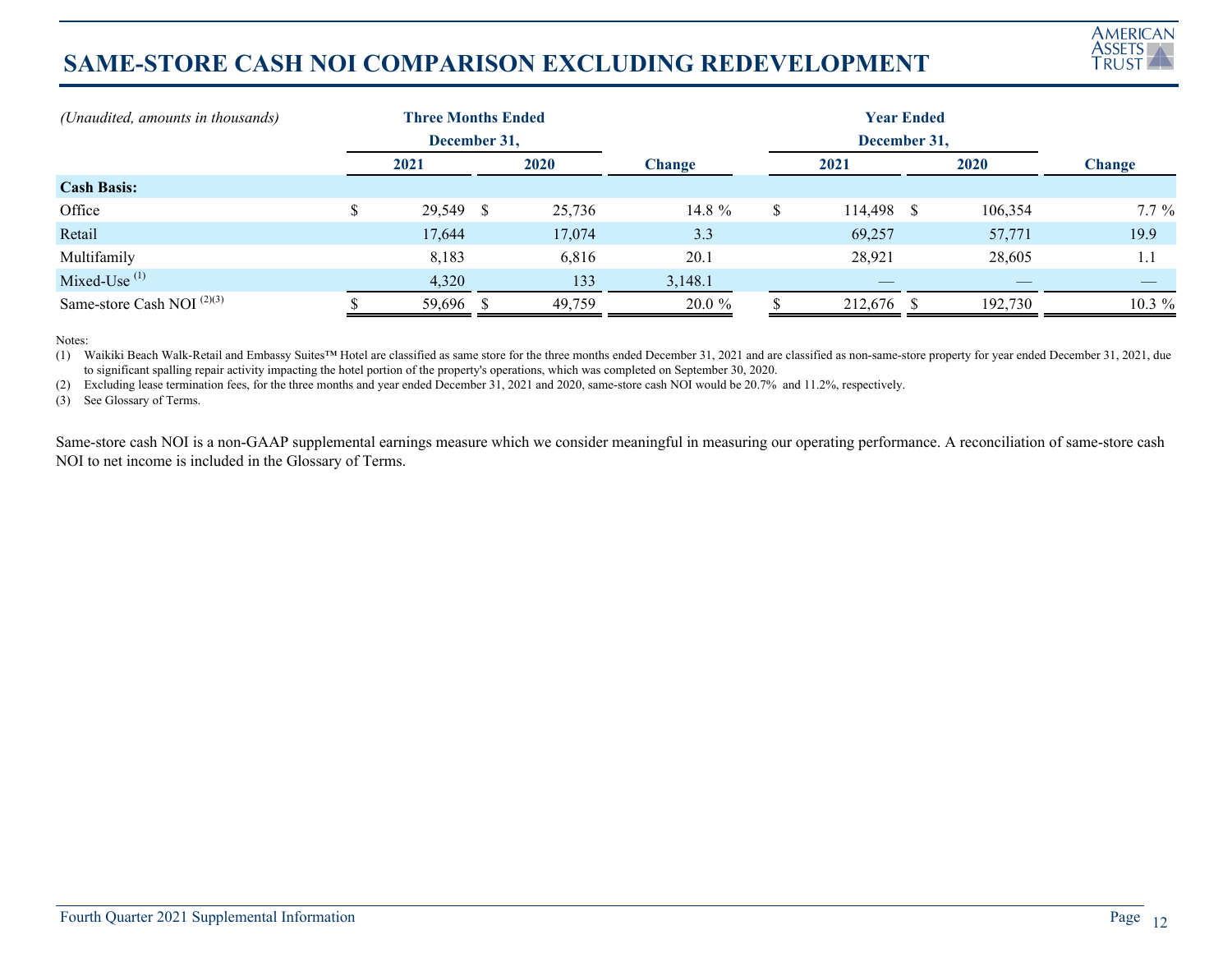### <span id="page-12-0"></span>**SAME-STORE CASH NOI COMPARISON WITH REDEVELOPMENT**

![](_page_12_Picture_1.jpeg)

| (Unaudited, amounts in thousands)                                     |  | <b>Three Months Ended</b> |  |        | <b>Year Ended</b> |              |         |     |         |               |  |  |
|-----------------------------------------------------------------------|--|---------------------------|--|--------|-------------------|--------------|---------|-----|---------|---------------|--|--|
|                                                                       |  | December 31,              |  |        |                   | December 31, |         |     |         |               |  |  |
|                                                                       |  | 2021                      |  | 2020   | <b>Change</b>     |              | 2021    |     | 2020    | <b>Change</b> |  |  |
| <b>Cash Basis:</b>                                                    |  |                           |  |        |                   |              |         |     |         |               |  |  |
| Office                                                                |  | $29,293$ \$               |  | 25,580 | 14.5 $%$          | S            | 114,241 | - S | 105,820 | $8.0 \%$      |  |  |
| Retail                                                                |  | 17,643                    |  | 17,074 | 3.3               |              | 69,257  |     | 57,771  | 19.9          |  |  |
| Multifamily                                                           |  | 8,183                     |  | 6,816  | 20.1              |              | 28,921  |     | 28,605  |               |  |  |
| Mixed-Use $(1)$                                                       |  | 4,320                     |  | 133    | 3,148.1           |              |         |     |         |               |  |  |
| Same-store Cash NOI with Redevelopment <sup><math>(2)(3)</math></sup> |  | 59,439 \$                 |  | 49,603 | 19.8 %            |              | 212,419 |     | 192,196 | $10.5 \%$     |  |  |

Notes:

(1) Waikiki Beach Walk-Retail and Embassy Suites™ Hotel are classified as same store for the three months ended December 31, 2021 and are classified as non-same-store property for year ended December 31, 2021, due to significant spalling repair activity impacting the hotel portion of the property's operations, which was completed on September 30, 2020.

(2) Excluding lease termination fees, for the three months and year ended December 31, 2021 and 2020, same-store cash NOI with redevelopment would be 20.6% and 11.2%, respectively.

(3) See Glossary of Terms.

Same-store cash NOI with redevelopment is a non-GAAP supplemental earnings measure which we consider meaningful in measuring our operating performance. A reconciliation of same-store cash NOI with redevelopment to net income is included in the Glossary of Terms.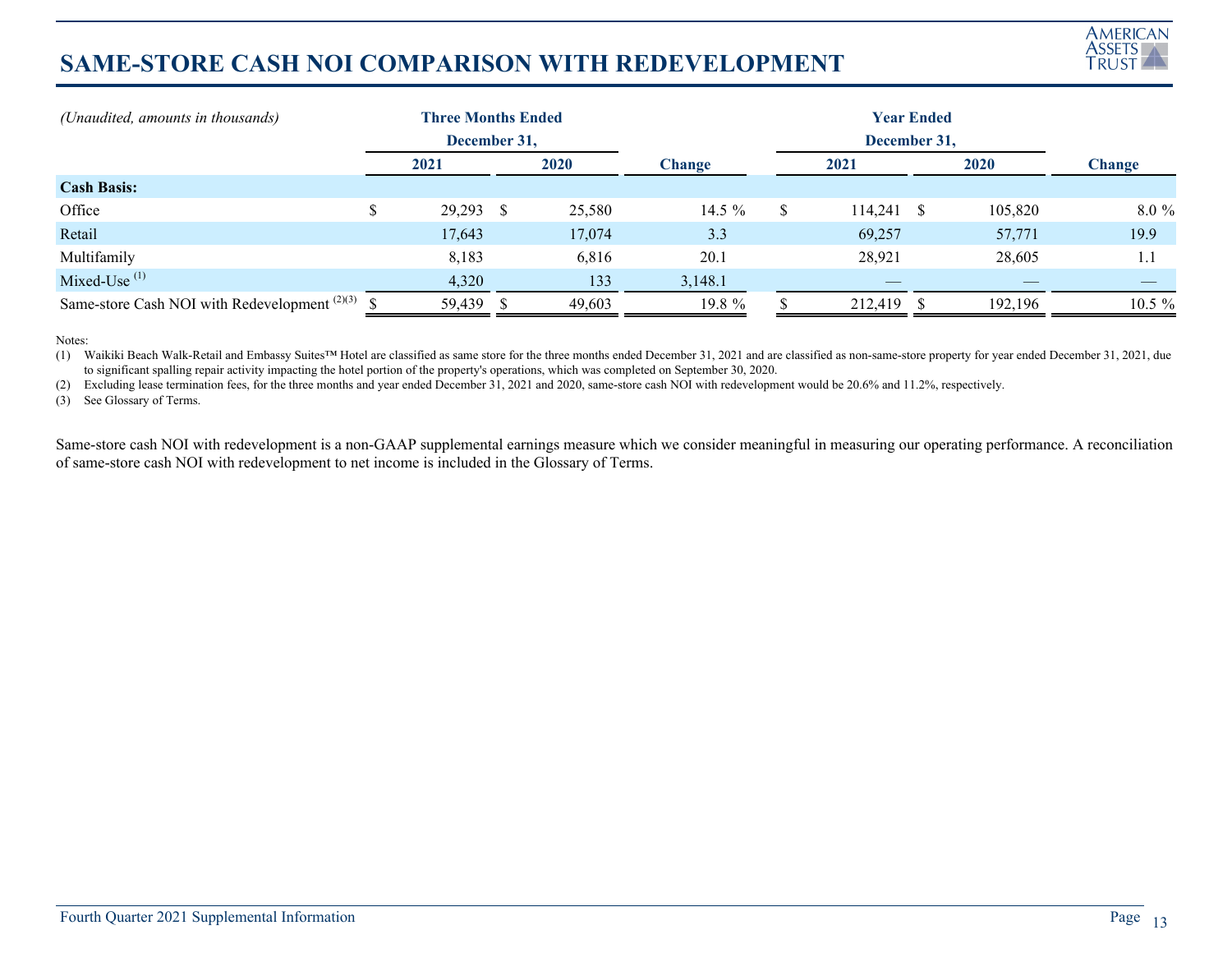### <span id="page-13-0"></span>**CASH NOI BY REGION**

![](_page_13_Picture_1.jpeg)

| (Unaudited, amounts in thousands) | <b>Three Months Ended December 31, 2021</b>                              |             |  |          |  |            |  |                          |    |              |
|-----------------------------------|--------------------------------------------------------------------------|-------------|--|----------|--|------------|--|--------------------------|----|--------------|
|                                   | <b>Multifamily</b><br><b>Office</b><br><b>Mixed-Use</b><br><b>Retail</b> |             |  |          |  |            |  |                          |    | <b>Total</b> |
| <b>Cash Basis:</b>                |                                                                          |             |  |          |  |            |  |                          |    |              |
| Southern California               | S.                                                                       | $13,302$ \$ |  | 8,375 \$ |  | $6,837$ \$ |  | $\overline{\phantom{a}}$ | -S | 28,514       |
| Northern California               |                                                                          | 5,408       |  | 2,858    |  |            |  |                          |    | 8,266        |
| Hawaii                            |                                                                          | __          |  | 3,037    |  | __         |  | 4,320                    |    | 7,357        |
| Oregon                            |                                                                          | 5,950       |  | 220      |  | 1,346      |  |                          |    | 7,516        |
| Texas                             |                                                                          |             |  | 3,154    |  |            |  |                          |    | 3,154        |
| Washington                        |                                                                          | 7,115       |  |          |  |            |  |                          |    | 7,115        |
| <b>Total Cash NOI</b>             |                                                                          | 31,775      |  | 17,644   |  | 8,183      |  | 4,320                    |    | 61,922       |

Cash NOI is a non-GAAP supplemental earnings measure which we consider meaningful in measuring our operating performance. A reconciliation of cash NOI to net income is included in the Glossary of Terms.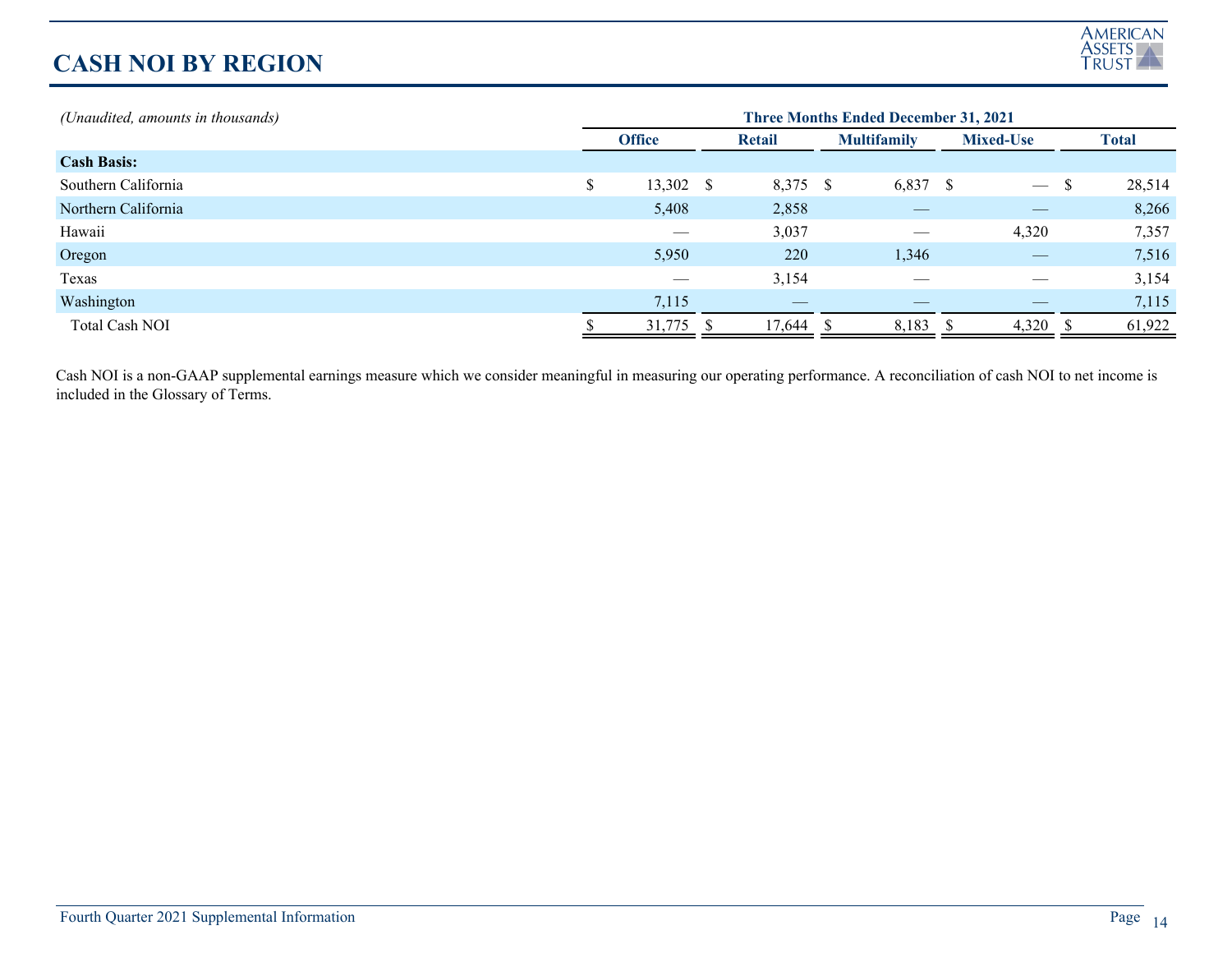### <span id="page-14-0"></span>**CASH NOI BREAKDOWN**

![](_page_14_Picture_1.jpeg)

#### **Three Months Ended December 31, 2021**

#### **Cash NOI Breakdown**

![](_page_14_Figure_4.jpeg)

Cash NOI is a non-GAAP supplemental earnings measure which we consider meaningful in measuring our operating performance. A reconciliation of cash NOI to net income is included in the Glossary of Terms.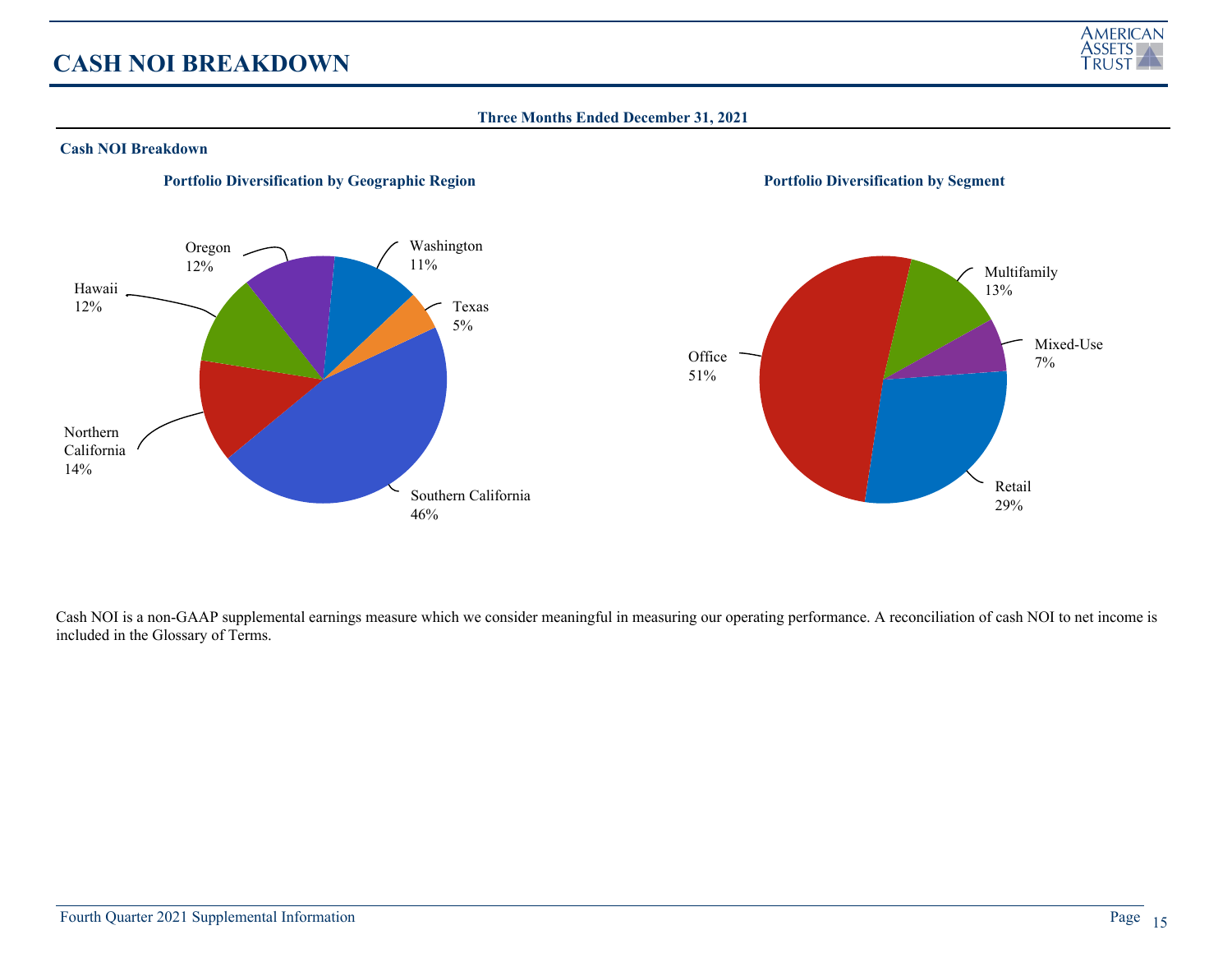### <span id="page-15-0"></span>**PROPERTY REVENUE AND OPERATING EXPENSES**

![](_page_15_Picture_1.jpeg)

| (Unaudited, amounts in thousands)        | <b>Three Months Ended December 31, 2021</b> |                                 |  |                                 |               |                                                        |  |                                             |                                             |  |                            |  |
|------------------------------------------|---------------------------------------------|---------------------------------|--|---------------------------------|---------------|--------------------------------------------------------|--|---------------------------------------------|---------------------------------------------|--|----------------------------|--|
|                                          |                                             |                                 |  | <b>Additional</b>               |               |                                                        |  | <b>Property</b>                             |                                             |  |                            |  |
| <b>Property</b>                          |                                             | <b>Base Rent</b> <sup>(1)</sup> |  | <b>Property</b><br>Income $(2)$ |               | <b>Billed Expense</b><br>Reimbursements <sup>(3)</sup> |  | <b>Operating</b><br>Expenses <sup>(4)</sup> | <b>Rental</b><br>Adjustments <sup>(5)</sup> |  | Cash<br>NOI <sup>(6)</sup> |  |
| <b>Office Portfolio</b>                  |                                             |                                 |  |                                 |               |                                                        |  |                                             |                                             |  |                            |  |
| La Jolla Commons                         | $\$$                                        | $7,694$ \$                      |  | 158                             | \$            | $2,671$ \$                                             |  | $(2,911)$ \$                                | $(16)$ \$                                   |  | 7,596                      |  |
| Torrey Reserve Campus <sup>(7)</sup>     |                                             | 5,180                           |  | 55                              |               | 327                                                    |  | (1,695)                                     | (291)                                       |  | 3,576                      |  |
| <b>Torrey Point</b>                      |                                             | 1,312                           |  | 81                              |               | $\hspace{0.1mm}-\hspace{0.1mm}$                        |  | (371)                                       | (208)                                       |  | 814                        |  |
| Solana Crossing                          |                                             | 1,969                           |  | 11                              |               | 51                                                     |  | (565)                                       | (119)                                       |  | 1,347                      |  |
| The Landmark at One Market               |                                             | 9,612                           |  | 71                              |               | 455                                                    |  | (3,090)                                     | (1,510)                                     |  | 5,538                      |  |
| One Beach Street                         |                                             |                                 |  | $\overline{\phantom{a}}$        |               |                                                        |  | (130)                                       |                                             |  | (130)                      |  |
| First & Main                             |                                             | 3,007                           |  | 181                             |               | 694                                                    |  | (1,044)                                     | (109)                                       |  | 2,729                      |  |
| Lloyd Portfolio <sup>(7)</sup>           |                                             | 4,126                           |  | 357                             |               | 201                                                    |  | (1,300)                                     | (36)                                        |  | 3,348                      |  |
| City Center Bellevue                     |                                             | 5,952                           |  | 380                             |               | 172                                                    |  | (1,670)                                     | (97)                                        |  | 4,737                      |  |
| Eastgate Office Park <sup>(8)</sup>      |                                             | 1,684                           |  | 54                              |               | 845                                                    |  | (826)                                       | 6                                           |  | 1,763                      |  |
| Corporate Campus East III <sup>(9)</sup> |                                             | 894                             |  | 54                              |               | 360                                                    |  | (410)                                       | (283)                                       |  | 615                        |  |
| <b>Subtotal Office Portfolio</b>         | $\mathbf{s}$                                | $41,430$ \$                     |  | $1,402$ \$                      |               | 5,776 \$                                               |  | $(14, 012)$ \$                              | $(2,663)$ \$                                |  | 31,933                     |  |
| <b>Retail Portfolio</b>                  |                                             |                                 |  |                                 |               |                                                        |  |                                             |                                             |  |                            |  |
| Carmel Country Plaza                     | $\mathcal{S}$                               | $1,021$ \$                      |  | 22                              | $\mathcal{S}$ | 207 \$                                                 |  | $(257)$ \$                                  | $(90)$ \$                                   |  | 903                        |  |
| Carmel Mountain Plaza                    |                                             | 3,148                           |  | 114                             |               | 756                                                    |  | (951)                                       | 58                                          |  | 3,125                      |  |
| South Bay Marketplace                    |                                             | 565                             |  | 115                             |               | 220                                                    |  | (209)                                       | (132)                                       |  | 559                        |  |
| Gateway Marketplace                      |                                             | 674                             |  | $\overbrace{\qquad \qquad }^{}$ |               | 221                                                    |  | (241)                                       | 17                                          |  | 671                        |  |
| Lomas Santa Fe Plaza                     |                                             | 1,697                           |  | 17                              |               | 322                                                    |  | (490)                                       | (82)                                        |  | 1,464                      |  |
| Solana Beach Towne Centre                |                                             | 1,509                           |  | 76                              |               | 523                                                    |  | (632)                                       | 177                                         |  | 1,653                      |  |
| Del Monte Center                         |                                             | 2,234                           |  | 607                             |               | 922                                                    |  | (1,617)                                     | 436                                         |  | 2,582                      |  |
| Geary Marketplace                        |                                             | 306                             |  | -1                              |               | 140                                                    |  | (142)                                       | (29)                                        |  | 276                        |  |
| The Shops at Kalakaua                    |                                             | 168                             |  | 21                              |               | 46                                                     |  | (86)                                        | 39                                          |  | 188                        |  |
| Waikele Center                           |                                             | 3,005                           |  | 552                             |               | 1,070                                                  |  | (1,702)                                     | (76)                                        |  | 2,849                      |  |
| Alamo Quarry Market                      |                                             | 3,319                           |  | 355                             |               | 864                                                    |  | (1,639)                                     | 255                                         |  | 3,154                      |  |
| Hassalo on Eighth - Retail               |                                             | 240                             |  | $25\,$                          |               | 46                                                     |  | (92)                                        |                                             |  | 220                        |  |
| <b>Subtotal Retail Portfolio</b>         | $\mathbf S$                                 | 17,886 \$                       |  | $1,905$ \$                      |               | 5,337 \$                                               |  | $(8,058)$ \$                                | 574 \$                                      |  | 17,644                     |  |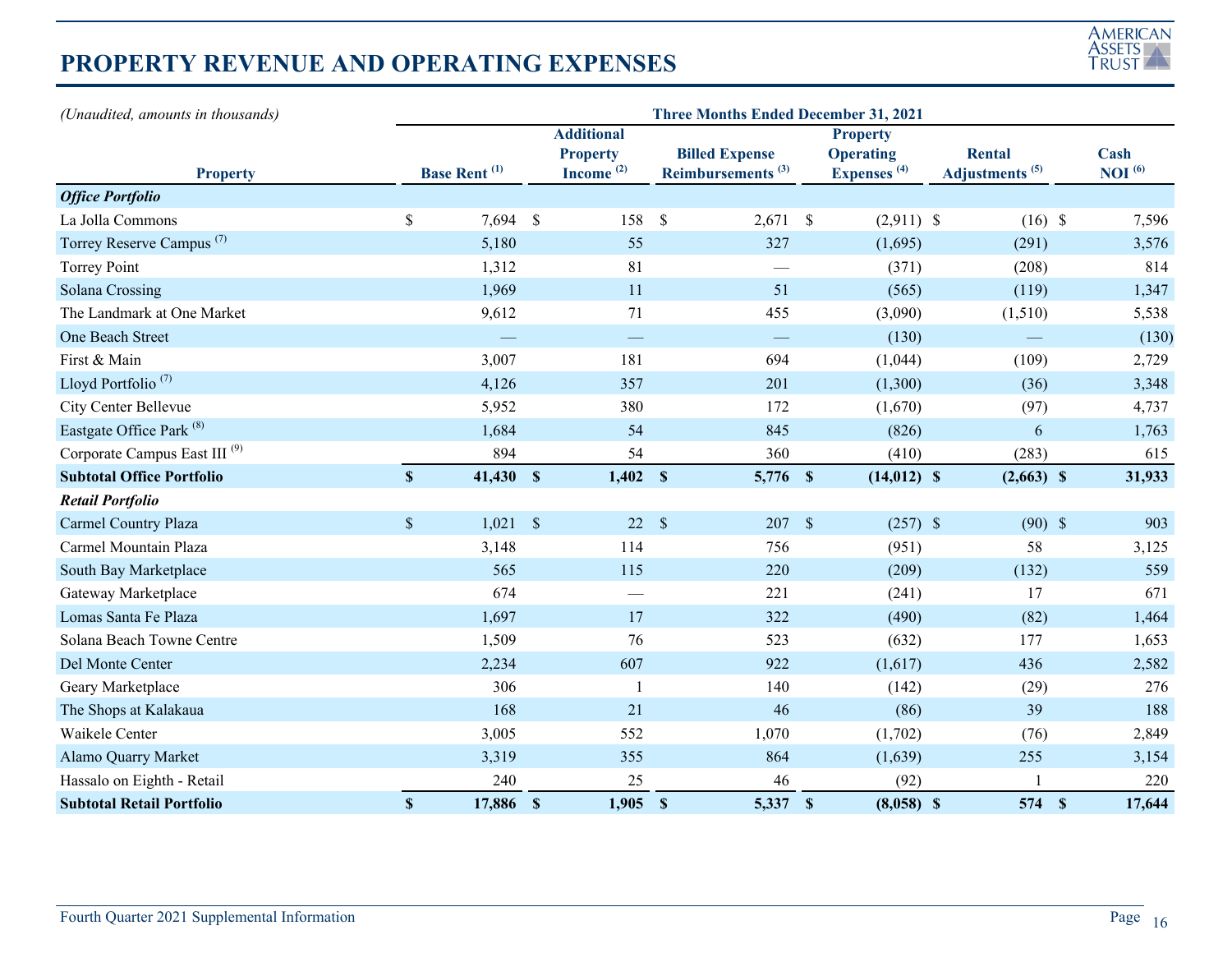### **PROPERTY REVENUE AND OPERATING EXPENSES (CONTINUED)**

![](_page_16_Picture_1.jpeg)

| (Unaudited, amounts in thousands)      | <b>Three Months Ended December 31, 2021</b> |                  |              |                                                      |               |                                                        |                                                                |               |                                             |                |  |                            |
|----------------------------------------|---------------------------------------------|------------------|--------------|------------------------------------------------------|---------------|--------------------------------------------------------|----------------------------------------------------------------|---------------|---------------------------------------------|----------------|--|----------------------------|
| <b>Property</b>                        | <b>Base Rent</b> <sup>(1)</sup>             |                  |              | <b>Additional</b><br><b>Property</b><br>Income $(2)$ |               | <b>Billed Expense</b><br>Reimbursements <sup>(3)</sup> | <b>Property</b><br><b>Operating</b><br>Expenses <sup>(4)</sup> |               | <b>Rental</b><br>Adjustments <sup>(5)</sup> |                |  | Cash<br>NOI <sup>(6)</sup> |
| <b>Multifamily Portfolio</b>           |                                             |                  |              |                                                      |               |                                                        |                                                                |               |                                             |                |  |                            |
| Loma Palisades                         | \$                                          | $3,696$ \$       |              | 238                                                  | <sup>\$</sup> | $\overbrace{\hspace{27mm}}^{}$                         | \$                                                             | $(1,394)$ \$  |                                             | 36S            |  | 2,576                      |
| <b>Imperial Beach Gardens</b>          |                                             | 989              |              | 57                                                   |               |                                                        |                                                                | (395)         |                                             | (5)            |  | 646                        |
| Mariner's Point                        |                                             | 498              |              | 25                                                   |               |                                                        |                                                                | (179)         |                                             | (14)           |  | 330                        |
| Santa Fe Park RV Resort                |                                             | 443              |              | 37                                                   |               |                                                        |                                                                | (256)         |                                             |                |  | 224                        |
| Pacific Ridge Apartments               |                                             | 4,852            |              | 214                                                  |               |                                                        |                                                                | (1, 945)      |                                             | (60)           |  | 3,061                      |
| Hassalo on Eighth - Multifamily        |                                             | 2,898            |              | 397                                                  |               |                                                        |                                                                | (1, 843)      |                                             | (106)          |  | 1,346                      |
| <b>Subtotal Multifamily Portfolio</b>  | \$                                          | $13,376$ \$      |              | 968                                                  | S             |                                                        | S                                                              | $(6,012)$ \$  |                                             | $(149)$ \$     |  | 8,183                      |
| <b>Mixed-Use Portfolio</b>             |                                             |                  |              |                                                      |               |                                                        |                                                                |               |                                             |                |  |                            |
| Waikiki Beach Walk - Retail            | \$                                          | 3,092 $\sqrt{s}$ |              | $1,272$ \$                                           |               | 584                                                    | <sup>\$</sup>                                                  | $(1,439)$ \$  |                                             | $(880)$ \$     |  | 2,629                      |
| Waikiki Beach Walk - Embassy Suites™   |                                             | 7,308            |              | 911                                                  |               |                                                        |                                                                | (6, 530)      |                                             | $\overline{2}$ |  | 1,691                      |
| <b>Subtotal Mixed-Use Portfolio</b>    |                                             | 10,400           | -S           | 2,183                                                | <b>S</b>      | 584                                                    | S                                                              | $(7,969)$ \$  |                                             | $(878)$ \$     |  | 4,320                      |
| <b>Subtotal Development Properties</b> |                                             |                  | <sup>S</sup> | 25                                                   | $\mathbf{s}$  | —                                                      | S.                                                             | $(160)$ \$    |                                             | $(23)$ \$      |  | (158)                      |
| Total                                  |                                             | 83,092           | S            | 6,483                                                | S             | 11,697                                                 | -S                                                             | $(36,211)$ \$ |                                             | $(3,139)$ \$   |  | 61,922                     |

Cash NOI is a non-GAAP supplemental earnings measure which the company considers meaningful in measuring its operating performance. A reconciliation of total cash NOI to net income is included in the Glossary of Terms.

Notes:

- (1) Base rent for our office and retail portfolio and the retail portion of our mixed-use portfolio represents base rent for the three months ended December 31, 2021 (before deferrals, abatements, and tenant improvement reimbursements) and excludes the impact of straight-line rent and above (below) market rent adjustments. Total abatements for our office and retail portfolio were approximately \$2.7 million and \$0.6 million, respectively, for the three months ended December 31, 2021. Total abatements for our mixed-use portfolio were approximately \$0.9 million for the three months ended December 31, 2021. In the case of triple net or modified gross leases, annualized base rent does not include tenant reimbursements for real estate taxes, insurance, common area or other operating expenses. Multifamily portfolio base rent represents base rent (including parking, before abatements) less vacancy allowance and employee rent credits and includes additional rents (additional rents include insufficient notice penalties, month-to-month charges and pet rent). There were \$0.1 million of abatements for our multifamily portfolio for the three months ended December 31, 2021. For Waikiki Beach Walk - Embassy Suites<sup>TM</sup>, base rent is equal to the actual room revenue for the three months ended December 31, 2021. Total tenant improvement reimbursements for our office portfolio, retail portfolio and the retail portion of our mixed-use portfolio were immaterial for the three months ended December 31, 2021.
- (2) Represents additional property-related income for the three months ended December 31, 2021, which includes: (i) percentage rent, (ii) other rent (such as storage rent, license fees and association fees) and (iii) other property income (such as late fees, default fees, lease termination fees, parking revenue, the reimbursement of general excise taxes, laundry income and food and beverage sales).
- (3) Represents billed tenant expense reimbursements for the three months ended December 31, 2021.
- (4) Represents property operating expenses for the three months ended December 31, 2021. Property operating expenses includes all rental expenses, except non cash rent expense.
- (5) Represents various rental adjustments related to base rent (deferrals, abatements, tenant improvement reimbursements, and net change in lease receivables).
- (6) See Glossary of Terms.
- (7) Base rent shown includes amounts related to American Assets Trust, L.P.'s corporate leases at Torrey Point and Lloyd Portfolio. This intercompany rent is eliminated in the consolidated statement of operations. The base rent and abatements were both \$346 for the three months ended December 31, 2021.
- (8) Eastgate Office Park was acquired by us on July 7, 2021.
- (9) Corporate Campus East III was acquired by us on September 10, 2021.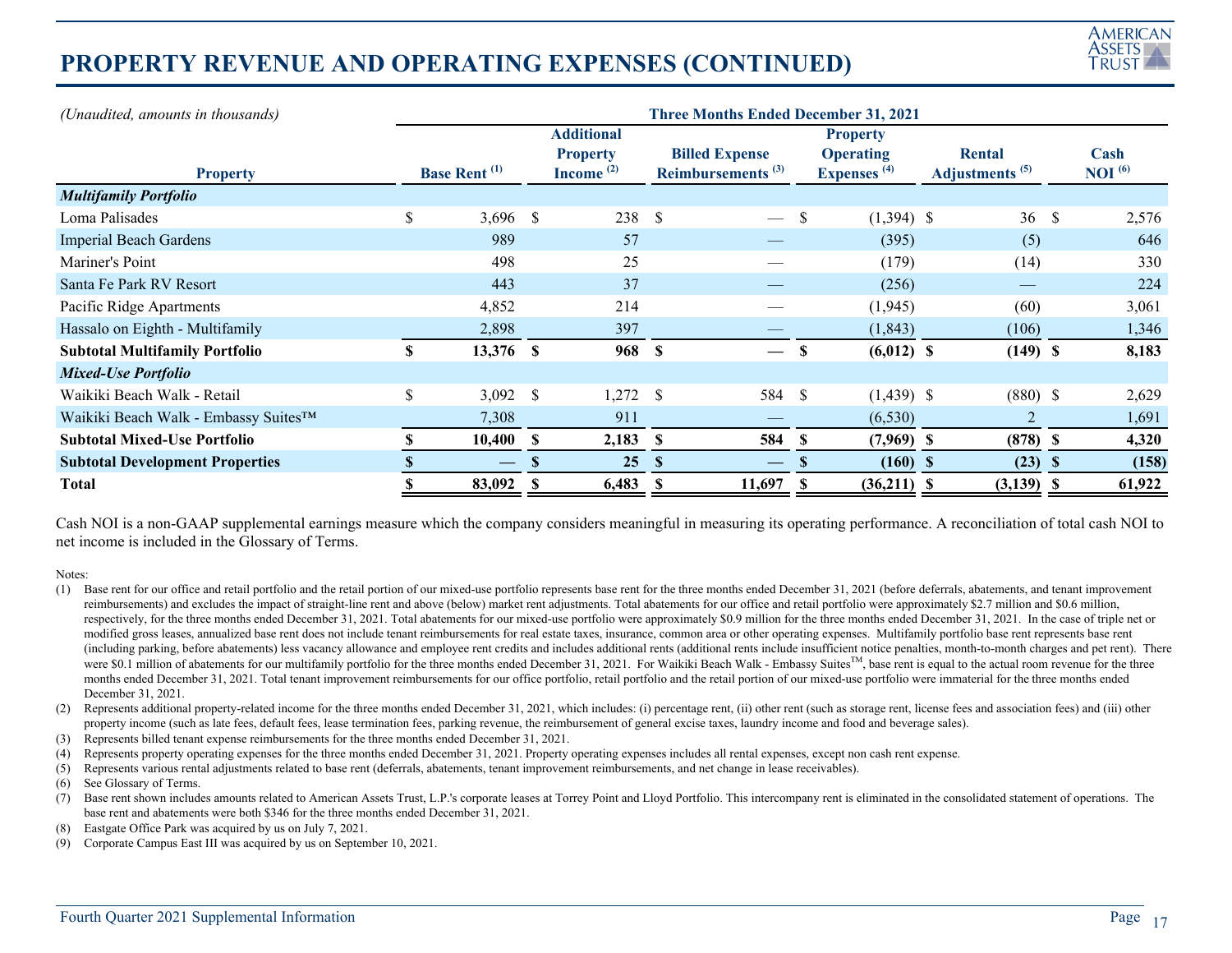### <span id="page-17-0"></span>**SEGMENT CAPITAL EXPENDITURES**

![](_page_17_Picture_1.jpeg)

| (Unaudited, amounts in thousands) |                                                                    |                                                      | <b>Three Months Ended December 31, 2021</b>                                                                                                        |                                 |                                  |                                             |
|-----------------------------------|--------------------------------------------------------------------|------------------------------------------------------|----------------------------------------------------------------------------------------------------------------------------------------------------|---------------------------------|----------------------------------|---------------------------------------------|
| <b>Segment</b>                    | <b>Tenant</b><br>Improvements<br>and Leasing<br><b>Commissions</b> | <b>Maintenance</b><br>Capital<br><b>Expenditures</b> | <b>Total Tenant</b><br>Improvements,<br><b>Leasing</b><br><b>Commissions</b><br>and<br><b>Maintenance</b><br><b>Capital</b><br><b>Expenditures</b> | Redevelopment<br>and Expansions | <b>New</b><br><b>Development</b> | <b>Total Capital</b><br><b>Expenditures</b> |
| Office Portfolio                  | 26,403<br>D                                                        | $3,053$ \$<br>- \$                                   | 29,456 \$                                                                                                                                          | 4,203                           | 10,986<br><sup>S</sup>           | 44,645<br>ъ.                                |
| Retail Portfolio                  | 1,698                                                              | 713                                                  | 2,411                                                                                                                                              | $\overline{4}$                  |                                  | 2,415                                       |
| Multifamily Portfolio             |                                                                    | 1,703                                                | 1,703                                                                                                                                              | 21                              |                                  | 1,724                                       |
| Mixed-Use Portfolio               |                                                                    | 149                                                  | 149                                                                                                                                                |                                 |                                  | 149                                         |
| <b>Total</b>                      | 28,101                                                             | 5,618<br>- \$                                        | 33,719 \$                                                                                                                                          | 4,228                           | 10,986                           | 48,933                                      |

|                       |                                                                    | <b>Year Ended December 31, 2021</b> |                                                      |                                                                                                                                      |  |                                 |                                  |  |                                             |  |  |
|-----------------------|--------------------------------------------------------------------|-------------------------------------|------------------------------------------------------|--------------------------------------------------------------------------------------------------------------------------------------|--|---------------------------------|----------------------------------|--|---------------------------------------------|--|--|
| <b>Segment</b>        | <b>Tenant</b><br>Improvements<br>and Leasing<br><b>Commissions</b> |                                     | <b>Maintenance</b><br>Capital<br><b>Expenditures</b> | <b>Total Tenant</b><br>Improvements,<br>Leasing<br><b>Commissions</b><br>and<br><b>Maintenance</b><br>Capital<br><b>Expenditures</b> |  | Redevelopment<br>and Expansions | <b>New</b><br><b>Development</b> |  | <b>Total Capital</b><br><b>Expenditures</b> |  |  |
| Office Portfolio      | 38,309 \$                                                          |                                     | $11,334$ \$                                          | $49,643$ \$                                                                                                                          |  | $16,486$ \$                     | 26,987                           |  | 93,116                                      |  |  |
| Retail Portfolio      | 5,506                                                              |                                     | 1,705                                                | 7,211                                                                                                                                |  | 21                              |                                  |  | 7,232                                       |  |  |
| Multifamily Portfolio |                                                                    | 9                                   | 5,702                                                | 5,711                                                                                                                                |  | 130                             |                                  |  | 5,841                                       |  |  |
| Mixed-Use Portfolio   | 274                                                                |                                     | 1,267                                                | 1,541                                                                                                                                |  |                                 |                                  |  | 1,541                                       |  |  |
| <b>Total</b>          | 44,098                                                             |                                     | 20,008                                               |                                                                                                                                      |  | 16,637                          | 26,987                           |  | 107,730                                     |  |  |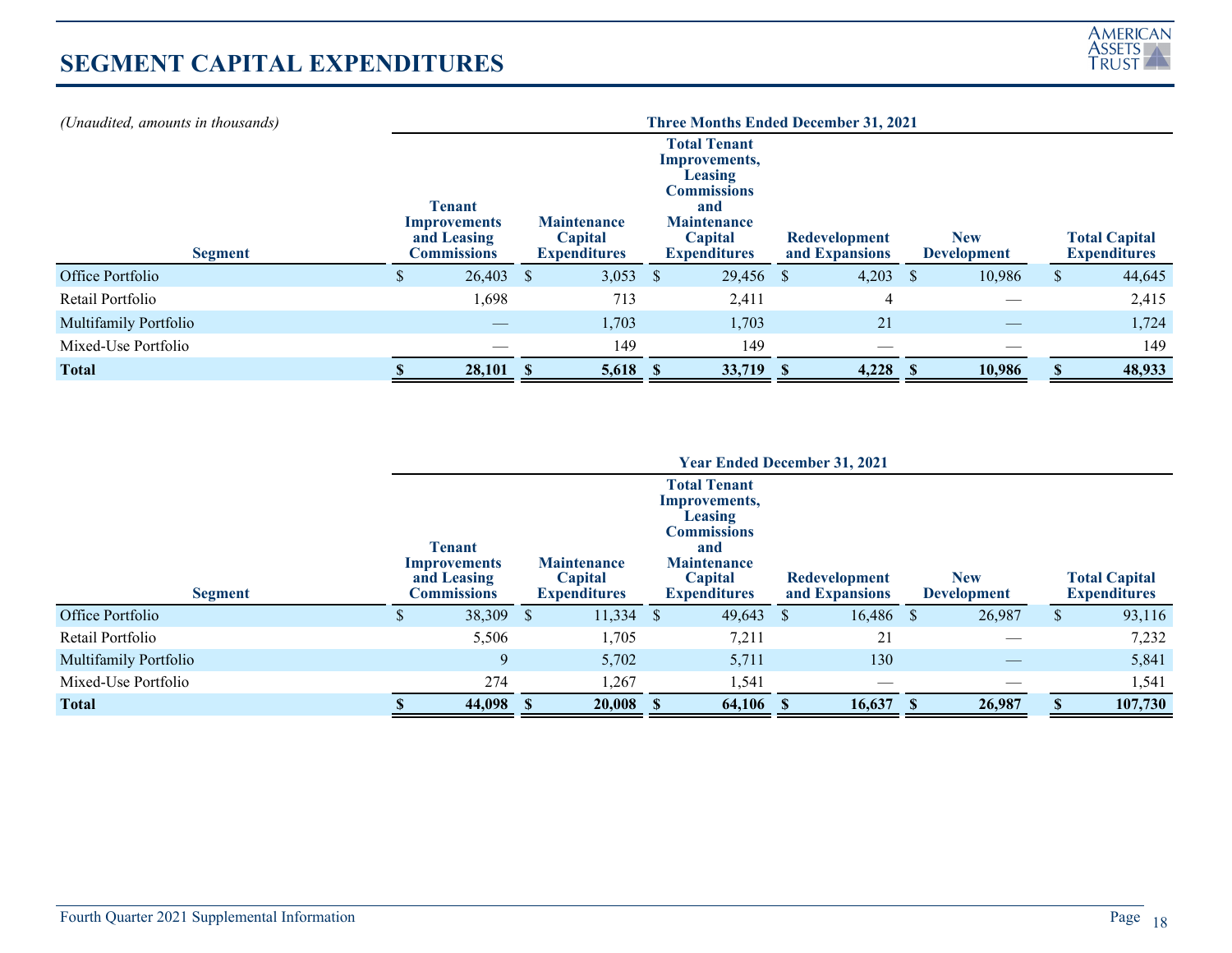### <span id="page-18-0"></span>**SUMMARY OF OUTSTANDING DEBT**

![](_page_18_Picture_1.jpeg)

| (Unaudited, amounts in thousands)                       |                       | <b>Amount</b>            |                      |                        |                      |
|---------------------------------------------------------|-----------------------|--------------------------|----------------------|------------------------|----------------------|
|                                                         | <b>Outstanding at</b> |                          |                      | <b>Annual Debt</b>     |                      |
| <b>Debt</b>                                             |                       | <b>December 31, 2021</b> | <b>Interest Rate</b> | Service <sup>(1)</sup> | <b>Maturity Date</b> |
| City Center Bellevue <sup>(2)</sup>                     |                       | 111,000                  | 3.98 %               | 115,111                | November 1, 2022     |
| Secured Notes Payable / Weighted Average <sup>(3)</sup> | \$                    | 111,000                  | 3.98 $%$ \$          | 115,111                |                      |
|                                                         |                       |                          |                      |                        |                      |
| Term Loan A $(4)$                                       | \$                    | 100,000                  | 1.29 $%$ \$          | 100,153                | January 9, 2022      |
| Term Loan B $(5)$                                       |                       | 100,000                  | $2.65\%$             | 2,649                  | March 1, 2023        |
| Term Loan C $(6)$                                       |                       | 50,000                   | 2.64%                | 1,321                  | March 1, 2023        |
| Series F Notes $(7)$                                    |                       | 100,000                  | 3.85 $%$             | 3,780                  | July 19, 2024        |
| Series B Notes                                          |                       | 100,000                  | 4.45 $\%$            | 4,450                  | February 2, 2025     |
| Series C Notes                                          |                       | 100,000                  | 4.50 $%$             | 4,500                  | April 1, 2025        |
| Series D Notes <sup>(8)</sup>                           |                       | 250,000                  | 3.87 $%$             | 10,725                 | March 1, 2027        |
| Series E Notes <sup>(9)</sup>                           |                       | 100,000                  | 4.18 $%$             | 4,240                  | May 23, 2029         |
| Series G Notes <sup>(10)</sup>                          |                       | 150,000                  | 3.88 %               | 5,865                  | July 30, 2030        |
| 3.375% Senior Unsecured Notes <sup>(11)</sup>           |                       | 500,000                  | 3.38 %               | 16,875                 | February 1, 2031     |
| Unsecured Notes Payable / Weighted Average (12)         |                       | 1,550,000                | 3.52 $%$ \$          | 154,558                |                      |
| <b>Unsecured Line of Credit (13)</b>                    | \$                    |                          | $-$ %                |                        |                      |

Notes:

- (1) Includes interest and principal payments due over the next twelve months.
- (2) Interest only.
- (3) The Secured Notes Payable total does not include debt issuance costs, net of \$0.04 million.
- (4) On January 5, 2022, the Term Loan A maturity date was extended to January 5, 2027 with no further extension options. As of December 31, 2021, Term Loan A accrued interest at a variable rate, subject to adjustments based on our consolidated leverage ratio. On January 14, 2022, we entered into an interest rate swap agreement that is intended to fix the interest rate associated with the Term Loan A at approximately 2.80% through January 5, 2027, subject to adjustments based on our consolidated leverage ratio.
- (5) Term Loan B matures on March 1, 2023. Term Loan B accrues interest at a variable rate, which we fixed as part of an interest rate swap for an all-in interest rate of 2.65%, subject to adjustments based on our consolida leverage ratio.
- (6) Term Loan C matures on March 1, 2023. Term Loan C accrues interest at a variable rate, which we fixed as part of an interest rate swap for an all-in interest rate of 2.64%, subject to adjustments based on our consolida leverage ratio.
- (7) \$100 million of 3.78% Senior Guaranteed Notes, Series F, due July 19, 2024. Net of the settlement of the treasury lock contract, the effective interest rate for the Series F Notes is approximately 3.85%, through maturi
- (8) \$250 million of 4.29% Senior Guaranteed Notes, Series D, due March 1, 2027. Net of the settlement of the forward-starting interest rate swap, the effective interest rate for the Series D Notes is approximately 3.87% per annum, through maturity.
- (9) \$100 million of 4.24% Senior Guaranteed Notes, Series E, due May 23, 2029. Net of the settlement of the treasury lock contract, the effective interest rate for the Series E Notes is approximately 4.18%, through maturity.
- (10) \$150 million of 3.91% Senior Guaranteed Notes, Series G, due July 30, 2030. Net of the settlement of the treasury lock contract, the effective interest rate for the Series G Notes is approximately 3.88% through maturi
- (11) \$500 million of 3.375% Senior Unsecured Notes due February 1, 2031. Net of debt issuance discount, the effective interest rate for the 3.375% Notes is approximately 3.502% through maturity.
- (12) The Unsecured Notes Payable total does not include debt issuance costs and discounts, net of \$11.8 million.
- (13) The unsecured revolving line of credit (the "Revolver Loan") had a capacity of \$350 million plus an accordion feature that allowed us to increase the availability thereunder up to an additional \$250 million, subject t specified requirements and obtaining additional commitments from lenders. On January 5, 2022, the Revolver Loan capacity was increased to \$400 million, with a maturity date of January 5, 2026, subject to our option to extend the Revolver Loan up to two times, with each such extension for a six-month period. The Revolver Loan currently accrues interest at SOFR, plus the applicable SOFR adjustment and a spread which ranges from 1.05%-1.50%, based on our consolidated leverage ratio.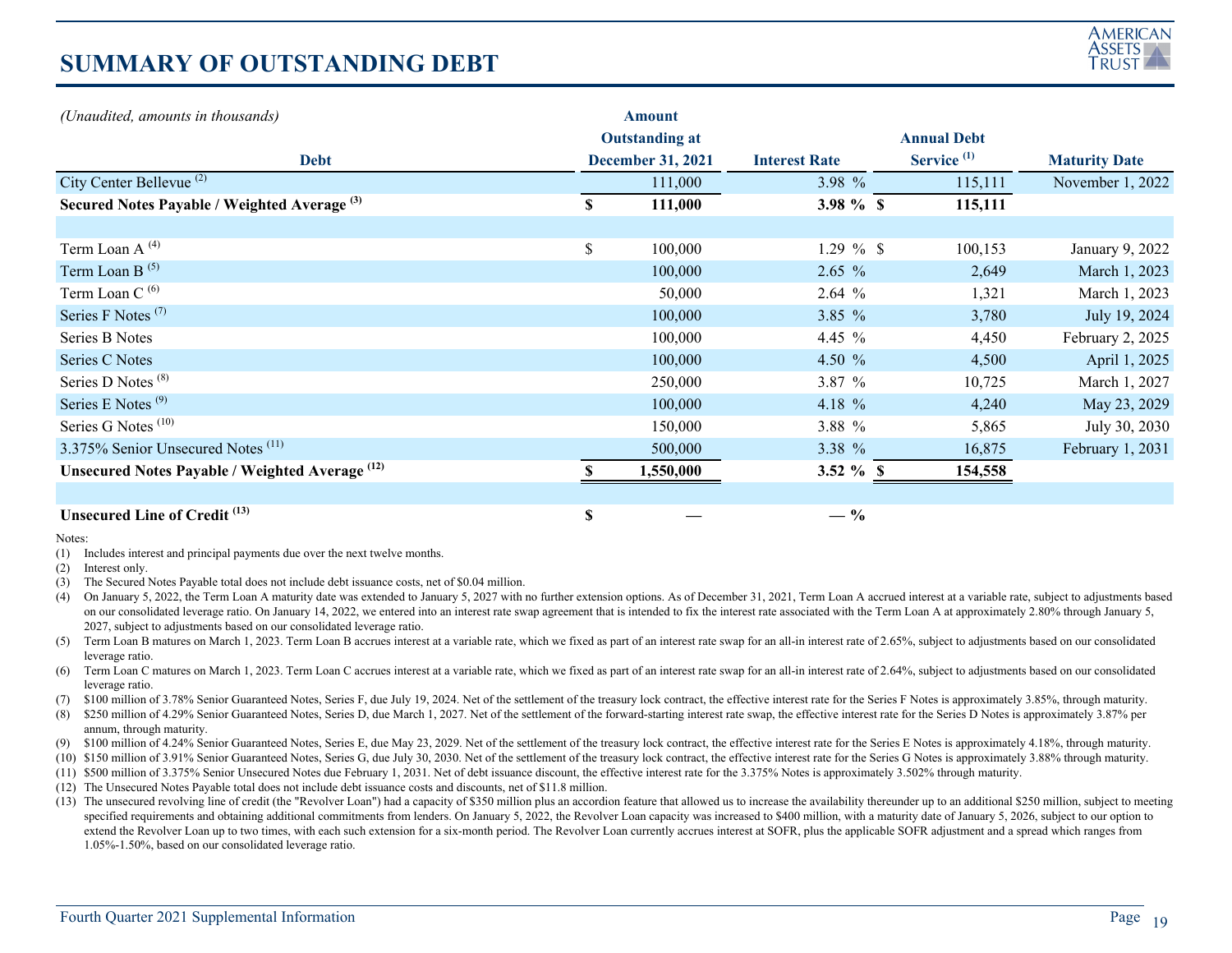![](_page_19_Picture_1.jpeg)

<span id="page-19-0"></span>*(Unaudited, amounts in thousands, except per share data)*

| Market data                                     | <b>December 31, 2021</b> |
|-------------------------------------------------|--------------------------|
| Common shares outstanding                       | 60,526                   |
| Common units outstanding                        | 16,181                   |
| Common shares and common units outstanding      | 76,707                   |
| Market price per common share                   | \$<br>37.53              |
| Equity market capitalization                    | \$<br>2,878,814          |
| Total debt                                      | \$<br>1,661,000          |
| Total market capitalization                     | \$<br>4,539,814          |
| Less: Cash on hand                              | \$<br>(139, 524)         |
| Total enterprise value                          | \$<br>4,400,290          |
| Total unencumbered assets, gross                | 3,576,494                |
|                                                 |                          |
| Total debt/Total capitalization                 | 36.6%                    |
| Total debt/Total enterprise value               | 37.7%                    |
| Net debt/Total enterprise value <sup>(1)</sup>  | 34.6 %                   |
| Total unencumbered assets, gross/Unsecured debt | 230.7%                   |

|                                              | Quarter<br>Annualized | Trailing 12<br>Months |
|----------------------------------------------|-----------------------|-----------------------|
| Total debt/Adjusted EBITDA <sup>(2)(3)</sup> | 7.4x                  | 7.7x                  |
| Net debt/Adjusted EBITDA $^{(1)(2)(3)}$      | 6.8x                  | 7.0x                  |
| Interest coverage ratio $(4)$                | 3.8x                  | 3.7x                  |
| Fixed charge coverage ratio <sup>(4)</sup>   | 3.8x                  | 3.7x                  |

![](_page_19_Figure_5.jpeg)

**Debt Maturity Schedule as of December 31, 2021**

| Weighted<br>Average Fixed |  |  | 2022 2023 2024 2025 2026 2027 2028 2029 2030 2031                           |  |  |
|---------------------------|--|--|-----------------------------------------------------------------------------|--|--|
| Interest Rate             |  |  | $2.7\%$ $2.6\%$ $3.8\%$ $4.5\%$ $-$ % $3.9\%$ $-$ % $4.2\%$ $3.9\%$ $3.4\%$ |  |  |

*Total Weighed Average Fixed Interest Rate:* 3.55%

*Weighted Average Term to Maturity:* 5.4

|                      | <b>Credit Ratings</b> |         |
|----------------------|-----------------------|---------|
| <b>Rating Agency</b> | Rating                | Outlook |
| Fitch                | BBB                   | Stable  |
| Moody's              | Baa3                  | Stable  |
| Standard & Poors     | BBB-                  | Stable  |

Notes:

(1) Net debt is equal to total debt less cash on hand.

(2) See Glossary of Terms for discussion of EBITDA and Adjusted EBITDA.

(3) As used here, Adjusted EBITDA represents the actual for the three months ended December 31, 2021, annualized.

(4) Calculated as Adjusted EBITDA divided by interest on borrowed funds, including capitalized interest and excluding debt fair value adjustments and loan fee amortization.

(5) On January 5, 2022, the maturity date of Term Loan A was extended to January 5, 2027, with no further extension options.

Adjusted EBITDA is a non-GAAP supplemental earnings measure which we consider meaningful in measuring our operating performance. Reconciliations of Adjusted EBITDA to net income are included in the Glossary of Terms.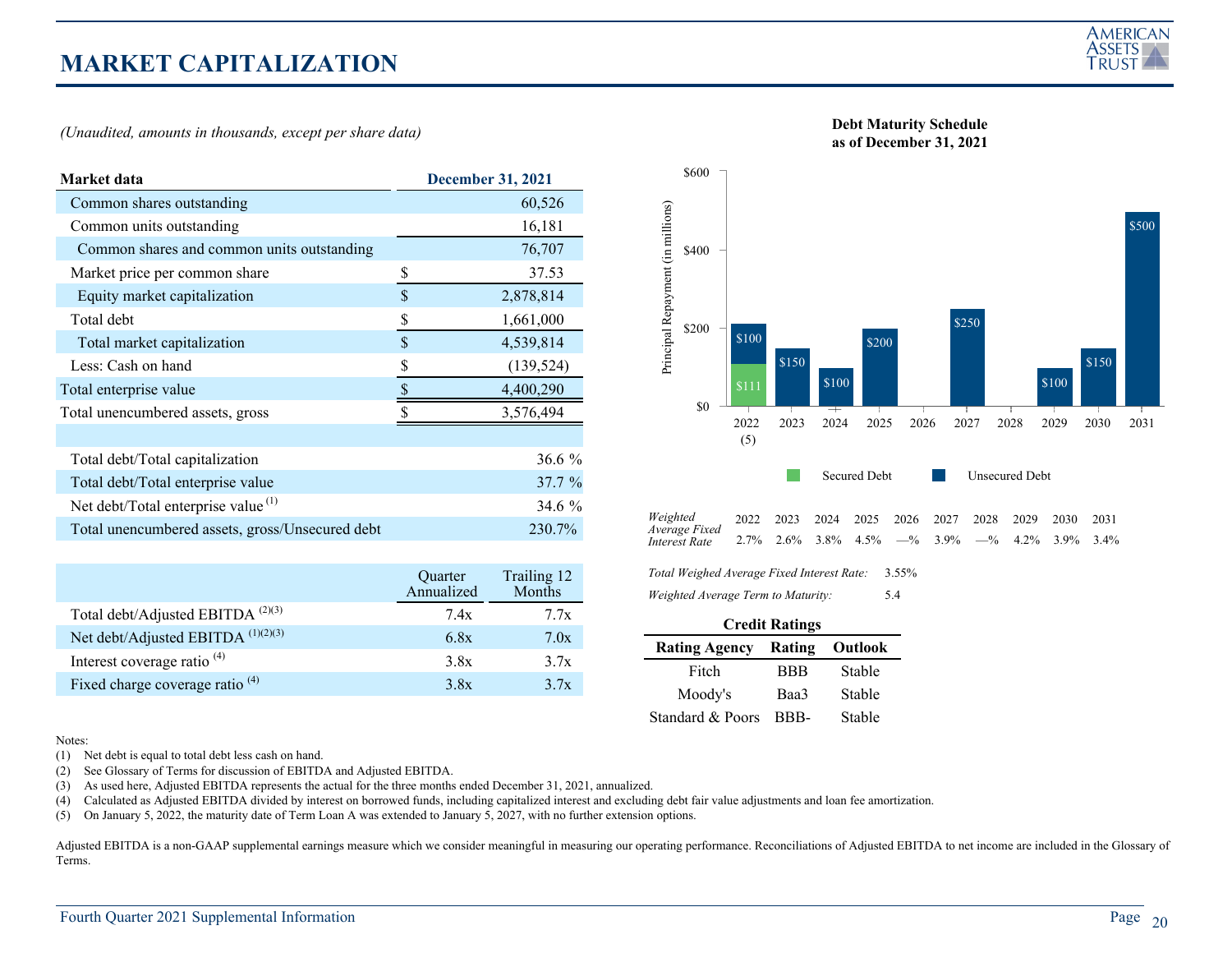![](_page_20_Picture_1.jpeg)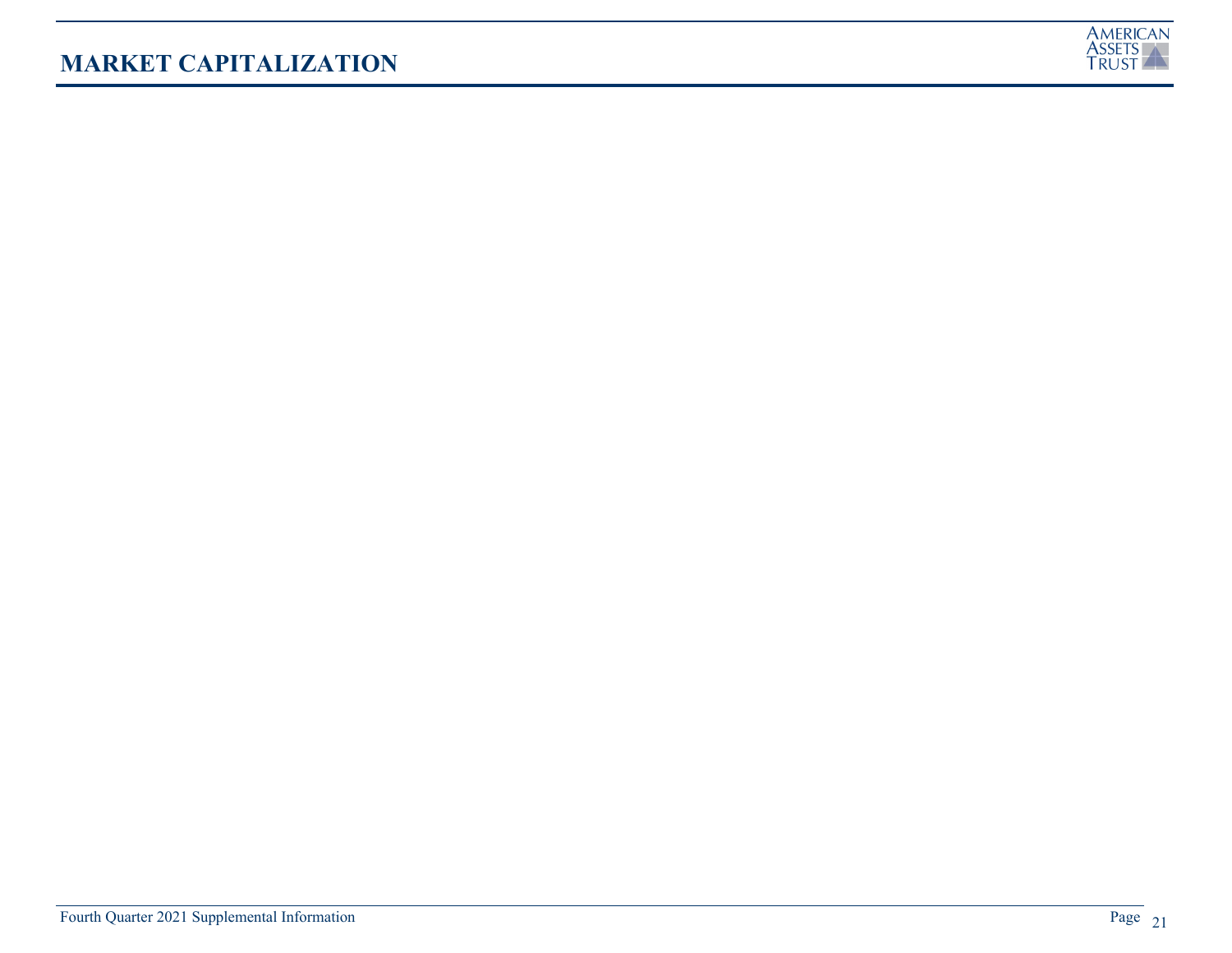### <span id="page-21-0"></span>**SUMMARY OF DEVELOPMENT OPPORTUNITIES**

![](_page_21_Picture_1.jpeg)

Our portfolio has numerous potential opportunities to create future shareholder value. These opportunities could be subject to government approvals, lender consents, tenant consents, market conditions, availability of debt and/or equity financing, etc. Many of these opportunities are in their preliminary stages and may not ultimately come to fruition. This schedule will update as we modify various assumptions and markets conditions change. Square footages and units set forth below are estimates only and ultimately may differ materially from actual square footages and units.

| <b>Development Projects</b> |                                                    |                             |                        |                                                      |                                |                                 |                                                        |                                 |                                       |
|-----------------------------|----------------------------------------------------|-----------------------------|------------------------|------------------------------------------------------|--------------------------------|---------------------------------|--------------------------------------------------------|---------------------------------|---------------------------------------|
|                             |                                                    |                             |                        |                                                      |                                |                                 |                                                        |                                 | Project Costs (in thousands) $^{(3)}$ |
| <b>Property</b>             | <b>Location</b>                                    | <b>Start</b><br><b>Date</b> | <b>Completion Date</b> | <b>Estimated</b><br><b>Stabilized</b><br>Yield $(1)$ | Rentable<br><b>Square Feet</b> | <b>Percent</b><br><b>Leased</b> | <b>Estimated</b><br><b>Stabilization</b><br>Date $(2)$ | <b>Cost Incurred</b><br>to Date | <b>Total Estimated</b><br>Investment  |
| <b>Office Property:</b>     |                                                    |                             |                        |                                                      |                                |                                 |                                                        |                                 |                                       |
| La Jolla Commons            | University Town<br>Center, San Diego,<br><b>CA</b> | April 2021                  | September 2023         | $6.5\% - 7.5\%$                                      | 213,000                        | $-$ %                           | 2024                                                   | \$54,246                        | \$175,000                             |
| One Beach Street            | San Francisco, CA                                  | February 2021               | August 2022            | <b>TBD</b>                                           | 102,000                        | $- \frac{9}{6}$                 | 2023                                                   | \$18,787                        | \$42,800                              |

#### **Development/Redevelopment Pipeline**

| <b>Property</b>                         | <b>Property</b><br>Type | Location         | <b>Estimated Rentable</b><br><b>Square Feet</b> | <b>Multifamily</b><br>Units | Opportunity                                                                                       |
|-----------------------------------------|-------------------------|------------------|-------------------------------------------------|-----------------------------|---------------------------------------------------------------------------------------------------|
| <b>Waikele Center</b>                   | Retail                  | Honolulu, HI     | 90,000                                          | N/A                         | Development of 90,000 square feet retail building (former KMart Space)                            |
| Lomas Santa Fe Plaza                    | Retail                  | Solana Beach, CA | 45,000                                          | N/A                         | Development of 45,000 square feet retail building                                                 |
| Lloyd Portfolio - multiple phases $(4)$ | Mixed Use               | Portland, OR     |                                                 |                             |                                                                                                   |
| Phase 2A - Oregon Square                |                         |                  | 33,000                                          | N/A                         | Remodel and repurpose a 33,000 square feet office building into flexible<br>creative office space |
| Phase 2B - Oregon Square                |                         |                  | 385,000                                         | N/A                         | Development of build-to-suit office towers                                                        |

Notes:

(1) The estimated stabilized yield is calculated based on total estimated project costs, as defined above, when the project has reached stabilized occupancy.

(2) Based on management's estimation of stabilized occupancy (90%).

(3) Project costs exclude capitalized interest cost which is calculated in accordance with Accounting Standards Codification 835-20-50-1.

(4) The Lloyd Portfolio was acquired in 2011, consisting of approximately 600,000 rentable square feet on more than 16 acres located in the Lloyd District of Portland, Oregon. The portion of the property that has been designated for additional development is expected to include a high density, transit oriented, mixed-use urban village, with the potential to be in excess of approximately three million square feet. The entitlement for such development opportunity allows a 12:1 Floor Area Ratio with a 250 foot height limit and provides for retail, office and/or multifamily development. Additional development plans are in the early stages and will continue to progress as demand and economic conditions allow.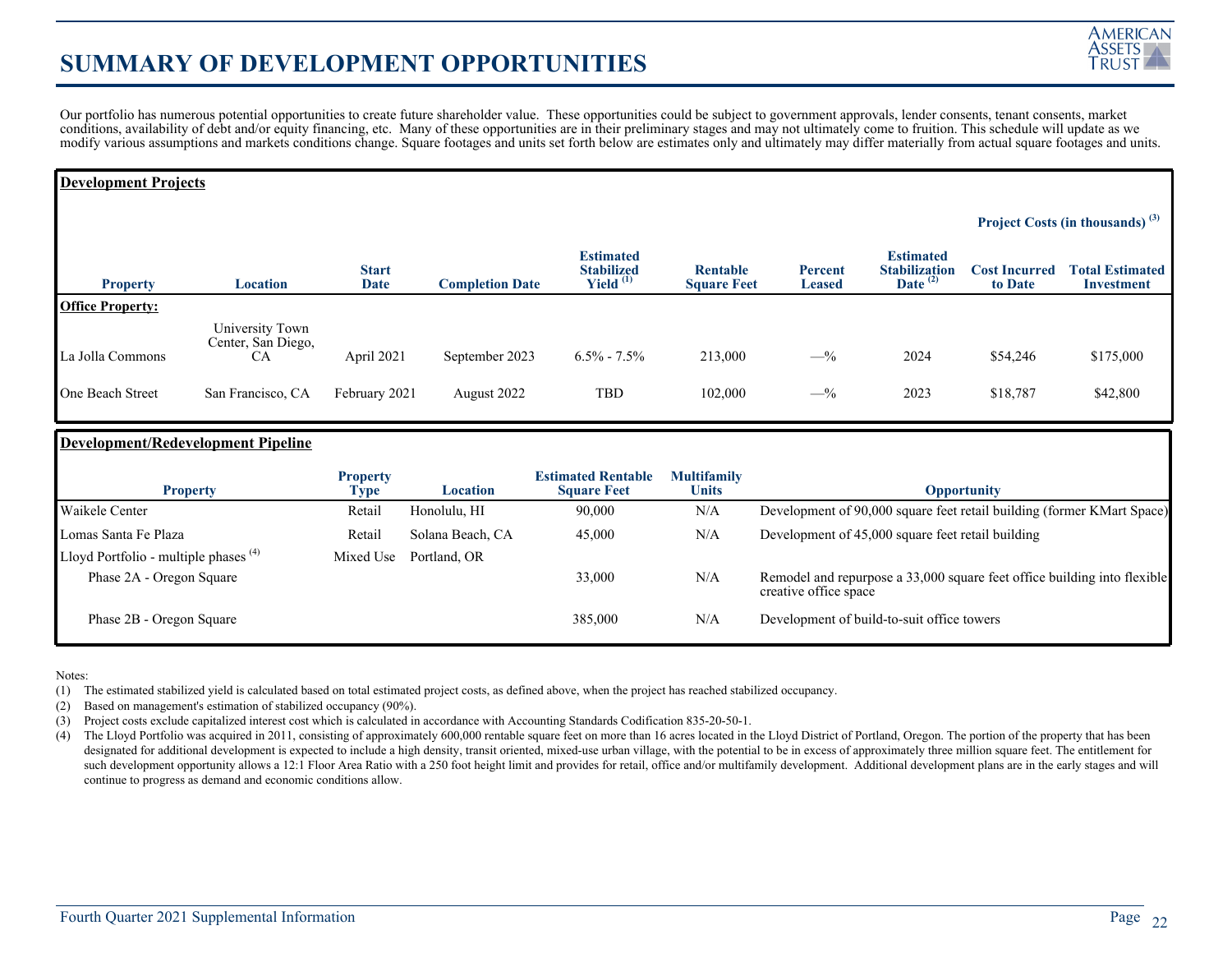![](_page_22_Picture_0.jpeg)

# **PORTFOLIO DATA**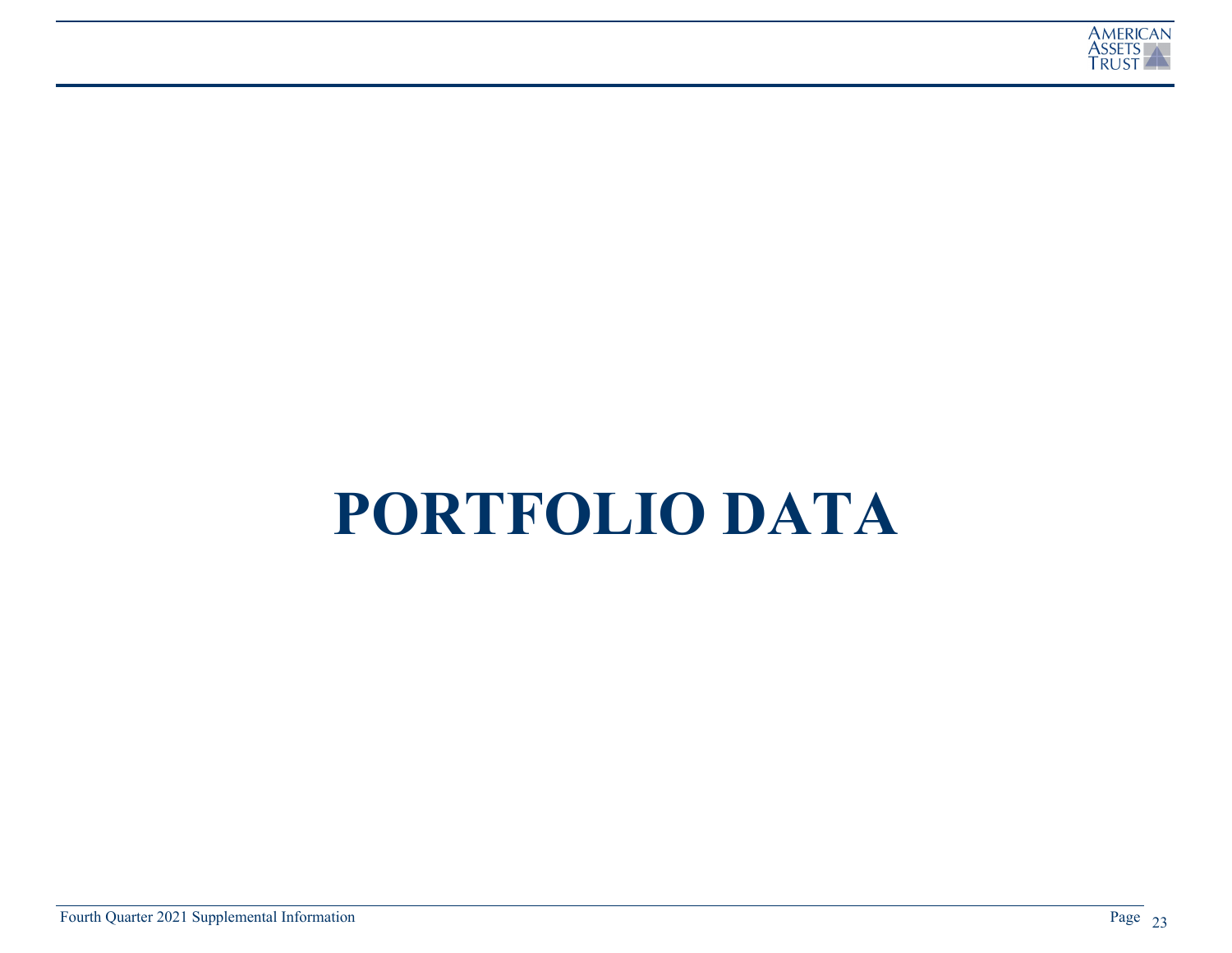### <span id="page-23-0"></span>**PROPERTY REPORT**

![](_page_23_Picture_1.jpeg)

| As of December 31, 2021                                           |                   |                                 |                                         |                                                                            |                            | <b>Office and Retail Portfolios</b>                  |                                                                          |                                               |                                                                  |
|-------------------------------------------------------------------|-------------------|---------------------------------|-----------------------------------------|----------------------------------------------------------------------------|----------------------------|------------------------------------------------------|--------------------------------------------------------------------------|-----------------------------------------------|------------------------------------------------------------------|
| <b>Property</b>                                                   | <b>Location</b>   | Year Built/<br><b>Renovated</b> | <b>Number</b><br>of<br><b>Buildings</b> | <b>Net</b><br><b>Rentable</b><br><b>Square</b><br>Feet $^{\left(1\right)}$ | Percentage<br>Leased $(2)$ | <b>Annualized</b><br><b>Base Rent</b> <sup>(3)</sup> | <b>Annualized</b><br><b>Base Rent per</b><br><b>Square</b><br>Foot $(4)$ | <b>Retail Anchor Tenant(s)</b> <sup>(5)</sup> | Other Principal Retail Tenants <sup>(6)</sup>                    |
| <b>Office Properties</b>                                          |                   |                                 |                                         |                                                                            |                            |                                                      |                                                                          |                                               |                                                                  |
| La Jolla Commons                                                  | San Diego, CA     | 2008/2014                       | 2                                       | 724,208                                                                    | 98.3%                      | \$43,140,280                                         | \$60.60                                                                  |                                               |                                                                  |
| <b>Torrey Reserve Campus</b>                                      | San Diego, CA     | 1996-2000/2014<br>$-2016$       | 14                                      | 521,740                                                                    | 81.2%                      | 20,806,364                                           | 49.11                                                                    |                                               |                                                                  |
| Torrey Point                                                      | San Diego, CA     | 2017                            | 2                                       | 93,264                                                                     | 94.9                       | 5,246,319                                            | 59.28                                                                    |                                               |                                                                  |
| Solana Crossing                                                   | Solana Beach, CA  | 1982/2005                       | $\overline{4}$                          | 224,009                                                                    | 84.3                       | 8,306,632                                            | 43.99                                                                    |                                               |                                                                  |
| The Landmark at One Market <sup>(1)</sup>                         | San Francisco, CA | 1917/2000                       | $\mathbf{1}$                            | 422,426                                                                    | 100.0                      | 38,442,273                                           | 91.00                                                                    |                                               |                                                                  |
| One Beach Street                                                  | San Francisco, CA | 1924/1972/1987/<br>1992         | $\mathbf{1}$                            | 100,270                                                                    | $\qquad \qquad -$          |                                                      |                                                                          |                                               |                                                                  |
| First & Main <sup>(12)</sup>                                      | Portland, OR      | 2010                            | -1                                      | 360,314                                                                    | 94.3                       | 10,838,438                                           | 31.90                                                                    |                                               |                                                                  |
| Lloyd Portfolio                                                   | Portland, OR      | 1940-2015                       | $\overline{3}$                          | 515,928                                                                    | 98.5                       | 16,788,015                                           | 33.03                                                                    |                                               |                                                                  |
| City Center Bellevue                                              | Bellevue, WA      | 1987                            | $\mathbf{1}$                            | 496,437                                                                    | 93.0                       | 23,957,153                                           | 51.89                                                                    |                                               |                                                                  |
| Eastgate Office Park                                              | Bellevue, WA      | 1985                            | $\overline{4}$                          | 280,053                                                                    | 86.7                       | 9,023,004                                            | 37.16                                                                    |                                               |                                                                  |
| Corporate Campus East III                                         | Bellevue, WA      | 1986                            | $\overline{4}$                          | 157,163                                                                    | 85.9                       | 5, 115, 751                                          | 37.89                                                                    |                                               |                                                                  |
| Subtotal/Weighted Average Office Portfolio <sup>(8)</sup>         |                   |                                 | 37                                      | 3,895,812                                                                  | 90.4%                      | \$181,664,229                                        | \$51.58                                                                  |                                               |                                                                  |
| <b>Retail Properties</b>                                          |                   |                                 |                                         |                                                                            |                            |                                                      |                                                                          |                                               |                                                                  |
| Carmel Country Plaza                                              | San Diego, CA     | 1991                            | 9                                       | 78,098                                                                     | 84.2%                      | \$3,575,947                                          | \$54.38                                                                  |                                               | Sharp Healthcare, San Diego County Credit<br>Union               |
| Carmel Mountain Plaza <sup>(9)</sup>                              | San Diego, CA     | 1994/2014                       | 15                                      | 528,416                                                                    | 95.0                       | 12,605,920                                           | 25.11                                                                    | At Home Stores                                | Dick's Sporting Goods, Sprouts Farmers<br>Market, Nordstrom Rack |
| South Bay Marketplace <sup>(9)</sup>                              | San Diego, CA     | 1997                            | 9                                       | 132,877                                                                    | 100.0                      | 2,453,978                                            | 18.47                                                                    |                                               | Ross Dress for Less, Grocery Outlet                              |
| Gateway Marketplace                                               | San Diego, CA     | 1997/2016                       | 3                                       | 127,861                                                                    | 100.0                      | 2,624,425                                            | 20.53                                                                    | Hobby Lobby                                   | Smart & Final, Aldi                                              |
| Lomas Santa Fe Plaza                                              | Solana Beach, CA  | 1972/1997                       | 9                                       | 208,297                                                                    | 96.4                       | 6,117,616                                            | 30.47                                                                    |                                               | Vons, Home Goods                                                 |
| Solana Beach Towne Centre                                         | Solana Beach, CA  | 1973/2000/2004                  | 12                                      | 246,651                                                                    | 94.7                       | 6,225,096                                            | 26.65                                                                    |                                               | Dixieline Probuild, Marshalls                                    |
| Del Monte Center <sup>(9)</sup>                                   | Monterey, CA      | 1967/1984/2006                  | 16                                      | 673,155                                                                    | 82.1                       | 8,985,980                                            | 16.26                                                                    | Macy's                                        | Century Theatres, Whole Foods Market                             |
| Geary Marketplace                                                 | Walnut Creek, CA  | 2012                            | 3                                       | 35,159                                                                     | 100.0                      | 1,276,954                                            | 36.32                                                                    |                                               | <b>Sprouts Farmers Market</b>                                    |
| The Shops at Kalakaua                                             | Honolulu, HI      | 1971/2006                       | $\overline{\mathbf{3}}$                 | 11,671                                                                     | 77.7                       | 672,886                                              | 74.20                                                                    |                                               | Hawaii Beachware & Fashion, Diesel<br>U.S.A. Inc.                |
| Waikele Center                                                    | Waipahu, HI       | 1993/2008                       | 9                                       | 418,047                                                                    | 100.0                      | 12,231,181                                           | 29.26                                                                    | Lowe's, Safeway                               | UFC Gym, OfficeMax, Old Navy                                     |
| Alamo Quarry Market <sup>(9)</sup>                                | San Antonio, TX   | 1997/1999                       | 16                                      | 588,148                                                                    | 94.0                       | 13,968,360                                           | 25.27                                                                    | Regal Cinemas                                 | Whole Foods Market, Nordstrom Rack                               |
| Hassalo on Eighth                                                 | Portland, OR      | 2015                            | 3                                       | 44,236                                                                     | 71.0                       | 1,017,659                                            | 32.40                                                                    |                                               | Providence Health & Services, Sola Salons                        |
| Subtotal/Weighted Average Retail Portfolio <sup>(8)</sup>         |                   |                                 | 107                                     | 3,092,616                                                                  | 92.6%                      | \$71,756,002                                         | \$25.06                                                                  |                                               |                                                                  |
| Total/Weighted Average Office and Retail Portfolio <sup>(8)</sup> |                   |                                 | 144                                     | 6.988.428                                                                  | 91.4%                      | \$253,420,231                                        | \$39.67                                                                  |                                               |                                                                  |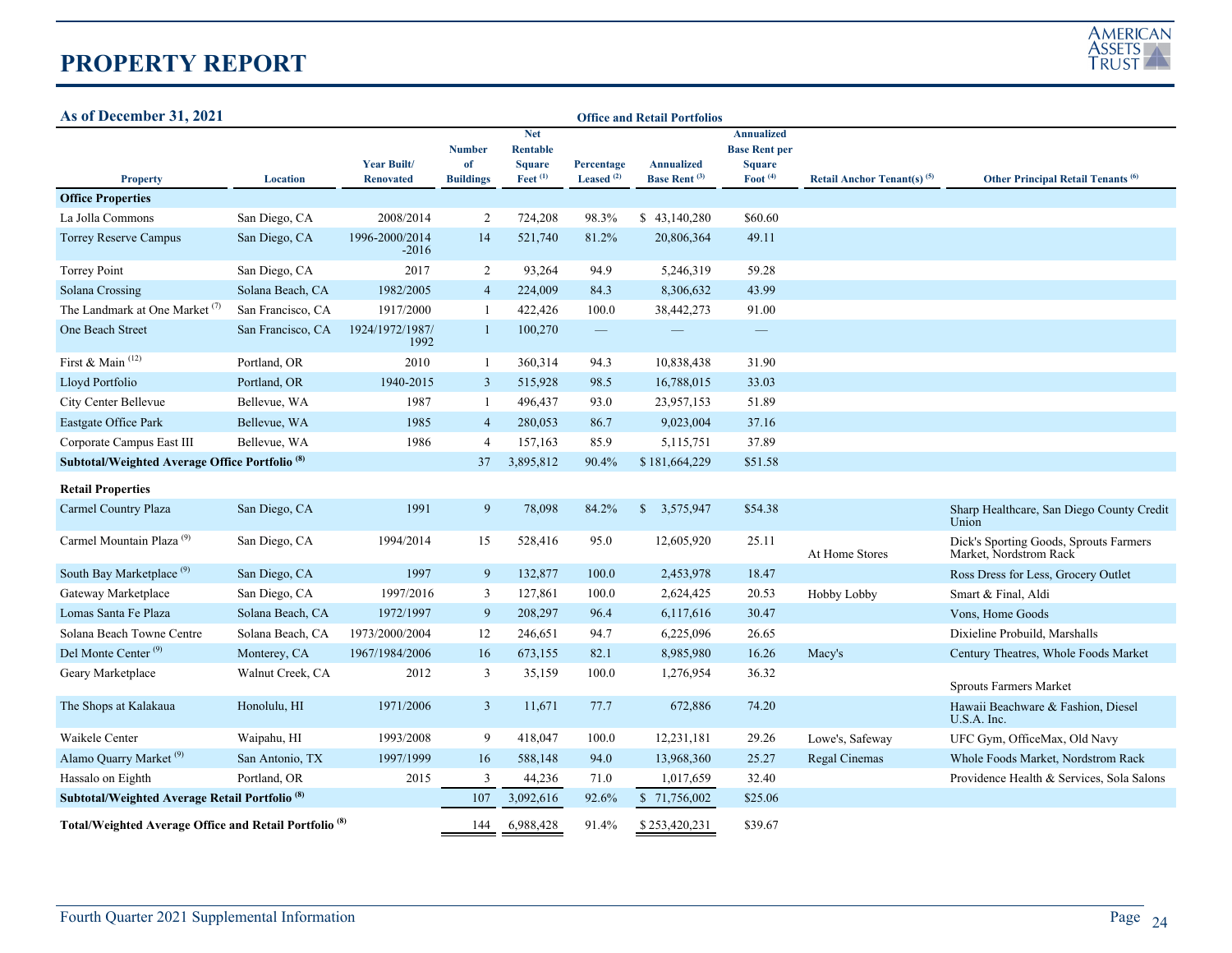![](_page_24_Picture_1.jpeg)

|                                                     |                    |                          | <b>Number</b>    |              |              |                                 |      | <b>Average Monthly</b>     |
|-----------------------------------------------------|--------------------|--------------------------|------------------|--------------|--------------|---------------------------------|------|----------------------------|
|                                                     |                    | Year Built/              | of               |              | Percentage   | <b>Annualized</b>               |      | <b>Base Rent per</b>       |
| <b>Property</b>                                     | Location           | <b>Renovated</b>         | <b>Buildings</b> | <b>Units</b> | Leased $(2)$ | <b>Base Rent</b> <sup>(3)</sup> |      | Leased Unit <sup>(4)</sup> |
| Loma Palisades                                      | San Diego, CA      | 1958/2001 -<br>2008/2021 | 80               | 548          | 97.5%        | \$15,005,424                    |      | 2,340                      |
| <b>Imperial Beach Gardens</b>                       | Imperial Beach, CA | 1959/2008                | 26               | 160          | 95.6         | 4,134,048                       | S    | 2,252                      |
| Mariner's Point                                     | Imperial Beach, CA | 1986                     | 8                | 88           | 95.5         | 1,988,148                       | -S   | 1,971                      |
| Santa Fe Park RV Resort <sup>(10)</sup>             | San Diego, CA      | 1971/2007-2008           |                  | 126          | 93.7         | 1,793,688                       | -S   | 1,266                      |
| Pacific Ridge Apartments                            | San Diego, CA      | 2013                     | 3                | 533          | 97.7         | 19,541,508                      | -S   | 3,127                      |
| Hassalo on Eighth - Velomor                         | Portland, OR       | 2015                     |                  | 177          | 95.5         | 3,055,992                       | - \$ | 1,507                      |
| Hassalo on Eighth - Aster Tower                     | Portland, OR       | 2015                     |                  | 337          | 92.9         | 5,715,888                       | -S   | 1,521                      |
| Hassalo on Eighth - Elwood                          | Portland, OR       | 2015                     |                  | 143          | 95.1         | 2,322,624                       | -S   | 1,423                      |
| <b>Total/Weighted Average Multifamily Portfolio</b> |                    |                          | 121              | 2,112        | 96.0%        | \$53,557,320                    |      | 2,201                      |

| <b>Mixed-Use Portfolio</b>           |              |                  |                  |                     |                  |                                 |                                       |                                 |                                               |  |  |
|--------------------------------------|--------------|------------------|------------------|---------------------|------------------|---------------------------------|---------------------------------------|---------------------------------|-----------------------------------------------|--|--|
|                                      |              |                  | <b>Number</b>    | <b>Net Rentable</b> |                  |                                 | <b>Annualized Base</b>                |                                 |                                               |  |  |
|                                      |              | Year Built/      | of               | <b>Square</b>       | Percentage       | Annualized                      | <b>Rent per Leased</b>                | <b>Retail</b>                   |                                               |  |  |
| <b>Retail Portion</b>                | Location     | <b>Renovated</b> | <b>Buildings</b> | Feet $(1)$          | Leased $(2)$     | <b>Base Rent</b> <sup>(3)</sup> | Square Foot <sup>(4)</sup>            | Anchor Tenant(s) <sup>(5)</sup> | Other Principal Retail Tenants <sup>(6)</sup> |  |  |
| Waikiki Beach Walk - Retail          | Honolulu, HI | 2006             |                  | 93,925              | 89.6 %           | 6,413,365 \$                    | 76.21                                 |                                 | Yard House, Roy's                             |  |  |
|                                      |              |                  | <b>Number</b>    |                     |                  |                                 | <b>Annualized</b>                     |                                 |                                               |  |  |
|                                      |              | Year Built/      | of               |                     | Average          | Average                         | Revenue per                           |                                 |                                               |  |  |
| <b>Hotel Portion</b>                 | Location     | <b>Renovated</b> | <b>Buildings</b> | <b>Units</b>        | Occupancy $(11)$ | Daily Rate (11)                 | <b>Available Room</b> <sup>(11)</sup> |                                 |                                               |  |  |
| Waikiki Beach Walk - Embassy Suites™ | Honolulu, HI | 2008/2014/2020   |                  | 369                 | $72.6 \%$ \$     | 296.71                          | 215.30                                |                                 |                                               |  |  |

#### Notes:

- (1) The net rentable square feet for each of our retail properties and the retail portion of our mixed-use property is the sum of (1) the square footages of existing leases, plus (2) for available space, the field-verified square feet for each of our office properties is the sum of (1) the square footages of existing leases, plus (2) for available space, management's estimate of net rentable square feet based, in part, on past leases. The ne included in such office leases is generally determined consistently with the Building Owners and Managers Association, or BOMA, 2010 measurement guidelines. Net rentable square footage may be adjusted from the prior period re-measurement of leased space at the properties.
- Percentage leased for each of our retail and office properties and the retail portion of the mixed-use property includes square footage under leases as of December 31, 2021, including leases which may not have commenced as December 31, 2021. Percentage leased for our multifamily properties includes total units rented as of December 31, 2021.
- (3) Annualized base rent is calculated by multiplying base rental payments (defined as cash base rents (before abatements)) under commenced leases for the month ended December 31, 2021 by 12. In the case of triple net or m leases, annualized base rent does not include tenant reimbursements for real estate taxes, insurance, common area or other operating expenses. The foregoing notwithstanding:
	- The annualized base rent for La Jolla Commons has been adjusted for this presentation to reflect that the contractual triple net leases were instead structured as modified gross leases, by adding the contractual annualiz rent of \$30,714,816 to our estimate of annual triple net operating expenses of \$12,425,464 for an estimated annualized base rent on a modified gross lease basis of \$43,140,280 for La Jolla Commons.
	- The annualized base rent for Eastgate Office Park has been adjusted for this presentation to reflect that the contractual triple net leases were instead structured as modified gross leases, by adding the contractual annu rent of \$6,536,442 to our estimate of annual triple net operating expenses of \$2,486,562 for an estimated annualized base rent on a modified gross lease basis of \$9,023,004 for Eastgate Office Park.
	- The annualized base rent for Corporate Campus East III has been adjusted for this presentation to reflect that the contractual triple net leases were instead structured as modified gross leases, by adding the contractual a net base rent of \$3,760,412 to our estimate of annual triple net operating expenses of \$1,355,339 for an estimated annualized base rent on a modified gross lease basis of \$5,115,751 for Corporate Campus East III.
- (4) Annualized base rent per leased square foot is calculated by dividing annualized base rent, by square footage under lease as of December 31, 2021. Annualized base rent per leased unit is calculated by dividing annualiz under lease as of December 31, 2021. The foregoing notwithstanding, the annualized base rent per leased square foot for La Jolla Commons, Eastgate Office Park and Corporate Campus East III has been adjusted for this presen reflect that the contractual triple net leases were instead structured as modified gross leases. See footnote 3 for further explanation.
- (5) Retail anchor tenants are defined as retail tenants leasing 50,000 square feet or more.
- (6) Other principal retail tenants, excluding anchor tenants.
- (7) This property contains 422,426 net rentable square feet consisting of The Landmark at One Market (378,206 net rentable square feet) as well as a separate long-term leasehold interest in approximately 44,220 net rentabl located in an adjacent six-story leasehold known as the Annex. We currently lease the Annex from an affiliate of the Paramount Group pursuant to a long-term master lease effective through June 30, 2026, which we have the o until 2031 pursuant to one five-year extension option.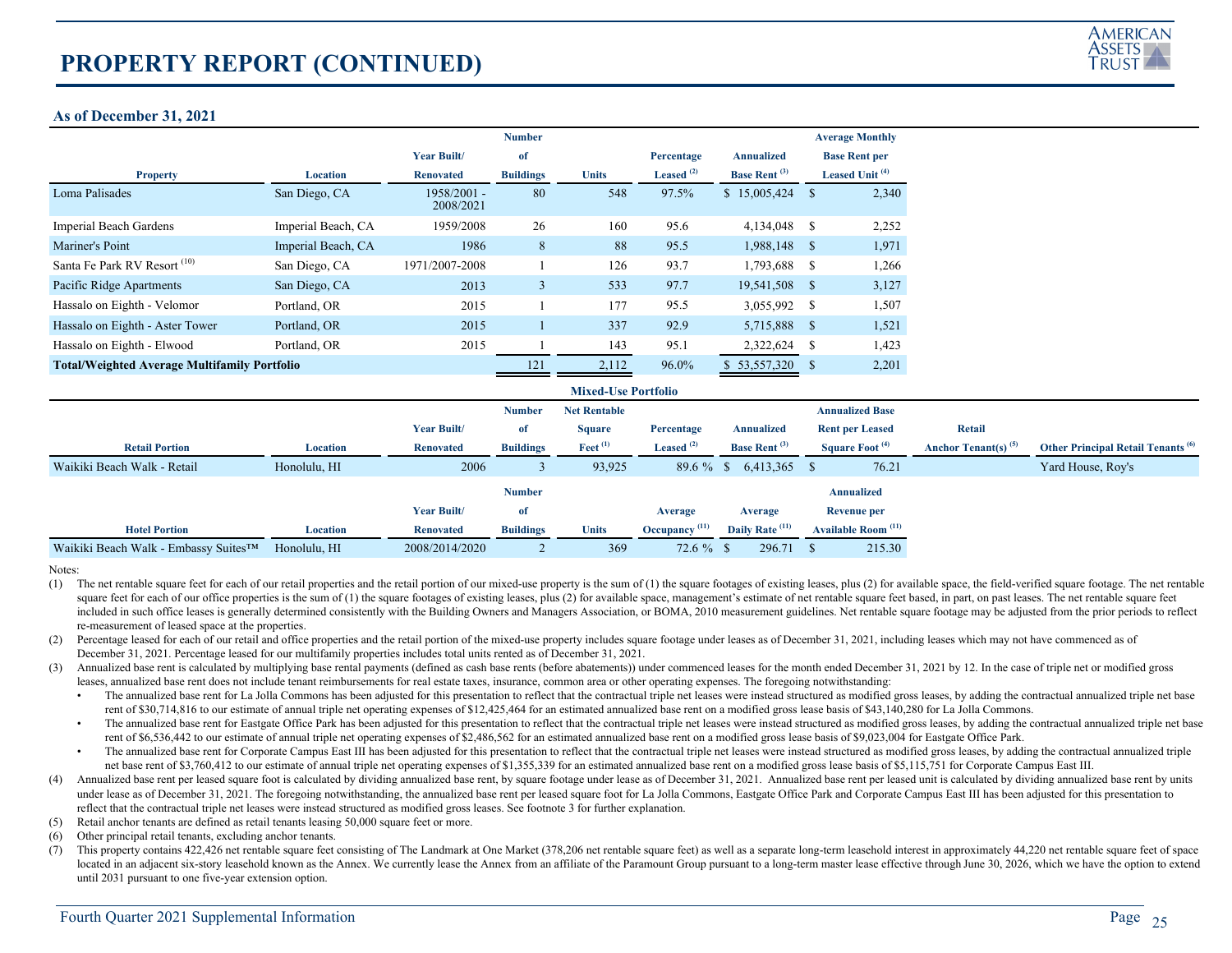![](_page_25_Picture_1.jpeg)

#### (8) Lease data for signed but not commenced leases as of December 31, 2021 is in the following table:

|                                   | <b>Leased Square Feet</b>       |                      | <b>Annualized Base</b>        | <b>Pro Forma Annualized</b> |                        |  |
|-----------------------------------|---------------------------------|----------------------|-------------------------------|-----------------------------|------------------------|--|
|                                   | <b>Under Signed But</b>         | Annualized           | Rent per                      |                             | <b>Base Rent per</b>   |  |
|                                   | <b>Not Commenced Leases (a)</b> | <b>Base Rent (b)</b> | <b>Leased Square Foot (b)</b> |                             | Leased Square Foot (c) |  |
| Office Portfolio                  | 53.388                          | 4.089.350            | 76.60                         | - \$                        | 51.65                  |  |
| Retail Portfolio                  | 79.424                          | 1.721.495            | 21.67                         | - S                         | 25.67                  |  |
| Total Retail and Office Portfolio | 132,812                         | 5,810,845            | 43.75                         |                             | 40.00                  |  |

(a) Office portfolio leases signed but not commenced of 1,511, 19,529 and 32,348 square feet are expected to commence during the first quarter of 2022, third quarter of 2022 and the fourth quarter of 2023, respectively. Re leases signed but not commenced of 59,686, 8,438 and 11,300 square feet are expected to commence during the second and third quarters of 2022, and the second quarter of 2023, respectively.

(b) Annualized base rent is calculated by multiplying base rental payments (defined as cash base rents (before abatements)) for signed but not commenced leases as of December 31, 2021 by 12. In the case of triple net or mo leases, annualized base rent does not include tenant reimbursements for real estate taxes, insurance, common area or other operating expenses. Annualized base rent per leased square foot is calculated by dividing annualize by square footage for signed by not commenced leases.

(c) Pro forma annualized base rent is calculated by dividing annualized base rent for commenced leases and for signed but not commenced leases as of December 31, 2021, by square footage under lease as of December 31, 2021.

(9) Net rentable square feet at certain of our retail properties includes pad sites leased pursuant to the ground leases in the following table:

| <b>Property</b>       | <b>Number of Ground</b><br><b>Leases</b> | <b>Square Footage Leased</b><br><b>Pursuant to Ground Leases (a)</b> | <b>Aggregate Annualized</b><br><b>Base Rent</b> |         |
|-----------------------|------------------------------------------|----------------------------------------------------------------------|-------------------------------------------------|---------|
| Carmel Mountain Plaza |                                          | 17,607                                                               |                                                 | 805,561 |
| South Bay Marketplace |                                          | 2.824                                                                | £.                                              | 102,276 |
| Del Monte Center      |                                          | 212.500                                                              | <sup>S</sup>                                    | 96,000  |
| Alamo Quarry Market   |                                          | 20.694                                                               |                                                 | 301,371 |

(a) For the ground leases above, 13,680 square feet have lease expirations during the third quarter of 2022, with one or more five year extension options which have not been exercised as of December 31, 2021.

- (10) The Santa Fe Park RV Resort is subject to seasonal variation, with higher rates of occupancy occurring during the summer months. During the 12 months ended December 31, 2021, the highest average monthly occupancy rate property was 94%, occurring in December 2021. The number of units at the Santa Fe Park RV Resort includes 122 RV spaces and four apartments.
- (11) Average occupancy represents the percentage of available units that were sold during the three months ended December 31, 2021, and is calculated by dividing the number of units sold by the product of the total number number of days in the period. Average daily rate represents the average rate paid for the units sold and is calculated by dividing the total room revenue (i.e., excluding food and beverage revenues or other hotel operation telephone, parking and other guest services) for the three months ended December 31, 2021 by the number of units sold. Revenue per available room, or RevPAR, represents the total unit revenue per total available units for ended December 31, 2021 and is calculated by multiplying average occupancy by the average daily rate. RevPAR does not include food and beverage revenues or other hotel operations revenues such as telephone, parking and oth services.

<sup>(12)</sup> Including swing-space currently leased by an existing tenant on a rolling 30-day basis, First & Main is 99.4% leased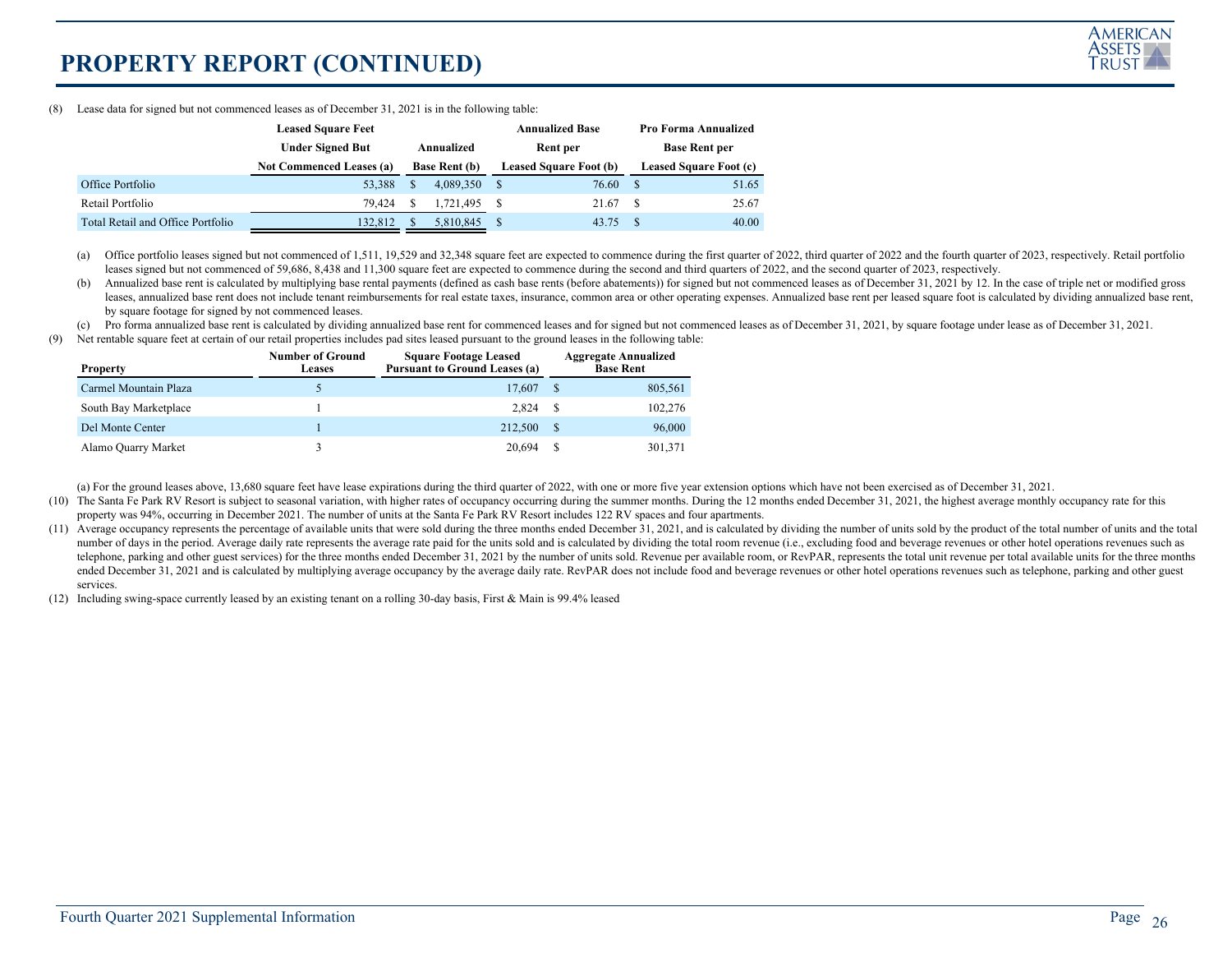### <span id="page-26-0"></span>**OFFICE LEASING SUMMARY**

![](_page_26_Picture_1.jpeg)

#### **As of December 31, 2021**

**Total Lease Summary - Comparable (1)**

| <b>Tenant</b><br><b>Improvements</b><br>& Incentives<br>Per Sq. Ft. | Tenant<br>Improvements<br>& Incentives | Weighted<br>Average<br>Lease<br>Term <sup>(4)</sup> | <b>Straight-Line</b><br><b>Basis</b> %<br><b>Change Over</b><br><b>Prior Rent</b> | <b>Cash Basis</b><br>$% Change$<br><b>Over Prior</b><br>Rent | <b>Annual Change</b><br>in Rent | <b>Prior Rent Per</b><br>Sq. Ft. $(3)$ | <b>Contractual</b><br><b>Rent Per Sq.</b><br>Ft. (2) | <b>Net Rentable</b><br><b>Sauare Feet</b><br><b>Signed</b> | $%$ of<br>C <b>omparable</b><br><b>Leases Signed</b> | <b>Number</b><br>of Leases<br><b>Signed</b> | <b>Ouarter</b>   |
|---------------------------------------------------------------------|----------------------------------------|-----------------------------------------------------|-----------------------------------------------------------------------------------|--------------------------------------------------------------|---------------------------------|----------------------------------------|------------------------------------------------------|------------------------------------------------------------|------------------------------------------------------|---------------------------------------------|------------------|
| \$30.35                                                             | 2,058,774                              | 3.8                                                 | $26.5 \%$                                                                         | 17.9%                                                        | 501,419                         | $$41.21$ \ \$                          | \$48.61                                              | 67,835                                                     | 100%                                                 | 10                                          | 4th Quarter 2021 |
| \$29.63                                                             | 274.672                                | 4.3                                                 | 13.5 %                                                                            | 8.4 %                                                        | 30,555                          | $$39.32$ \$                            | \$42.62                                              | 9,269                                                      | 100%                                                 |                                             | 3rd Quarter 2021 |
| \$7.11                                                              | 336,658                                | 3.6                                                 | 14.7 %                                                                            | $9.3\%$                                                      | 189,381                         | $$43.16$ \ \$                          | \$47.16                                              | 47,380                                                     | 100%                                                 | 13                                          | 2nd Ouarter 2021 |
| \$7.53                                                              | 490,096                                | 4.2                                                 | $1.3\%$                                                                           | $(2.3)\%$                                                    | (65, 120)                       | $$43.16$ \ \$                          | \$42.16                                              | 65,047                                                     | 100%                                                 |                                             | 1st Ouarter 2021 |
| \$16.67                                                             | 3,160,200                              | 3.9                                                 | 14.2 %                                                                            | $8.2 \%$                                                     | 656,235                         | \$42.27                                | \$45.74                                              | 189,531                                                    | 100%                                                 | 42                                          | Total 12 months  |
|                                                                     |                                        |                                                     |                                                                                   |                                                              |                                 |                                        |                                                      |                                                            |                                                      |                                             |                  |

#### **New Lease Summary - Comparable (1)**

| <b>Ouarter</b>   | <b>Number</b><br>of Leases<br><b>Signed</b> | $%$ of<br><b>Comparable</b><br><b>Leases Signed</b> | <b>Net Rentable</b><br><b>Square Feet</b><br><b>Signed</b> | <b>Contractual</b><br><b>Rent Per Sq.</b><br>Ft. (2) | <b>Prior Rent Per</b><br>Sq. Ft. $(3)$ | <b>Annual Change</b><br>in Rent | <b>Cash Basis</b><br>% Change<br><b>Over Prior</b><br>Rent | <b>Straight-Line</b><br><b>Basis</b> %<br><b>Change Over</b><br><b>Prior Rent</b> | Weighted<br><b>Average</b><br>Lease<br>Term $(4)$ | Tenant<br>Improvements<br>& Incentives | <b>Tenant</b><br><b>Improvements</b><br>& Incentives<br>Per Sq. Ft. |
|------------------|---------------------------------------------|-----------------------------------------------------|------------------------------------------------------------|------------------------------------------------------|----------------------------------------|---------------------------------|------------------------------------------------------------|-----------------------------------------------------------------------------------|---------------------------------------------------|----------------------------------------|---------------------------------------------------------------------|
| 4th Quarter 2021 |                                             | 20%                                                 | 30,584                                                     | \$55.93                                              | \$42.31                                | 416,743                         | 32.2 %                                                     | 44.9 %                                                                            | 5.9                                               | 933,215                                | \$63.21                                                             |
| 3rd Ouarter 2021 |                                             | 40%                                                 | 6,451                                                      | \$38.77                                              | $$34.63$ \$                            | 26,723                          | $12.0 \%$                                                  | $16.5 \%$                                                                         | 5.0                                               | 252,672                                | \$39.17                                                             |
| 2nd Quarter 2021 |                                             | 38%                                                 | 14,284                                                     | \$45.40                                              | \$41.88                                | 50,347                          | $8.4\%$                                                    | 11.7%                                                                             | 4.6                                               | 335,246                                | \$23.47                                                             |
| 1st Ouarter 2021 |                                             | 14%                                                 | 5,333                                                      | \$50.78                                              | \$46.51                                | 22.800                          | $9.2\%$                                                    | 20.9%                                                                             | 5.2                                               | 328,575                                | \$61.61                                                             |
| Total 12 months  |                                             | 26%                                                 | 56,652                                                     | \$50.84                                              | \$41.72                                | 516,613                         | 21.9%                                                      | 32.4 %                                                                            | 5.4                                               | 2,849,708                              | \$50.30                                                             |

**Renewal Lease Summary - Comparable (1)(5)**

| <b>Ouarter</b>   | <b>Number</b><br>of Leases<br><b>Signed</b> | $%$ of<br><b>Comparable</b><br><b>Leases Signed</b> | <b>Net Rentable</b><br><b>Square Feet</b><br>Signed | <b>Contractual</b><br>Rent Per Sq.<br>Ft. (2) | <b>Prior Rent Per</b><br>Sq. Ft. $(3)$ | <b>Annual Change</b><br>in Rent | <b>Cash Basis</b><br>$% Change$<br><b>Over Prior</b><br>Rent | <b>Straight-Line</b><br><b>Basis</b> %<br><b>Change Over</b><br><b>Prior Rent</b> | Weighted<br>Average<br>Lease<br>Term $(4)$ | Tenant<br><b>Improvements</b><br>& Incentives | <b>Tenant</b><br><b>Improvements</b><br>& Incentives<br>Per Sq. Ft. |
|------------------|---------------------------------------------|-----------------------------------------------------|-----------------------------------------------------|-----------------------------------------------|----------------------------------------|---------------------------------|--------------------------------------------------------------|-----------------------------------------------------------------------------------|--------------------------------------------|-----------------------------------------------|---------------------------------------------------------------------|
| 4th Quarter 2021 |                                             | 80%                                                 | 37,251                                              | \$42.59                                       | \$40.32                                | 84,676                          | 5.6 $%$                                                      | $9.7\%$                                                                           | $\mathcal{L}$ . 1                          | 125,559                                       | \$3.37                                                              |
| 3rd Ouarter 2021 |                                             | 60%                                                 | 2,818                                               | \$51.44                                       | $$50.08$ \ \$                          | 3,832                           | $2.7\%$                                                      | $8.1\%$                                                                           | 2.6                                        | 22,000                                        | \$7.81                                                              |
| 2nd Quarter 2021 |                                             | 62%                                                 | 33,096                                              | \$47.92                                       | $$43.72$ \ \$                          | 139,034                         | $9.6\%$                                                      | 15.8 %                                                                            | .                                          | 1,412                                         | \$0.04                                                              |
| 1st Ouarter 2021 |                                             | 86%                                                 | 59,714                                              | \$41.39                                       |                                        | (87,920)                        | $(3.4)\%$                                                    | $(0.5)\%$                                                                         | 4.1                                        | 161,521                                       | \$2.70                                                              |
| Total 12 months  |                                             | 74%                                                 | 132,879                                             | \$43.57                                       | \$42.52                                | 139,622                         | $2.5 \%$                                                     | $6.4\%$                                                                           | 3.3                                        | 310,492                                       | \$2.33                                                              |

**Total Lease Summary - Comparable and Non-Comparable**

| <b>Ouarter</b>   | <b>Number</b><br>of Leases<br><b>Signed</b> | <b>Net Rentable</b><br><b>Square Feet</b><br><b>Signed</b> | Contractual<br><b>Rent Per Sq.</b><br>$Ft.$ <sup>(2)</sup> | Weighted<br>Average<br><b>Lease</b><br>$Term^{(4)}$ |    | <b>Tenant</b><br><b>Improvements</b><br>& Incentives | <b>Tenant</b><br><b>Improvements</b><br>& Incentives<br>Per Sq. Ft. |
|------------------|---------------------------------------------|------------------------------------------------------------|------------------------------------------------------------|-----------------------------------------------------|----|------------------------------------------------------|---------------------------------------------------------------------|
| 4th Quarter 2021 | 18                                          | 129.690                                                    | \$53.28                                                    | 5.6                                                 |    | 7.771.227                                            | \$59.92                                                             |
| 3rd Ouarter 2021 | 6                                           | 13.064                                                     | \$47.96                                                    | 3.4                                                 | \$ | 274.672                                              | \$21.03                                                             |
| 2nd Quarter 2021 | 14                                          | 47.684                                                     | \$47.22                                                    | 3.6                                                 | S  | 359.458                                              | \$7.54                                                              |
| 1st Quarter 2021 | 14                                          | 65,047                                                     | \$42.16                                                    | 4.2                                                 |    | 490.096                                              | \$7.53                                                              |
| Total 12 months  | 52                                          | 255,485                                                    | \$49.05                                                    | 4.8                                                 |    | 8,895,453                                            | \$34.82                                                             |

Notes:

(1) Comparable leases represent those leases signed on spaces for which there was a previous lease.

(2) Contractual rent represents contractual minimum rent under the new lease for the first twelve months of the term.

Prior rent represents the minimum rent paid under the previous lease in the final twelve months of the term.

(4) Weighted average is calculated on the basis of square footage.

(5) Excludes renewals at fixed contractual rates specified in the lease.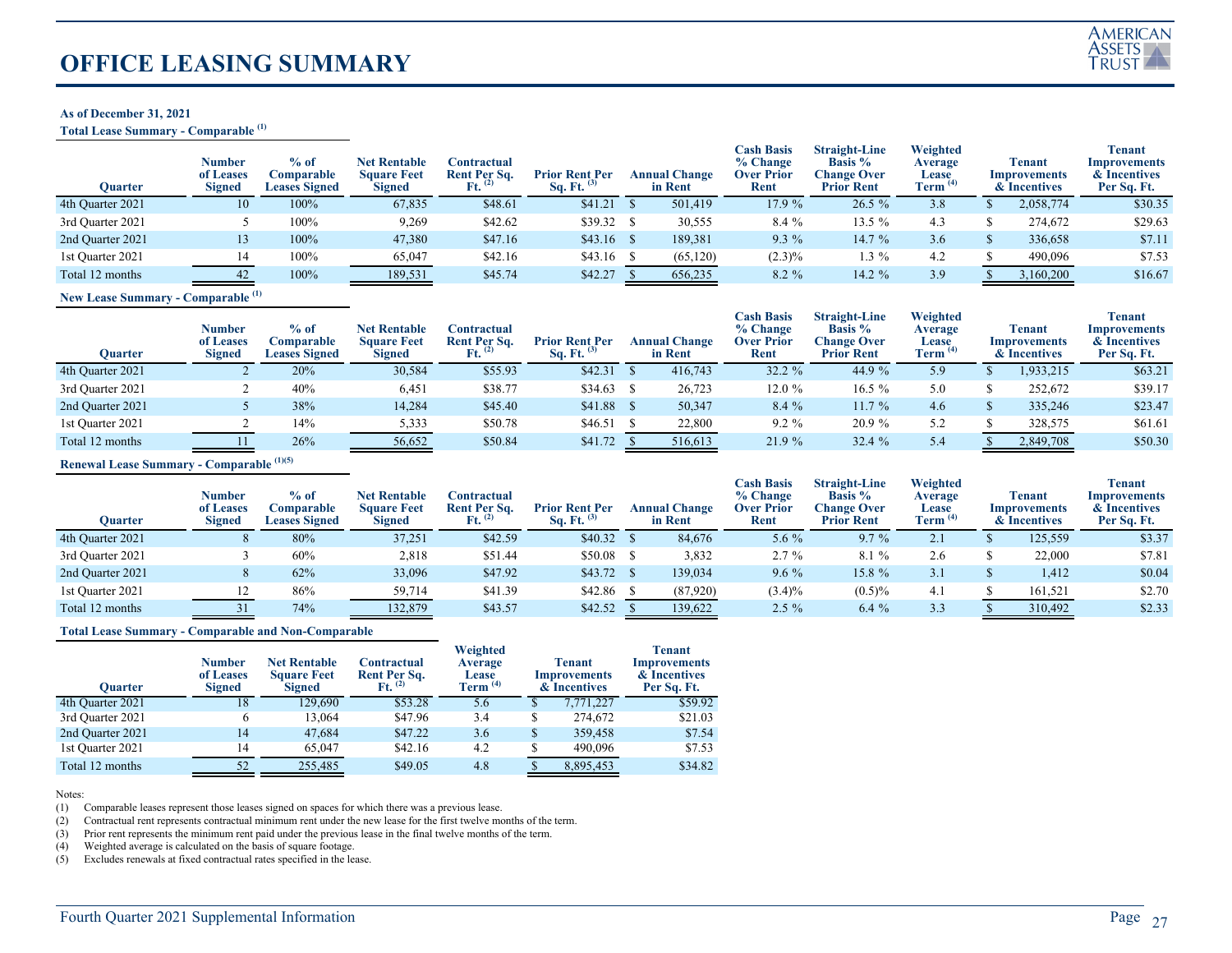### <span id="page-27-0"></span>**RETAIL LEASING SUMMARY**

![](_page_27_Picture_1.jpeg)

#### **As of December 31, 2021**

**Total Lease Summary - Comparable (1)**

| <b>Ouarter</b>   | <b>Number</b><br>of Leases<br><b>Signed</b> | $%$ of<br>Comparable<br><b>Leases Signed</b> | <b>Net Rentable</b><br><b>Square Feet</b><br><b>Signed</b> | <b>Contractual</b><br><b>Rent Per Sq.</b><br>Ft. $(4)$ | <b>Prior Rent Per</b><br>Sq. Ft. $(3)$ | <b>Annual Change</b><br>in Rent | <b>Cash Basis</b><br>$% Change$<br><b>Over Prior</b><br>Rent | <b>Straight-Line</b><br><b>Basis</b> %<br><b>Change Over</b><br><b>Prior Rent</b> | Weighted<br>Average<br>Lease<br>Term <sup>(4)</sup> | <b>Tenant</b><br><b>Improvements</b><br>& Incentives | <b>Tenant</b><br><b>Improvements</b><br>& Incentives<br>Per Sq. Ft. |
|------------------|---------------------------------------------|----------------------------------------------|------------------------------------------------------------|--------------------------------------------------------|----------------------------------------|---------------------------------|--------------------------------------------------------------|-----------------------------------------------------------------------------------|-----------------------------------------------------|------------------------------------------------------|---------------------------------------------------------------------|
| 4th Quarter 2021 | 16.                                         | 100%                                         | 60,343                                                     | \$35.70                                                | \$38.23                                | (152, 659)                      | $(6.6)\%$                                                    | $5.2 \%$                                                                          | 3.9                                                 | 88,000                                               | \$1.46                                                              |
| 3rd Ouarter 2021 | 23                                          | 100%                                         | 116,877                                                    | \$36.77                                                | $$37.58$ \, \$                         | (94, 939)                       | $(2.2)\%$                                                    | $6.7\%$                                                                           | 4.1                                                 | 1,563,500                                            | \$13.38                                                             |
| 2nd Quarter 2021 | 26                                          | 100%                                         | 109,875                                                    | \$47.42                                                | \$59.48                                | 1,325,297                       | $(20.3)\%$                                                   | $(15.7)\%$                                                                        | 5.9                                                 | 2,097,825                                            | \$19.09                                                             |
| 1st Ouarter 2021 | 20                                          | 100%                                         | 46,243                                                     | \$53.23                                                | \$57.74                                | (208, 641)                      | $(7.8)\%$                                                    | $(5.0)\%$                                                                         | 4.3                                                 | 323,509                                              | \$7.00                                                              |
| Total 12 months  | 85                                          | 100%                                         | 333,338                                                    | \$42.37                                                | \$47.71                                | 1,781,536)                      | $(11.2)\%$                                                   | $(5.4)\%$                                                                         | 4.7                                                 | 4,072,834                                            | \$12.22                                                             |

#### **New Lease Summary - Comparable (1)**

| <b>Ouarter</b>   | <b>Number</b><br>of Leases<br><b>Signed</b> | $%$ of<br><b>Comparable</b><br><b>Leases Signed</b> | <b>Net Rentable</b><br><b>Square Feet</b><br>Signed | <b>Contractual</b><br><b>Rent Per Sq.</b><br>$Ft.$ <sup>(2)</sup> | <b>Prior Rent Per</b><br>Sq. Ft. $(3)$ | Annual Change<br>in Rent | <b>Cash Basis</b><br>$%$ Change<br><b>Over Prior</b><br>Rent | <b>Straight-Line</b><br><b>Basis</b> %<br>Change Over<br><b>Prior Rent</b> | Weighted<br>Average<br>Lease<br>$Term^{(4)}$ | Tenant<br><b>Improvements</b><br>& Incentives | <b>Tenant</b><br><b>Improvements</b><br>& Incentives<br>Per Sq. Ft. |
|------------------|---------------------------------------------|-----------------------------------------------------|-----------------------------------------------------|-------------------------------------------------------------------|----------------------------------------|--------------------------|--------------------------------------------------------------|----------------------------------------------------------------------------|----------------------------------------------|-----------------------------------------------|---------------------------------------------------------------------|
| 4th Quarter 2021 |                                             | 19%                                                 | 3,114                                               | \$65.27                                                           | \$83.58                                | (57,007)                 | $(21.9)\%$                                                   | $(11.4)\%$                                                                 | 4.1                                          | 78,000                                        | \$25.05                                                             |
| 3rd Ouarter 2021 |                                             | 4%                                                  | 7,000                                               | \$32.00                                                           | \$23.78                                | 57,575                   | 34.6 %                                                       | 74.6 %                                                                     | 10.8                                         | .505,000                                      | \$215.00                                                            |
| 2nd Ouarter 2021 |                                             | 23%                                                 | 50,869                                              | \$42.00                                                           | \$67.28                                | 1,286,156)               | $(37.6)\%$                                                   | $(24.6)\%$                                                                 | 9.6                                          | 2,050,825                                     | \$40.32                                                             |
| 1st Quarter 2021 |                                             | $-$ %                                               | $\overline{\phantom{0}}$                            | \$0.00                                                            | \$0.00                                 |                          | $- \frac{9}{6}$                                              | $-$ %                                                                      |                                              |                                               | \$0.00                                                              |
| Total 12 months  |                                             | 12%                                                 | 60,983                                              | \$42.04                                                           | \$63.12                                | (1, 285, 588)            | $(33.4)\%$                                                   | (20.2)%                                                                    | 9.5                                          | 3,633,825                                     | \$59.59                                                             |

**Renewal Lease Summary - Comparable (1)(5)**

| <b>Ouarter</b>   | <b>Number</b><br>of Leases<br><b>Signed</b> | $%$ of<br><b>Comparable</b><br><b>Leases Signed</b> | <b>Net Rentable</b><br><b>Square Feet</b><br>Signed | <b>Contractual</b><br><b>Rent Per Sq.</b><br>Ft. $(2)$ | <b>Prior Rent Per</b><br>Sq. Ft. $(3)$ | <b>Annual Change</b><br>in Rent | <b>Cash Basis</b><br>$% Change$<br><b>Over Prior</b><br>Rent | <b>Straight-Line</b><br><b>Basis</b> %<br><b>Change Over</b><br><b>Prior Rent</b> | Weighted<br>Average<br>Lease<br>Term $(4)$ | <b>Tenant</b><br><b>Improvements</b><br>& Incentives | <b>Tenant</b><br>Improvements<br>& Incentives<br>Per Sq. Ft. |
|------------------|---------------------------------------------|-----------------------------------------------------|-----------------------------------------------------|--------------------------------------------------------|----------------------------------------|---------------------------------|--------------------------------------------------------------|-----------------------------------------------------------------------------------|--------------------------------------------|------------------------------------------------------|--------------------------------------------------------------|
| 4th Quarter 2021 | 13                                          | 81%                                                 | 57,229                                              | \$34.10                                                | \$35.77                                | (95,652)                        | $(4.7)\%$                                                    | $9.3\%$                                                                           | 3.9                                        | 10,000                                               | \$0.17                                                       |
| 3rd Ouarter 2021 | 22                                          | 96%                                                 | 109,877                                             | \$37.07                                                | \$38.46                                | (152, 514)                      | $(3.6)\%$                                                    | $3.4\%$                                                                           |                                            | 58,500                                               | \$0.53                                                       |
| 2nd Quarter 2021 | 20                                          | 77%                                                 | 59,006                                              | \$52.09                                                | \$52.75                                | (39, 141)                       | $(1.3)\%$                                                    | 4.8 %                                                                             |                                            | 47,000                                               | \$0.80                                                       |
| 1st Ouarter 2021 | 20                                          | 100%                                                | 46,243                                              | \$53.23                                                | \$57.74                                | (208, 641)                      | $(7.8)\%$                                                    | $(5.0)\%$                                                                         | 4.3                                        | 323,509                                              | \$7.00                                                       |
| Total 12 months  |                                             | 88%                                                 | 272,355                                             | \$42.44                                                | \$44.26                                | (495, 948)                      | $(4.1)\%$                                                    | $1.7\%$                                                                           | 3.6                                        | 439,009                                              | \$1.61                                                       |

#### **Total Lease Summary - Comparable and Non-Comparable (1)**

| <b>Ouarter</b>   | <b>Number</b><br>of Leases<br><b>Signed</b> | <b>Net Rentable</b><br><b>Square Feet</b><br>Signed | <b>Contractual</b><br>Rent Per Sq. $Ft^{(2)}$ | Weighted<br>Average<br><b>Lease</b><br>Term $(4)$ | <b>Tenant</b><br><b>Improvements</b><br>& Incentives | <b>Tenant</b><br><b>Improvements</b><br>& Incentives<br>Per Sq. Ft. |
|------------------|---------------------------------------------|-----------------------------------------------------|-----------------------------------------------|---------------------------------------------------|------------------------------------------------------|---------------------------------------------------------------------|
| 4th Quarter 2021 | 20                                          | 95.963                                              | \$32.37                                       | 6.0                                               | 3.399.809                                            | \$35.43                                                             |
| 3rd Ouarter 2021 | 30                                          | 129.325                                             | \$36.80                                       | 4.5                                               | \$<br>2,442,851                                      | \$18.89                                                             |
| 2nd Quarter 2021 | 30                                          | 123,835                                             | \$45.58                                       | 6.2                                               | \$<br>3,007,025                                      | \$24.28                                                             |
| 1st Quarter 2021 | 25                                          | 59,274                                              | \$49.75                                       | 5.4                                               | 862,436                                              | \$14.55                                                             |
| Total 12 months  | 105                                         | 408.397                                             | \$40.30                                       | 5.5                                               | 9,712,121                                            | \$23.78                                                             |

#### Notes:

(1) Comparable leases represent those leases signed on spaces for which there was a previous lease, including leases signed for the retail portion of our mixed-use property.

(2) Contractual rent represents contractual minimum rent under the new lease for the first twelve months of the term.

Prior rent represents the minimum rent paid under the previous lease in the final twelve months of the term.

(4) Weighted average is calculated on the basis of square footage.

(5) Excludes renewals at fixed contractual rates specified in the lease.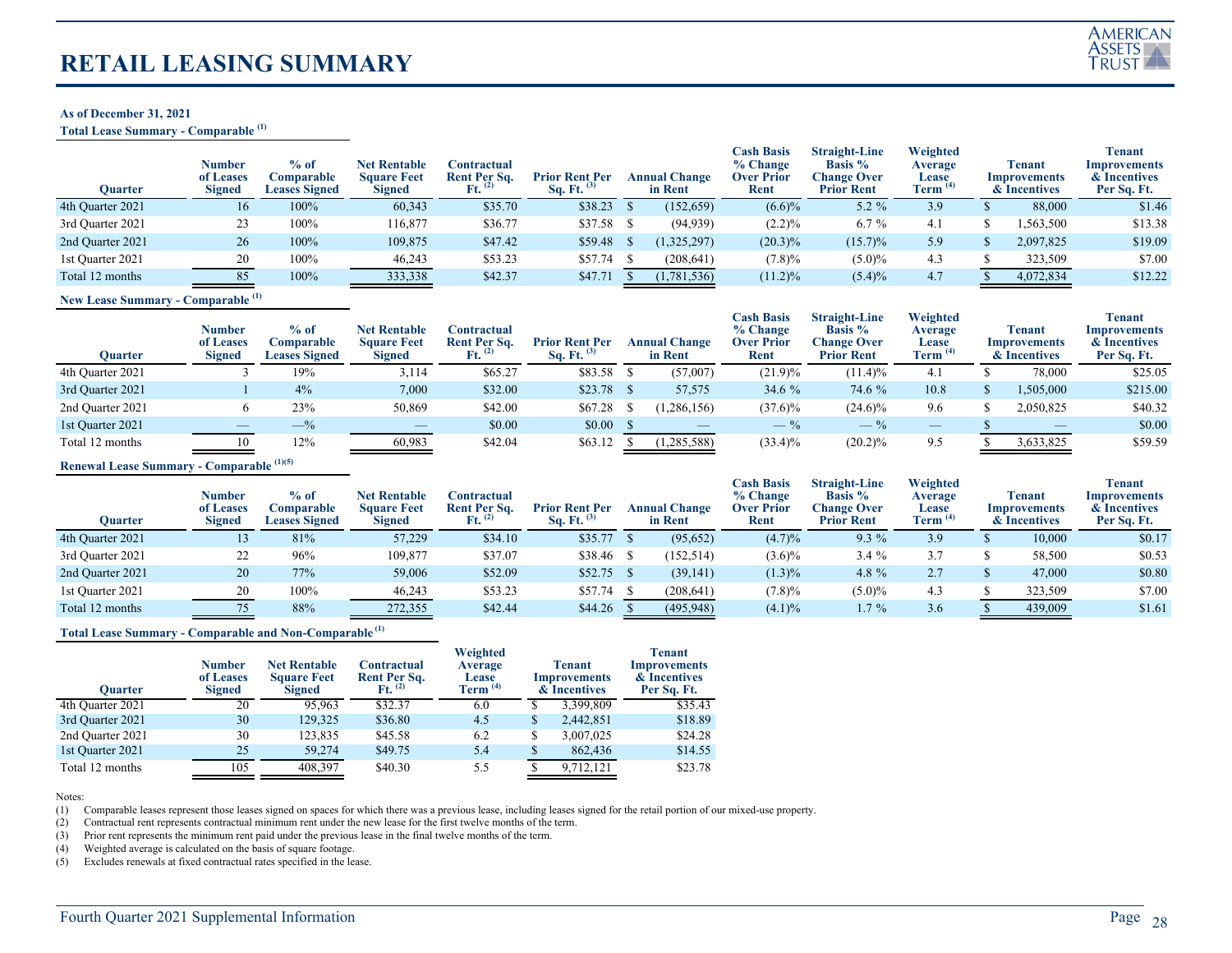![](_page_28_Picture_1.jpeg)

#### <span id="page-28-0"></span>**Lease Summary - Loma Palisades**

| <b>Ouarter</b>   | <b>Number of Leased</b><br>Units | Percentage leased <sup>(1)</sup> | <b>Annualized Base Rent (2)</b> | <b>Average Monthly Base Rent</b><br>per Leased Unit <sup>(3)</sup> |
|------------------|----------------------------------|----------------------------------|---------------------------------|--------------------------------------------------------------------|
| 4th Quarter 2021 | 534                              | 97.5%                            | \$15,005,424                    | \$2,340                                                            |
| 3rd Quarter 2021 | 542                              | 98.9%                            | \$14,635,764                    | \$2,250                                                            |
| 2nd Quarter 2021 | 507                              | 92.5%                            | \$13,282,140                    | \$2,184                                                            |
| 1st Ouarter 2021 | 539                              | 98.4%                            | \$14,944,104                    | \$2,309                                                            |

#### **Lease Summary - Imperial Beach Gardens**

| <b>Ouarter</b>   | <b>Number of Leased</b><br>Units | Percentage leased <sup>(1)</sup> | <b>Annualized Base Rent (2)</b> | <b>Average Monthly Base Rent</b><br>per Leased Unit <sup>(3)</sup> |
|------------------|----------------------------------|----------------------------------|---------------------------------|--------------------------------------------------------------------|
| 4th Ouarter 2021 | 153                              | 95.6%                            | \$4,134,048                     | \$2,252                                                            |
| 3rd Quarter 2021 | 156                              | 97.5%                            | \$3,989,664                     | \$2,131                                                            |
| 2nd Ouarter 2021 | 152                              | 95.0%                            | \$3,995,520                     | \$2,191                                                            |
| 1st Quarter 2021 |                                  | 95.6%                            | \$3,794,388                     | \$2,067                                                            |

#### **Lease Summary - Mariner's Point**

| <b>Ouarter</b>   | <b>Number of Leased</b><br>Units | Percentage leased <sup>(1)</sup> | <b>Annualized Base Rent (2)</b> | <b>Average Monthly Base Rent</b><br>per Leased Unit <sup>(3)</sup> |
|------------------|----------------------------------|----------------------------------|---------------------------------|--------------------------------------------------------------------|
| 4th Quarter 2021 | 84                               | 95.5%                            | \$1,988,148                     | \$1,971                                                            |
| 3rd Ouarter 2021 | 88                               | 100.0%                           | \$2,002,440                     | \$1,896                                                            |
| 2nd Quarter 2021 | 87                               | 98.9%                            | \$1,948,644                     | \$1,866                                                            |
| 1st Ouarter 2021 | 80                               | $90.9\%$                         | \$1,923,168                     | \$2,004                                                            |

#### **Lease Summary - Santa Fe Park RV Resort**

| <b>Ouarter</b>   | <b>Number of Leased</b><br>Units | Percentage leased <sup>(1)</sup> | <b>Annualized Base Rent (2)</b> | <b>Average Monthly Base Rent</b><br>per Leased Unit <sup>(3)</sup> |
|------------------|----------------------------------|----------------------------------|---------------------------------|--------------------------------------------------------------------|
| 4th Quarter 2021 | 18                               | 93.7%                            | \$1,793,688                     | \$1,266                                                            |
| 3rd Ouarter 2021 | 108                              | 85.7%                            | \$1,629,444                     | \$1,257                                                            |
| 2nd Quarter 2021 | 107                              | 84.9%                            | \$1,938,312                     | \$1,510                                                            |
| 1st Ouarter 2021 | 105                              | 83.3%                            | \$1,299,000                     | \$1,031                                                            |

#### **Lease Summary - Pacific Ridge Apartments**

| <b>Ouarter</b>   | <b>Number of Leased</b><br>Units | Percentage leased <sup>(1)</sup> | <b>Annualized Base Rent (2)</b> | <b>Average Monthly Base Rent</b><br>per Leased Unit <sup>(3)</sup> |
|------------------|----------------------------------|----------------------------------|---------------------------------|--------------------------------------------------------------------|
| 4th Ouarter 2021 | 521                              | 97.7%                            | \$19,541,508                    | \$3,127                                                            |
| 3rd Ouarter 2021 | 527                              | 98.9%                            | \$19,166,088                    | \$3,030                                                            |
| 2nd Quarter 2021 | 381                              | 71.5%                            | \$13,299,504                    | \$2,908                                                            |
| 1st Ouarter 2021 | 506                              | 94.9%                            | \$18,089,184                    | \$2,980                                                            |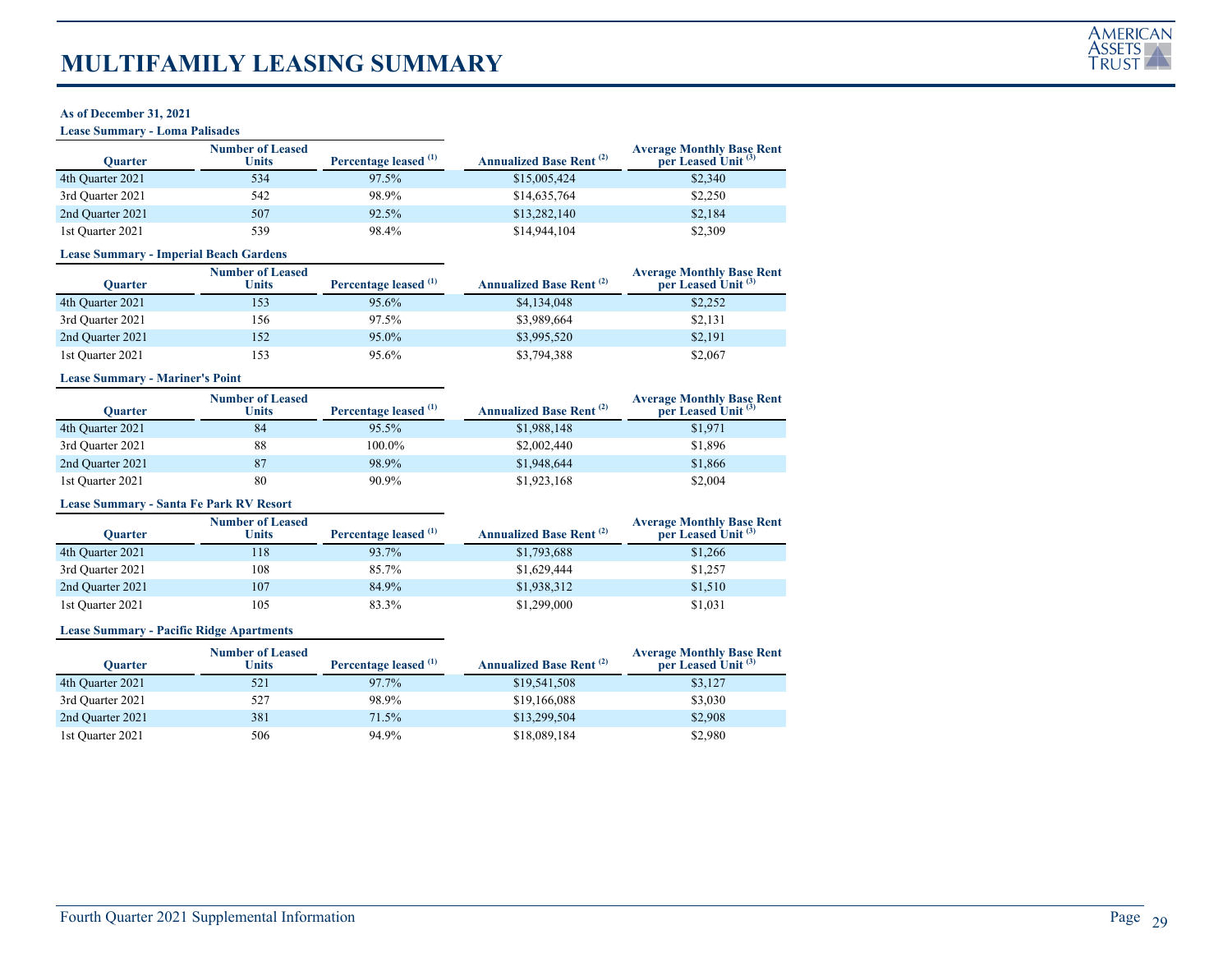![](_page_29_Picture_1.jpeg)

#### **Lease Summary - Hassalo on Eighth - Velomor**

| <b>Ouarter</b>   | <b>Number of Leased</b><br>Units | Percentage leased <sup>(1)</sup> | <b>Annualized Base Rent (2)</b> | <b>Average Monthly Base Rent</b><br>per Leased Unit <sup>(3)</sup> |
|------------------|----------------------------------|----------------------------------|---------------------------------|--------------------------------------------------------------------|
| 4th Quarter 2021 | 169                              | 95.5%                            | \$3,055,992                     | \$1,507                                                            |
| 3rd Quarter 2021 | 168                              | 94.9%                            | \$3,031,260                     | \$1,504                                                            |
| 2nd Quarter 2021 | 165                              | 93.2%                            | \$2,798,640                     | \$1,414                                                            |
| 1st Ouarter 2021 | 153                              | 86.4%                            | \$2,840,460                     | \$1,548                                                            |

#### **Lease Summary - Hassalo on Eighth - Aster Tower**

| <b>Ouarter</b>   | <b>Number of Leased</b><br>Units | Percentage leased <sup>(1)</sup> | <b>Annualized Base Rent (2)</b> | <b>Average Monthly Base Rent</b><br>per Leased Unit <sup>(3)</sup> |
|------------------|----------------------------------|----------------------------------|---------------------------------|--------------------------------------------------------------------|
| 4th Quarter 2021 | 313                              | 92.9%                            | \$5,715,888                     | \$1,521                                                            |
| 3rd Ouarter 2021 | 325                              | 96.4%                            | \$5,736,348                     | \$1,471                                                            |
| 2nd Quarter 2021 | 322                              | 95.6%                            | \$5,653,464                     | \$1,462                                                            |
| 1st Quarter 2021 | 295                              | 87.5%                            | \$5,310,636                     | \$1,501                                                            |

#### **Lease Summary - Hassalo on Eighth - Elwood**

| <b>Ouarter</b>   | <b>Number of Leased</b><br>Units | Percentage leased <sup>(1)</sup> | <b>Annualized Base Rent (2)</b> | <b>Average Monthly Base Rent</b><br>per Leased Unit <sup>(3)</sup> |
|------------------|----------------------------------|----------------------------------|---------------------------------|--------------------------------------------------------------------|
| 4th Quarter 2021 | 136                              | 95.1%                            | \$2,322,624                     | \$1,423                                                            |
| 3rd Ouarter 2021 | 136                              | 95.1%                            | \$2,269,248                     | \$1,391                                                            |
| 2nd Quarter 2021 | 134                              | 93.7%                            | \$2,176,164                     | \$1,353                                                            |
| 1st Ouarter 2021 | 109                              | 76.2%                            | \$1,937,784                     | \$1,482                                                            |

#### **Total Multifamily Lease Summary**

| Ouarter          | <b>Number of Leased</b><br>Units | Percentage leased <sup>(1)</sup> | <b>Annualized Base Rent (2)</b> | <b>Average Monthly Base Rent</b><br>per Leased Unit <sup>(3)</sup> |
|------------------|----------------------------------|----------------------------------|---------------------------------|--------------------------------------------------------------------|
| 4th Quarter 2021 | 2,028                            | $96.0\%$                         | \$53,557,320                    | \$2,201                                                            |
| 3rd Ouarter 2021 | 2,050                            | 97.1%                            | \$52,460,256                    | \$2,132                                                            |
| 2nd Quarter 2021 | 1.855                            | 87.8%                            | \$45,092,388                    | \$2,026                                                            |
| 1st Ouarter 2021 | .940                             | 91.9%                            | \$50,138,724                    | \$2,153                                                            |

Notes:

(1) Percentage leased for our multifamily properties includes total units rented as of each respective quarter end date.

(2) Annualized base rent is calculated by multiplying base rental payments (defined as cash base rents (before abatements)) as of each respective quarter end date.

(3) Annualized base rent per leased unit is calculated by dividing annualized base rent, by units under lease as of each respective quarter end date.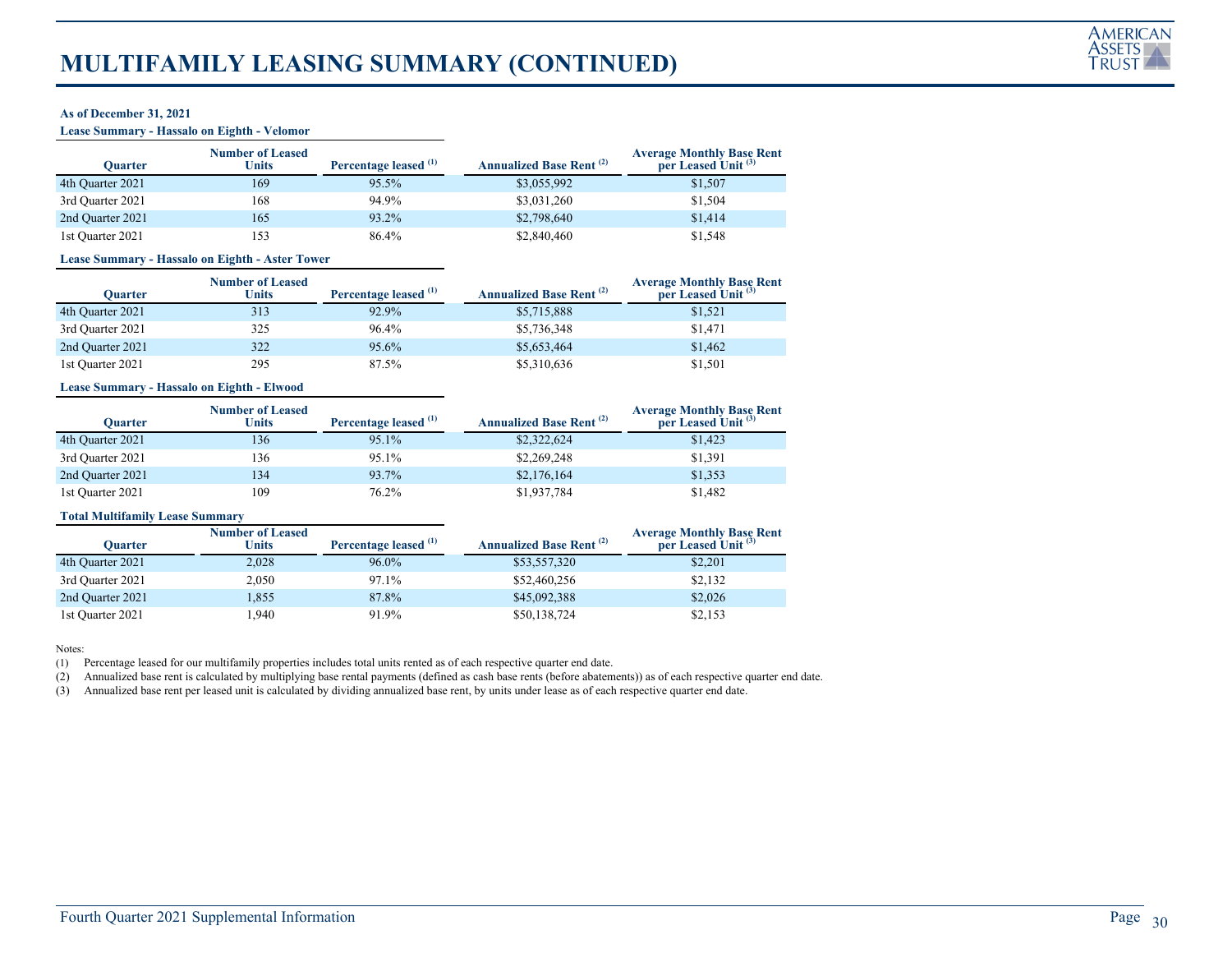![](_page_30_Picture_1.jpeg)

#### <span id="page-30-0"></span>**Lease Summary - Retail Portion**

| Ouarter          | <b>Number of Leased</b><br><b>Square Feet</b> | Percentage leased <sup>(1)</sup> | <b>Annualized Base Rent (2)</b> | <b>Annualized Base Rent per</b><br>Leased Square Foot <sup>(3)</sup> |
|------------------|-----------------------------------------------|----------------------------------|---------------------------------|----------------------------------------------------------------------|
| 4th Ouarter 2021 | 84.117                                        | 89.6%                            | \$6,413,365                     | \$76                                                                 |
| 3rd Quarter 2021 | 83.790                                        | 86.6%                            | \$5,953,268                     | \$71                                                                 |
| 2nd Ouarter 2021 | 86.216                                        | 89.2%                            | \$7,395,322                     | \$86                                                                 |
| 1st Ouarter 2021 | 85.292                                        | 88.2%                            | \$8,915,314                     | \$105                                                                |

#### **Lease Summary - Hotel Portion**

| Ouarter          | <b>Number of Leased</b><br>Units | <b>Average Occupancy</b> <sup>(4)</sup> | <b>Average Daily Rate (4)</b> | <b>Annualized Revenue per</b><br><b>Available Room</b> (4) |
|------------------|----------------------------------|-----------------------------------------|-------------------------------|------------------------------------------------------------|
| 4th Ouarter 2021 | 268                              | 72.6%                                   | \$297                         | \$215                                                      |
| 3rd Quarter 2021 | 287                              | 77.9%                                   | \$309                         | \$240                                                      |
| 2nd Ouarter 2021 | 248                              | 67.2%                                   | \$274                         | \$184                                                      |
| 1st Ouarter 2021 |                                  | 47.5%                                   | \$208                         | \$99                                                       |

Notes:

(1) Percentage leased for mixed-use property includes square footage under leases as of December 31, 2021, including leases which may not have commenced as of December 31, 2021.

(2) Annualized base rent is calculated by multiplying base rental payments (defined as cash base rents (before abatements)) for the month ended December 31, 2021 by 12. In the case of triple net or modified gross leases, a rent does not include tenant reimbursements for real estate taxes, insurance, common area or other operating expenses.

(3) Annualized base rent per leased square foot is calculated by dividing annualized base rent, by square footage under lease as of December 31, 2021.

(4) Average occupancy represents the percentage of available units that were sold during the three months ended December 31, 2021, and is calculated by dividing the number of units sold by the product of the total number o the total number of days in the period. Average daily rate represents the average rate paid for the units sold and is calculated by dividing the total room revenue (i.e., excluding food and beverage revenues or other hotel revenues such as telephone, parking and other guest services) for each respective quarter period by the number of units sold. Revenue per available room, or RevPAR, represents the total unit revenue per total available uni respective quarter period and is calculated by multiplying average occupancy by the average daily rate. RevPAR does not include food and beverage revenues or other hotel operations revenues such as telephone, parking and o guest services.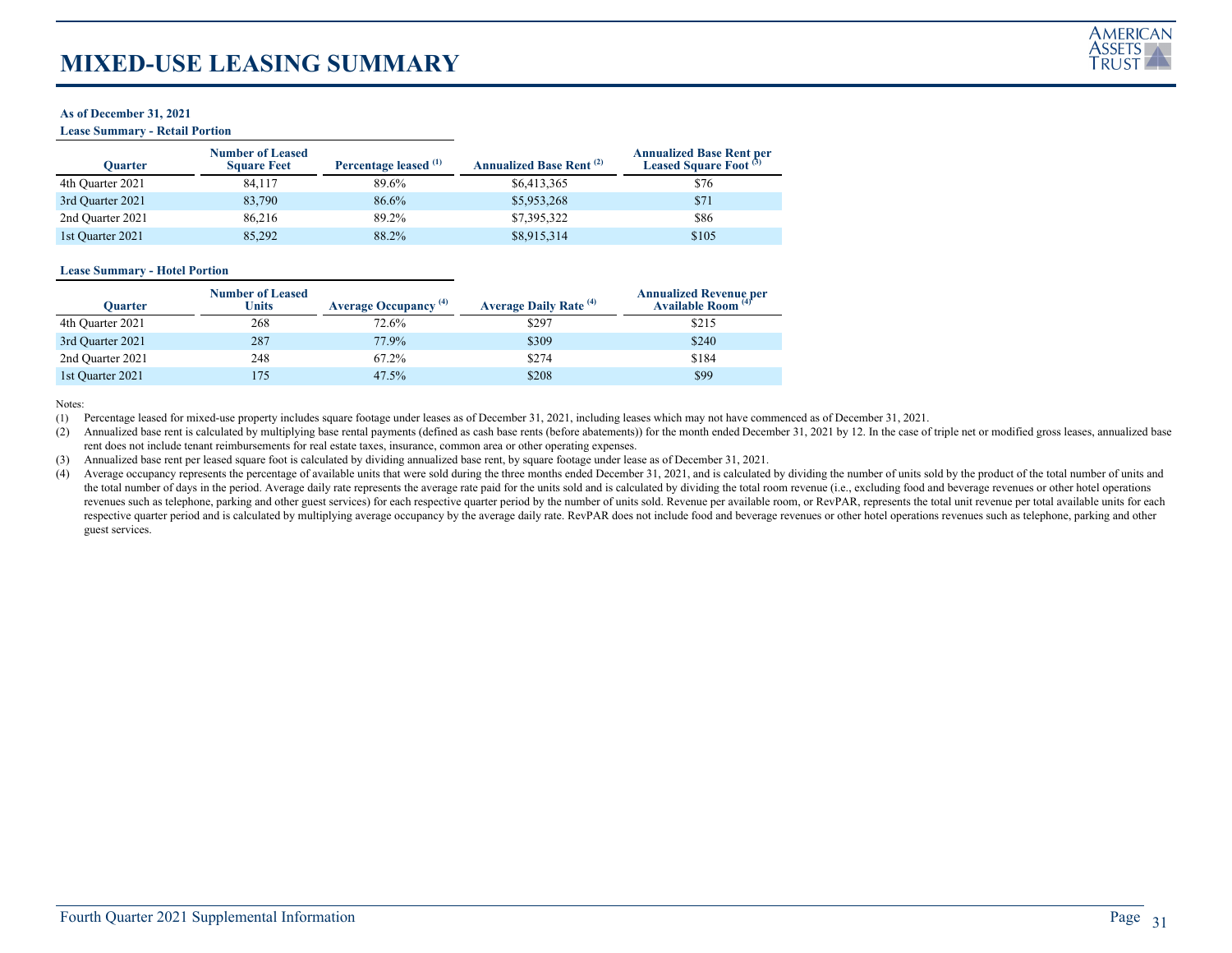### <span id="page-31-0"></span>**LEASE EXPIRATIONS**

![](_page_31_Picture_1.jpeg)

#### **As of December 31, 2021**

**Assumes no exercise of lease options**

|                                       |                 |               | <b>Office</b> |                   |                 |               | <b>Retail</b> |                          | <b>Mixed-Use (Retail Portion Only)</b> |                      |                                 |                          | <b>Total</b>    |              |                      |  |
|---------------------------------------|-----------------|---------------|---------------|-------------------|-----------------|---------------|---------------|--------------------------|----------------------------------------|----------------------|---------------------------------|--------------------------|-----------------|--------------|----------------------|--|
|                                       |                 | $%$ of        | $%$ of        | <b>Annualized</b> |                 | $%$ of        | $%$ of        | <b>Annualized</b>        |                                        | $%$ of               | % of                            | <b>Annualized</b>        |                 | $%$ of       | <b>Annualized</b>    |  |
|                                       | <b>Expiring</b> | <b>Office</b> | <b>Total</b>  | <b>Base Rent</b>  | <b>Expiring</b> | <b>Retail</b> | <b>Total</b>  | <b>Base Rent</b>         | <b>Expiring</b>                        | Mixed-<br><b>Use</b> | <b>Total</b>                    | <b>Base Rent</b>         | <b>Expiring</b> | <b>Total</b> | <b>Base Rent</b>     |  |
| Year                                  | Sq. Ft.         | Sq. Ft.       | Sq. Ft.       | Per Sq. Ft. $(1)$ | Sq. Ft.         | Sq. Ft.       | Sq. Ft.       | Per Sq. Ft. $(1)$        | Sq. Ft.                                | Sq. Ft.              | Sq. Ft.                         | Per Sq. Ft. $(1)$        | Sq. Ft.         | Sq. Ft.      | Per Sq. Ft. $^{(1)}$ |  |
| Month to Month                        | 39,955          | $1.0 \%$      | $0.6 \%$      | \$1.42            | 19,492          | $0.6 \%$      | $0.3\%$       | \$40.48                  | 7,174                                  | $7.6\%$              | $0.1 \%$                        | \$32.24                  | 66,621          | $0.9\%$      | \$16.17              |  |
| 2022                                  | 332,860         | 8.5           | 4.7           | \$45.53           | 272,422         | 8.8           | 3.8           | \$28.80                  | 8,981                                  | 9.6                  | 0.1                             | \$58.51                  | 614,263         | 8.7          | \$38.30              |  |
| 2023                                  | 402,614         | 10.3          | 5.7           | \$52.33           | 255,769         | 8.3           | 3.6           | \$26.08                  | 6,460                                  | 6.9                  | 0.1                             | \$21.44                  | 664,843         | 9.4          | \$41.93              |  |
| 2024                                  | 261,163         | 6.7           | 3.7           | \$44.94           | 468,286         | 15.1          | 6.6           | \$28.97                  | 9,389                                  | 10.0                 | 0.1                             | \$69.31                  | 738,838         | 10.4         | \$35.13              |  |
| 2025                                  | 333,374         | 8.6           | 4.7           | \$38.97           | 226,274         | 7.3           | 3.2           | \$31.24                  | 18,560                                 | 19.8                 | 0.3                             | \$88.97                  | 578,208         | 8.2          | \$37.55              |  |
| 2026                                  | 338,413         | 8.7           | 4.8           | \$41.31           | 270,344         | 8.7           | 3.8           | \$32.63                  | 5,096                                  | 5.4                  | 0.1                             | \$144.87                 | 613,853         | 8.7          | \$38.35              |  |
| 2027                                  | 337,224         | 8.7           | 4.8           | \$45.08           | 234,721         | 7.6           | 3.3           | \$29.44                  | 2,706                                  | 2.9                  | $\hspace{0.1mm}-\hspace{0.1mm}$ | \$113.31                 | 574,651         | 8.1          | \$39.01              |  |
| 2028                                  | 173,719         | 4.5           | 2.5           | \$46.91           | 560,587         | 18.1          | 7.9           | \$15.05                  | 8,820                                  | 9.4                  | 0.1                             | 158.15                   | 743,126         | 10.5         | \$24.20              |  |
| 2029                                  | 816,117         | 20.9          | 11.5          | \$61.18           | 179,248         | 5.8           | 2.5           | \$19.35                  | 1,055                                  | 1.1                  | $\overline{\phantom{m}}$        | 195.96                   | 996,420         | 14.1         | \$53.80              |  |
| 2030                                  | 192,103         | 4.9           | 2.7           | \$36.45           | 43,630          | 1.4           | 0.6           | \$37.12                  |                                        | --                   |                                 | $S-$                     | 235,733         | 3.3          | \$36.57              |  |
| 2031                                  | 145,236         | 3.7           | 2.1           | \$41.53           | 119,558         | 3.9           | 1.7           | \$21.52                  | 14,965                                 | 15.9                 | 0.2                             | 38.05                    | 279,759         | 4.0          | \$32.79              |  |
| Thereafter                            | 95,907          | 2.5           | 1.4           | \$42.59           | 132,850         | 4.3           | 1.9           | \$30.02                  |                                        | --                   |                                 | $\overline{\phantom{0}}$ | 228,757         | 3.2          | \$35.29              |  |
| <b>Signed Leases</b><br>Not Commenced | 53,388          | 1.4           | 0.8           |                   | 79,424          | 2.6           | 1.1           | $\overline{\phantom{m}}$ | 911                                    | 1.0                  |                                 |                          | 133,723         | 1.9          |                      |  |
| Available                             | 373,739         | 9.6           | 5.3           |                   | 230,011         | 7.4           | 3.2           | $\hspace{0.05cm}$        | 9,808                                  | 10.4                 | 0.1                             |                          | 613,558         | 8.7          |                      |  |
| Total $^{(2)}$                        | 3,895,812       | 100.0%        | 55.0 %        | \$42.64           | 3,092,616       | $100.0 \%$    | 43.7 %        | \$23.20                  | 93,925                                 | $100.0 \%$           | $1.3\%$                         | \$68.28                  | 7,082,353       | 100.0%       | \$34.49              |  |

#### **Assumes all lease options are exercised**

|                                |                            |                          | <b>Office</b>           |                                        |                            |                          | <b>Mixed-Use (Retail Portion Only)</b><br><b>Retail</b> |                                        |                            |                                 |                          | <b>Total</b>                           |                            |                         |                                       |
|--------------------------------|----------------------------|--------------------------|-------------------------|----------------------------------------|----------------------------|--------------------------|---------------------------------------------------------|----------------------------------------|----------------------------|---------------------------------|--------------------------|----------------------------------------|----------------------------|-------------------------|---------------------------------------|
|                                |                            | $%$ of                   | $%$ of                  | <b>Annualized</b>                      |                            | $%$ of                   | $%$ of                                                  | <b>Annualized</b>                      |                            | $%$ of                          | $%$ of                   | <b>Annualized</b>                      |                            | $%$ of                  | <b>Annualized</b>                     |
| Year                           | <b>Expiring</b><br>Sq. Ft. | <b>Office</b><br>Sq. Ft. | <b>Total</b><br>Sq. Ft. | <b>Base Rent</b><br>Per Sq. $Ft^{(1)}$ | <b>Expiring</b><br>Sq. Ft. | <b>Retail</b><br>Sq. Ft. | <b>Total</b><br>Sq. Ft.                                 | <b>Base Rent</b><br>Per Sq. $Ft^{(1)}$ | <b>Expiring</b><br>Sq. Ft. | Mixed-<br><b>Use</b><br>Sq. Ft. | <b>Total</b><br>Sq. Ft.  | <b>Base Rent</b><br>Per Sq. $Ft^{(1)}$ | <b>Expiring</b><br>Sq. Ft. | <b>Total</b><br>Sq. Ft. | <b>Base Rent</b><br>Per Sq. Ft. $(1)$ |
|                                |                            |                          |                         |                                        |                            |                          |                                                         |                                        |                            |                                 |                          |                                        |                            |                         |                                       |
| Month to Month                 | 39,955                     | $1.0 \%$                 | $0.6 \%$                | \$1.42                                 | 19,492                     | $0.6\%$                  | $0.3 \%$                                                | \$40.48                                | 7,174                      | $7.6\%$                         | $0.1 \%$                 | \$32.24                                | 66,621                     | $0.9\%$                 | \$16.17                               |
| 2022                           | 202,124                    | 5.2                      | 2.9                     | \$36.48                                | 81,432                     | 2.6                      | 1.1                                                     | \$33.46                                | 8,981                      | 9.6                             | 0.1                      | \$58.51                                | 292,537                    | 4.1                     | \$36.32                               |
| 2023                           | 136,363                    | 3.5                      | 1.9                     | \$44.64                                | 131,214                    | 4.2                      | 1.9                                                     | \$30.65                                | 6,110                      | 6.5                             | 0.1                      | \$12.36                                | 273,687                    | 3.9                     | \$37.21                               |
| 2024                           | 48,173                     | 1.2                      | 0.7                     | \$47.11                                | 221,561                    | 7.2                      | 3.1                                                     | \$30.79                                | 4,337                      | 4.6                             | 0.1                      | \$164.58                               | 274,071                    | 3.9                     | \$35.78                               |
| 2025                           | 102,721                    | 2.6                      | 1.5                     | \$44.53                                | 70,694                     | 2.3                      | 1.0                                                     | \$31.17                                | 7,002                      | 7.5                             | 0.1                      | \$164.86                               | 180,417                    | 2.5                     | \$43.97                               |
| 2026                           | 42,554                     | 1.1                      | 0.6                     | \$32.29                                | 61,384                     | 2.0                      | 0.9                                                     | \$42.65                                | 5,096                      | 5.4                             | 0.1                      | \$144.87                               | 109,034                    | 1.5                     | \$43.38                               |
| 2027                           | 69,348                     | 1.8                      | 1.0                     | \$37.05                                | 178,887                    | 5.8                      | 2.5                                                     | \$30.62                                | 2,706                      | 2.9                             | $\qquad \qquad -$        | \$113.31                               | 250,941                    | 3.5                     | \$33.29                               |
| 2028                           | 144,415                    | 3.7                      | 2.0                     | \$39.31                                | 135,659                    | 4.4                      | 1.9                                                     | \$22.48                                | 1,906                      | 2.0                             | $\overline{\phantom{0}}$ | 215.88                                 | 281,980                    | 4.0                     | \$32.41                               |
| 2029                           | 182,139                    | 4.7                      | 2.6                     | \$45.50                                | 101,805                    | 3.3                      | 1.4                                                     | \$31.49                                | 6,457                      | 6.9                             | 0.1                      | 32.02                                  | 290,401                    | 4.1                     | \$40.29                               |
| 2030                           | 248,606                    | 6.4                      | 3.5                     | \$38.64                                | 65,058                     | 2.1                      | 0.9                                                     | \$35.24                                | 11,558                     | 12.3                            | 0.2                      | \$43.00                                | 325,222                    | 4.6                     | \$38.11                               |
| 2031                           | 233,627                    | 6.0                      | 3.3                     | \$46.11                                | 106,477                    | 3.4                      | 1.5                                                     | \$37.25                                | 14,965                     | 15.9                            | 0.2                      | 38.05                                  | 355,069                    | 5.0                     | \$43.11                               |
| Thereafter                     | 2,018,660                  | 51.8                     | 28.5                    | \$52.88                                | 1,609,518                  | 52.0                     | 22.7                                                    | \$21.49                                | 6,914                      | 7.4                             | 0.1                      | \$142.24                               | 3,635,092                  | 51.3                    | \$39.15                               |
| Signed Leases<br>Not Commenced | 53,388                     | 1.4                      | 0.8                     |                                        | 79,424                     | 2.6                      | 1.1                                                     |                                        | 911                        | 1.0                             |                          |                                        | 133,723                    | 1.9                     |                                       |
| Available                      | 373,739                    | 9.6                      | 5.3                     |                                        | 230,011                    | 7.4                      | 3.2                                                     |                                        | 9,808                      | 10.4                            | 0.1                      |                                        | 613,558                    | 8.7                     |                                       |
| Total $^{(2)}$                 | 3,895,812                  | $100.0 \%$               | 55.0 %                  | \$42.64                                | 3,092,616                  | 100.0 %                  | 43.7 %                                                  | \$23.20                                | 93,925                     | 100.0 %                         | $1.3\%$                  | \$68.28                                | 7,082,353                  | 100.0 %                 | \$34.49                               |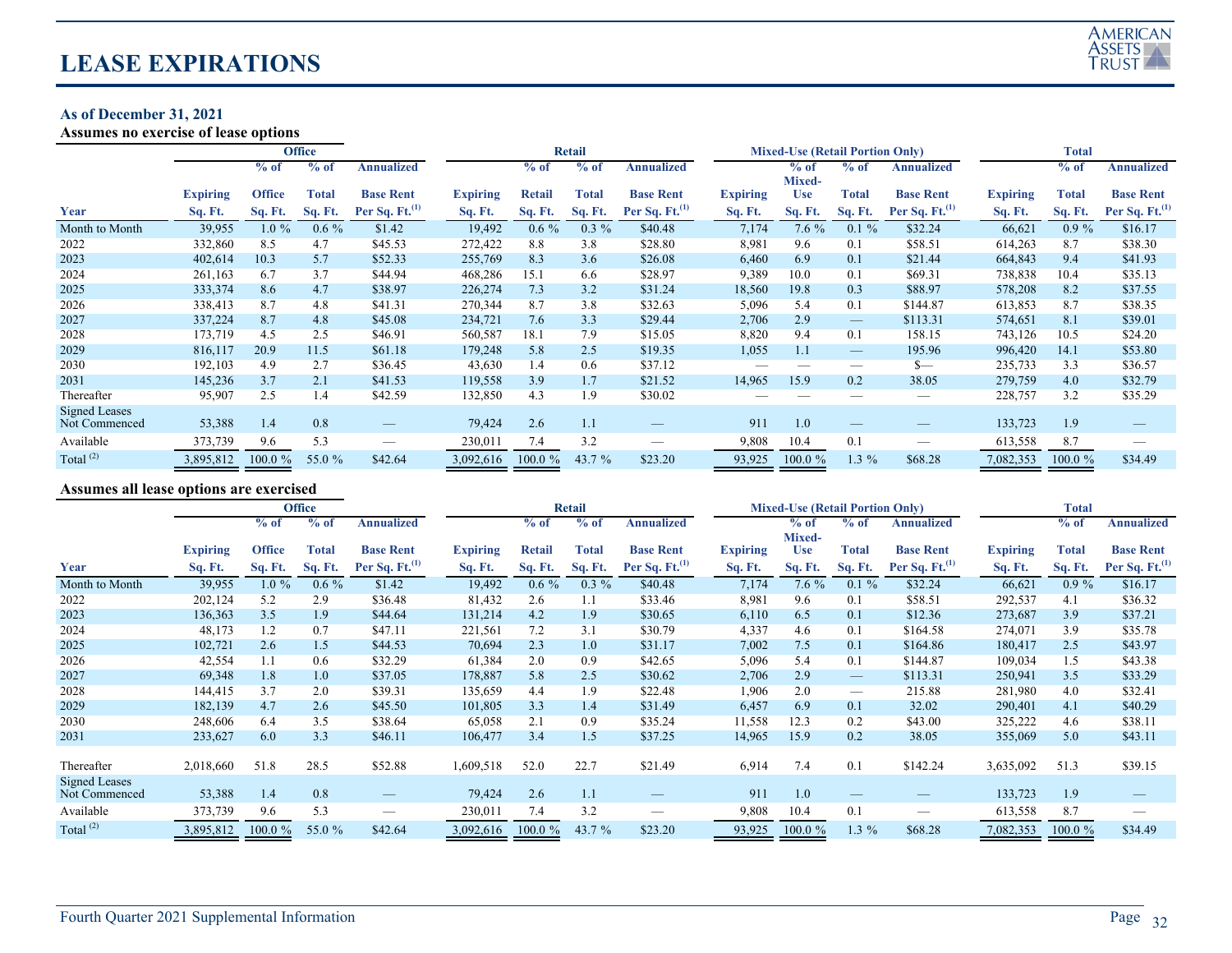Notes:

- (1) Annualized base rent per leased square foot is calculated by dividing (i) annualized base rent for leases expiring during the applicable period, by (ii) square footage under such expiring leases. Annualized base rent is calculated by multiplying (i) base rental payments (defined as cash base rents (before abatements)) for the month ended December 31, 2021 for the leases expiring during the applicable period by (ii) 12 months.
- (2) Individual items may not add up to total due to rounding.

![](_page_32_Picture_7.jpeg)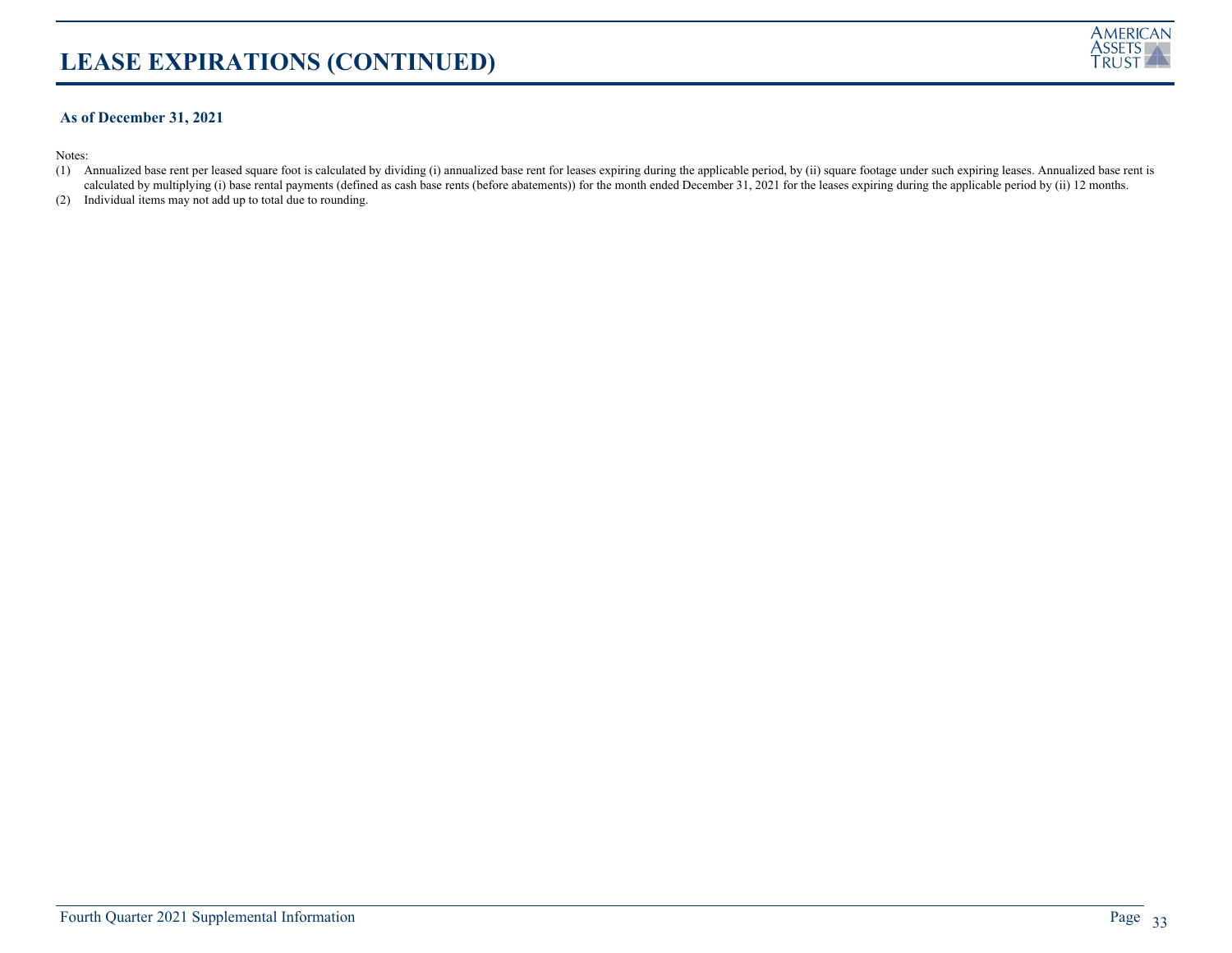### <span id="page-33-0"></span>**PORTFOLIO LEASED STATISTICS**

![](_page_33_Picture_1.jpeg)

|                                                   |             | <b>At December 31, 2021</b> |                 | <b>At December 31, 2020</b> |              |                 |  |  |  |  |
|---------------------------------------------------|-------------|-----------------------------|-----------------|-----------------------------|--------------|-----------------|--|--|--|--|
| <b>Type</b>                                       | <b>Size</b> | Leased $(1)$                | <b>Leased %</b> | <b>Size</b>                 | Leased $(1)$ | <b>Leased</b> % |  |  |  |  |
| <b>Overall Portfolio<sup>(2)</sup> Statistics</b> |             |                             |                 |                             |              |                 |  |  |  |  |
| Office Properties (square feet)                   | 3,895,812   | 3,522,073                   | $90.4 \%$       | 3,447,278                   | 3,205,851    | 93.0 %          |  |  |  |  |
| Retail Properties (square feet)                   | 3,092,616   | 2,862,605                   | 92.6 %          | 3,092,428                   | 2,804,143    | 90.7%           |  |  |  |  |
| Multifamily Properties (units)                    | 2,112       | 2,028                       | 96.0%           | 2,112                       | 1,820        | 86.2 %          |  |  |  |  |
| Mixed-Use Properties (square feet)                | 93,925      | 84,117                      | 89.6 %          | 96,707                      | 86,300       | 89.2 %          |  |  |  |  |
| Mixed-Use Properties (units)                      | 369         | $245^{(3)}$                 | 66.4 %          | 369                         | $189^{(3)}$  | 51.3 %          |  |  |  |  |
|                                                   |             |                             |                 |                             |              |                 |  |  |  |  |
| Same-Store <sup>(2)</sup> Statistics              |             |                             |                 |                             |              |                 |  |  |  |  |
| Office Properties (square feet) <sup>(4)</sup>    | 3,358,326   | 3,144,336                   | 93.6 %          | 3,347,008                   | 3,190,404    | $95.3\%$        |  |  |  |  |
| Retail Properties (square feet)                   | 3,092,616   | 2,862,605                   | $92.6\%$        | 3,092,428                   | 2,804,143    | $90.7 \%$       |  |  |  |  |
| Multifamily Properties (units)                    | 2,112       | 2,028                       | 96.0%           | 2,112                       | 1,820        | 86.2 %          |  |  |  |  |
| Mixed-Use Properties (square feet)                | 93,925      | 84,117                      | 89.6 %          | 96,707                      | 86,300       | 89.2 %          |  |  |  |  |
| Mixed-Use Properties (units)                      | 369         | $245$ <sup>(3)</sup>        | 66.4 %          | 369                         | $189^{(3)}$  | 51.3 %          |  |  |  |  |

Notes:

(1) Leased square feet includes square feet under lease as of each date, including leases which may not have commenced as of that date. Leased units for our multifamily properties include total units rented as of that date.

(2) See Glossary of Terms.

(3) Represents average occupancy for the year ended December 31, 2021 and 2020.

(4) The same-store portfolio excludes One Beach Street due to significant redevelopment activity, Eastgate Office Park, which was acquired on July 7, 2021 and Corporate Campus East III, which was acquired on September 10, 2021.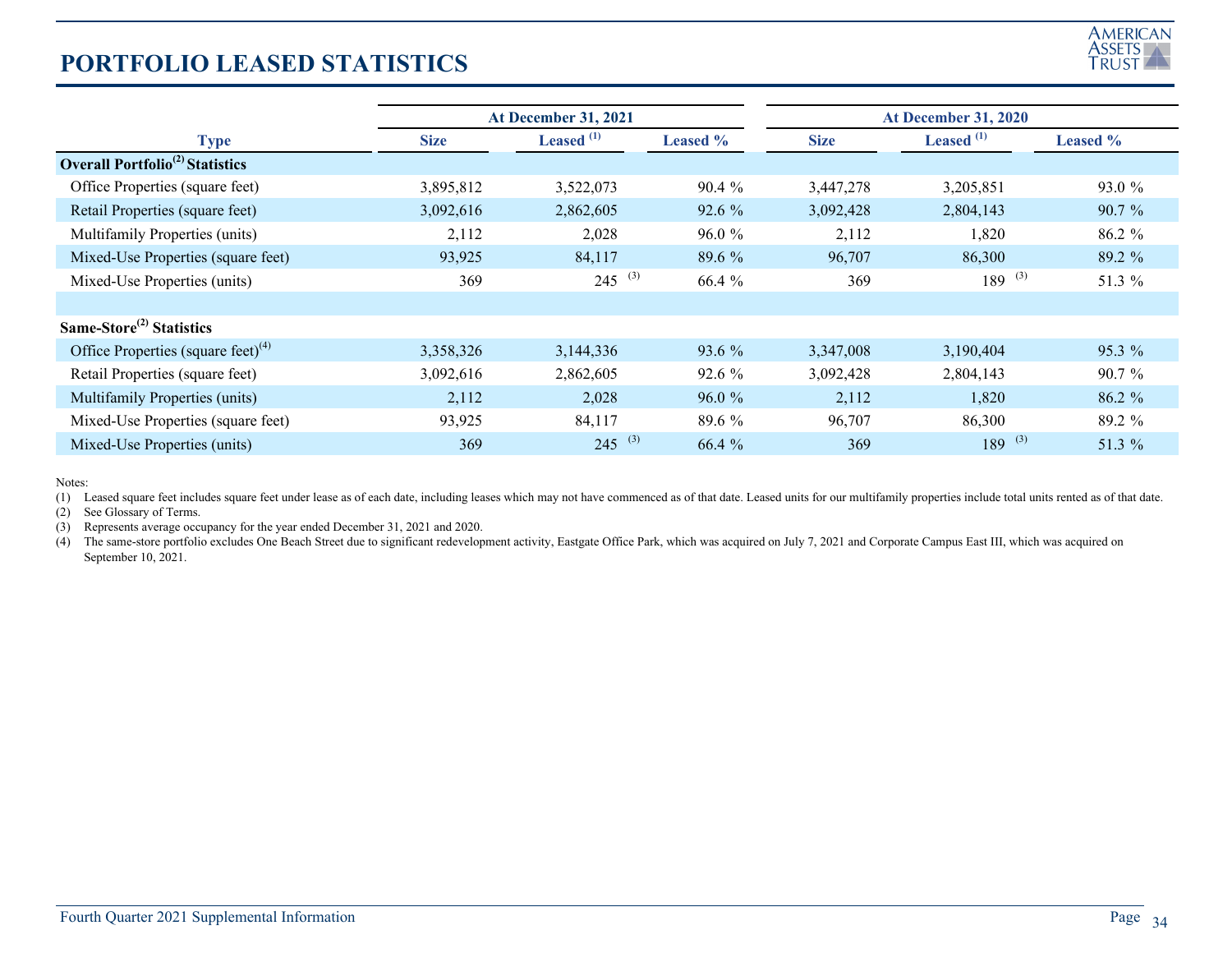### <span id="page-34-0"></span>**TOP TENANTS - OFFICE**

![](_page_34_Picture_1.jpeg)

#### **As of December 31, 2021**

| <b>Tenant</b>                                                       | <b>Property</b>             | <b>Lease</b><br><b>Expiration</b>    | <b>Total</b><br><b>Leased</b><br><b>Square</b><br>Feet | Rentable<br><b>Square Feet as</b><br>a Percentage of<br><b>Total Office</b> | <b>Rentable</b><br><b>Square Feet as</b><br>a Percentage of<br><b>Total</b> | <b>Annualized</b><br><b>Base Rent</b> | <b>Annualized</b><br><b>Base Rent as</b><br>a Percentage<br>of Total<br><b>Office</b> | <b>Annualized</b><br><b>Base Rent as a</b><br><b>Percentage of</b><br><b>Total</b> |
|---------------------------------------------------------------------|-----------------------------|--------------------------------------|--------------------------------------------------------|-----------------------------------------------------------------------------|-----------------------------------------------------------------------------|---------------------------------------|---------------------------------------------------------------------------------------|------------------------------------------------------------------------------------|
| 1 Google LLC                                                        | The Landmark at One Market  | 12/31/2029                           | 253,198                                                | $6.5\%$                                                                     | $3.6\%$                                                                     | \$24,904,188                          | 13.7 %                                                                                | $9.6\%$                                                                            |
| 2 LPL Holdings, Inc.                                                | La Jolla Commons            | 4/30/2029                            | 421,001                                                | 10.8                                                                        | 5.9                                                                         | 18,724,794                            | 10.3                                                                                  | 7.2                                                                                |
| 3 Autodesk, Inc. (1)                                                | The Landmark at One Market  | 12/31/2022<br>12/31/2023             | 138,615                                                | 3.6                                                                         | 2.0                                                                         | 12,615,795                            | 6.9                                                                                   | 4.9                                                                                |
| 4 Smartsheet, Inc. (2)                                              | City Center Bellevue        | 12/31/2026<br>4/30/2029              | 123,041                                                | 3.2                                                                         | 1.7                                                                         | 6,664,187                             | 3.7                                                                                   | 2.6                                                                                |
| 5 VMware, Inc. $(3)$                                                | <b>City Center Bellevue</b> | 11/30/2022<br>5/31/2025<br>9/30/2027 | 109,985                                                | 2.8                                                                         | 1.6                                                                         | 5,584,938                             | 3.1                                                                                   | 2.1                                                                                |
| 6 Illumina, Inc.                                                    | La Jolla Commons            | 10/31/2027                           | 73,176                                                 | 1.9                                                                         | 1.0                                                                         | 4,453,345                             | 2.5                                                                                   | 1.7                                                                                |
| 7 Clearesult Operating, LLC                                         | First & Main                | 4/30/2025                            | 101,848                                                | 2.6                                                                         | 1.4                                                                         | 3,283,536                             | 1.8                                                                                   | 1.3                                                                                |
| 8 State of Oregon:<br>Department of<br><b>Environmental Quality</b> | Lloyd Portfolio             | 10/31/2031                           | 87,787                                                 | 2.3                                                                         | 1.2                                                                         | 2,849,538                             | 1.6                                                                                   | 1.1                                                                                |
| 9 Genentech, Inc.                                                   | Lloyd Portfolio             | 10/31/2026                           | 66,852                                                 | 1.7                                                                         | 0.9                                                                         | 2,269,545                             | 1.2                                                                                   | 0.9                                                                                |
| 10 Internal Revenue Service                                         | First & Main                | 8/31/2030                            | 63,648                                                 | 1.6                                                                         | 0.9                                                                         | 2,189,700                             | 1.2                                                                                   | 0.8                                                                                |
| <b>Top 10 Office Tenants Total</b>                                  |                             |                                      | 1,439,151                                              | 37.0 %                                                                      | $20.2 \%$                                                                   | \$83,539,566                          | 46.0 %                                                                                | 32.2 %                                                                             |

Notes:

(1) For Autodesk, Inc., 45,795 and 92,820 of leased square feet are set to expire on December 31, 2022 and 2023, respectively.

(2) For Smartsheet, Inc., 73,669 and 49,372 of leased square feet are set to expire on December 31, 2026 and April 30, 2029, respectively.

(3) For VMWare, Inc., 54,643, 18,240, and 37,102 of leased square feet are set to expire on November 30, 2022, May 31, 2025, and September 30, 2027, respectively.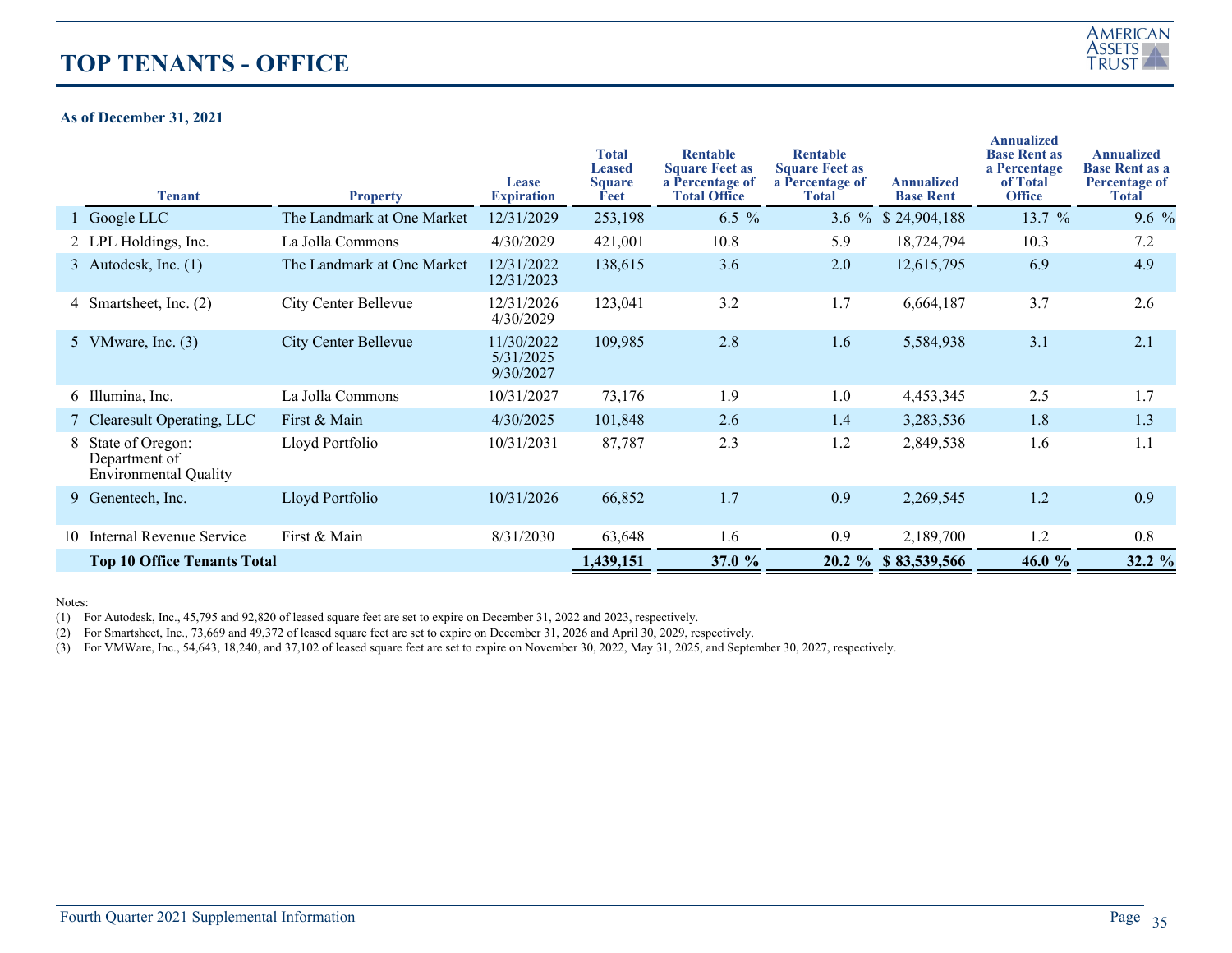### <span id="page-35-0"></span>**TOP TENANTS - RETAIL**

![](_page_35_Picture_1.jpeg)

#### **As of December 31, 2021**

| <b>Tenant</b>                      | <b>Property(ies)</b>                                                      | <b>Lease</b><br><b>Expiration</b>   | <b>Total</b><br><b>Leased</b><br><b>Square</b><br>Feet | Rentable<br><b>Square Feet as</b><br>a Percentage of<br><b>Total Retail</b> | Rentable<br><b>Square Feet as</b><br>a Percentage of<br><b>Total</b> | <b>Annualized</b><br><b>Base Rent</b> | <b>Annualized</b><br><b>Base Rent as</b><br>a Percentage<br>of Total<br><b>Retail</b> | <b>Annualized</b><br><b>Base Rent as a</b><br><b>Percentage of</b><br><b>Total</b> |
|------------------------------------|---------------------------------------------------------------------------|-------------------------------------|--------------------------------------------------------|-----------------------------------------------------------------------------|----------------------------------------------------------------------|---------------------------------------|---------------------------------------------------------------------------------------|------------------------------------------------------------------------------------|
| 1 Lowe's                           | Waikele Center                                                            | 5/31/2028                           | 155,000                                                | 5.0 $%$                                                                     | $2.2 \%$ \$                                                          | 3,720,000                             | 5.2 $%$                                                                               | 1.4 $%$                                                                            |
| 2 Nordstrom Rack (1)               | Alamo Quarry Market,<br>Carmel Mountain Plaza                             | 10/31/2027<br>9/30/2027             | 69,047                                                 | 2.2                                                                         | 1.0                                                                  | 2,189,648                             | 3.1                                                                                   | 0.9                                                                                |
| 3 Sprouts Farmers Market (2)       | Solana Beach Towne Centre,<br>Carmel Mountain Plaza,<br>Geary Marketplace | 6/30/2024<br>3/31/2025<br>9/30/2032 | 71,431                                                 | 2.3                                                                         | 1.0                                                                  | 2,121,187                             | 3.0                                                                                   | 0.8                                                                                |
| 4 Marshalls (3)                    | Solana Beach Towne Centre,<br>Carmel Mountain Plaza                       | 1/31/2025<br>1/31/2029              | 68,055                                                 | 2.2                                                                         | 1.0                                                                  | 1,728,228                             | 2.4                                                                                   | 0.7                                                                                |
| 5 Vons                             | Lomas Santa Fe Plaza                                                      | 12/31/2022                          | 49,895                                                 | 1.6                                                                         | 0.7                                                                  | 1,399,205                             | 1.9                                                                                   | 0.5                                                                                |
| 6 At Home Stores                   | Carmel Mountain Plaza                                                     | 7/31/2029                           | 107,870                                                | 3.5                                                                         | 1.5                                                                  | 1,384,552                             | 1.9                                                                                   | 0.5                                                                                |
| 7 Old Navy $(4)$                   | Southbay Marketplace<br><b>Alamo Quarry Market</b><br>Waikele Center      | 4/30/2023<br>9/30/2024<br>7/31/2030 | 52,936                                                 | 1.7                                                                         | 0.7                                                                  | 1,250,327                             | 1.7                                                                                   | 0.5                                                                                |
| 8 Regal Cinemas                    | Alamo Quarry Market                                                       | 3/31/2028                           | 72,447                                                 | 2.3                                                                         | 1.0                                                                  | 1,231,599                             | 1.7                                                                                   | 0.5                                                                                |
| 9 Safeway                          | Waikele Center                                                            | 1/31/2040                           | 50,050                                                 | 1.6                                                                         | 0.7                                                                  | 1,201,200                             | 1.7                                                                                   | 0.5                                                                                |
| 10 Michaels (5)                    | Carmel Mountain Plaza<br>Alamo Quarry Market                              | 1/31/2024<br>2/29/2028              | 46,850                                                 | 1.5                                                                         | 0.7                                                                  | 1,072,635                             | 1.5                                                                                   | 0.4                                                                                |
| <b>Top 10 Retail Tenants Total</b> |                                                                           |                                     | 743,581                                                | 23.9 %                                                                      | $10.5 \%$                                                            | \$17,298,581                          | 24.1 %                                                                                | $6.7 \%$                                                                           |

Notes:

(1) For Nordstrom Rack, (a) on January 20, 2022, we entered into an extension for 30,000 of leased square footage which is now set to expire on October 31, 2027 (Alamo Quarry Market); (b) 39,047 of leased square feet is set to expire on September 30, 2027 (Carmel Mountain Plaza).

(2) For Sprouts Farmers Market, 14,986, 30,973 and 25,472 of leased square feet are set to expire on June 30, 2024 (Solana Beach Towne Centre), March 31, 2025 (Carmel Mountain Plaza), and September 30, 2032 (Geary Marketplace), respectively.

(3) For Marshalls, 39,295 and 28,760 of leased square feet are set to expire on January 31, 2025 (Solana Beach Towne Centre) and 2029 (Carmel Mountain Plaza), respectively.

(4) For Old Navy, 20,000, 15,021 and 17,915 of leased square feet are set to expire on April 30, 2023 (Southbay Marketplace), September 30, 2024 (Alamo Quarry Market), and July 31, 2030 (Waikele Center), respectively.

(5) For Michaels, 22,969 and 23,881 of leased square feet are set to expire on January 31, 2024 (Carmel Mountain Plaza) and February 29, 2028 (Alamo Quarry Market), respectively.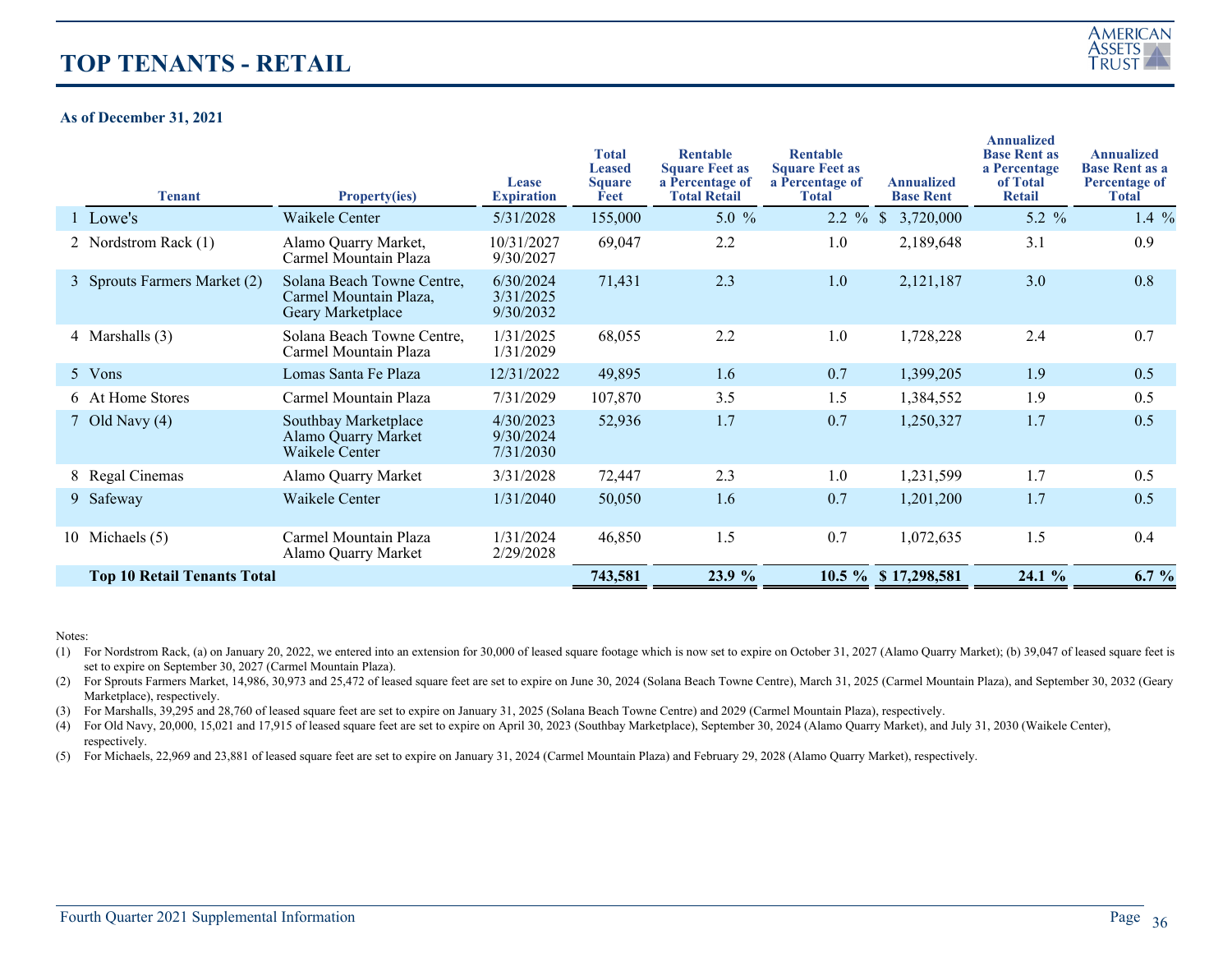![](_page_36_Picture_0.jpeg)

## **APPENDIX**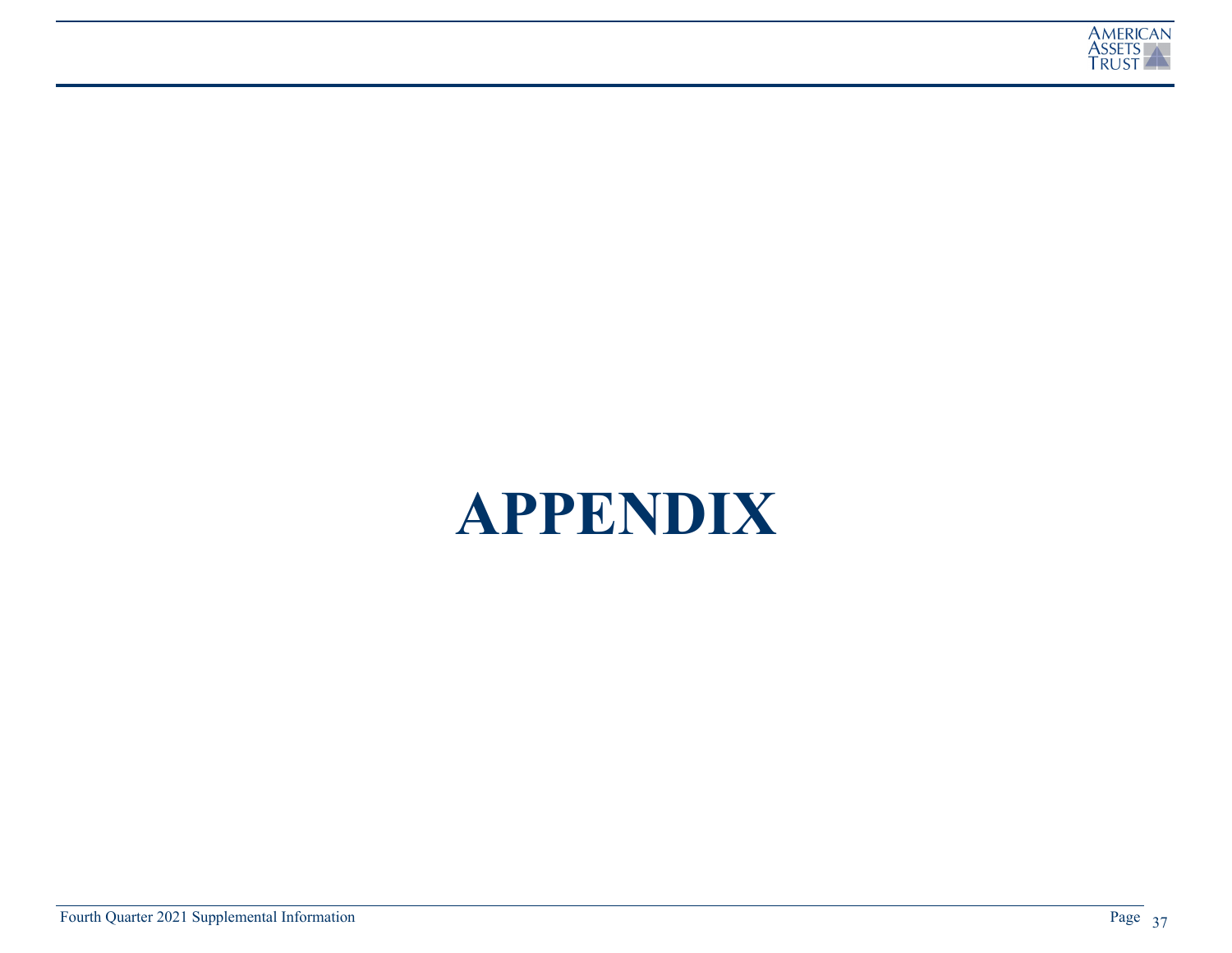### <span id="page-37-0"></span>**GLOSSARY OF TERMS**

Earnings Before Interest, Taxes, Depreciation, and Amortization (EBITDA): EBITDA is a non-GAAP measure that means net income or loss plus depreciation and amortization, net interest expense, income taxes, gain or loss on sale of real estate and impairments of real estate, if any. EBITDA is presented because it approximates a key performance measure in our debt covenants, but it should not be considered an alternative measure of operating results or cash flow from operations as determined in accordance with GAAP. The reconciliation of net income to EBITDA for the three months and year ended December 31, 2021 and 2020 is as follows:

|                               | <b>Three Months Ended</b> |        |  |        |  | <b>Year Ended</b> |  |             |  |
|-------------------------------|---------------------------|--------|--|--------|--|-------------------|--|-------------|--|
|                               | December 31,              |        |  |        |  | December 31,      |  |             |  |
|                               |                           | 2021   |  | 2020   |  | 2021              |  | <b>2020</b> |  |
| Net income                    |                           | 10,478 |  | 3,788  |  | $36,593$ \$       |  | 35,588      |  |
| Depreciation and amortization |                           | 30,479 |  | 27,423 |  | 116,306           |  | 108,292     |  |
| Interest expense              |                           | 14,998 |  | 13,335 |  | 58,587            |  | 53,440      |  |
| Interest income               |                           | (52)   |  | (21)   |  | (324)             |  | (436)       |  |
| Income tax expense            |                           | 287    |  | (136)  |  | 738               |  | (9)         |  |
| <b>EBITDA</b>                 |                           | 56,190 |  | 44,389 |  | 211,900           |  | 196,875     |  |

Adjusted EBITDA: Adjusted EBITDA is a non-GAAP measure that begins with EBITDA and includes adjustments for certain items that we believe are not representative of ongoing operating performance. Specifically, we include an early extinguishment of debt adjustment and pro forma adjustment to reflect a full period of NOI on the operating properties we acquire during the quarter, to assume all transactions occurred at the beginning of quarter. We use Adjusted EBITDA as a supplemental performance measure because we believe these items create significant earnings volatility which in turn results in less comparability between reporting periods and less predictability regarding future earnings potential.

|                                      | <b>Three Months Ended</b> |                          |  |                          |  | <b>Year Ended</b>        |  |                          |
|--------------------------------------|---------------------------|--------------------------|--|--------------------------|--|--------------------------|--|--------------------------|
|                                      | December 31,              |                          |  |                          |  | December 31,             |  |                          |
|                                      |                           | 2021                     |  | 2020                     |  | 2021                     |  | 2020                     |
| <b>EBITDA</b>                        |                           | 56,190 \$                |  | 44,389                   |  | 211,900                  |  | 196,875                  |
| Pro forma adjustments                |                           | $\overline{\phantom{m}}$ |  | $\overline{\phantom{m}}$ |  | $\overline{\phantom{a}}$ |  | $\overline{\phantom{m}}$ |
| Loss on early extinguishment of debt |                           |                          |  |                          |  | 4,271                    |  |                          |
| Adjusted EBITDA                      |                           | 56,190                   |  | 44,389                   |  | 216,171                  |  | 196,875                  |

Earnings Before Interest, Taxes, Depreciation, and Amortization for Real Estate (EBITDAre): EBITDAre is a supplemental non-GAAP measure of real estate companies' operating performances. The National Association of Real Estate Investment Trusts (NAREIT) defines EBITDA*re* as follows: net income or loss, computed in accordance with GAAP plus depreciation and amortization, net interest expense, income taxes, gain or loss on sale of real estate including gain or loss on change of control, impairments of real estate, and adjustments to reflect the entity's share of EBITDAre of unconsolidated affiliates, if any. EBITDAre is presented bec approximates a key performance measure in our debt covenants, but it should not be considered an alternative measure of operating results or cash flow from operations as determined in accordance with GAAP. The reconciliation of net income to EBITDA*re* for the three months and year ended December 31, 2021 and 2020 is as follows:

|                               | <b>Three Months Ended</b> |        |  |        |  | <b>Year Ended</b> |  |             |  |
|-------------------------------|---------------------------|--------|--|--------|--|-------------------|--|-------------|--|
|                               | December 31,              |        |  |        |  | December 31,      |  |             |  |
|                               | 2021                      |        |  | 2020   |  | 2021              |  | <b>2020</b> |  |
| Net income                    |                           | 10,478 |  | 3,788  |  | $36,593$ \$       |  | 35,588      |  |
| Depreciation and amortization |                           | 30,479 |  | 27,423 |  | 116,306           |  | 108,292     |  |
| Interest expense              |                           | 14,998 |  | 13,335 |  | 58,587            |  | 53,440      |  |
| Interest income               |                           | (52)   |  | (21)   |  | (324)             |  | (436)       |  |
| Income tax expense            |                           | 287    |  | (136)  |  | 738               |  | (9)         |  |
| EBITDAre                      |                           | 56,190 |  | 44,389 |  | 211,900           |  | 196,875     |  |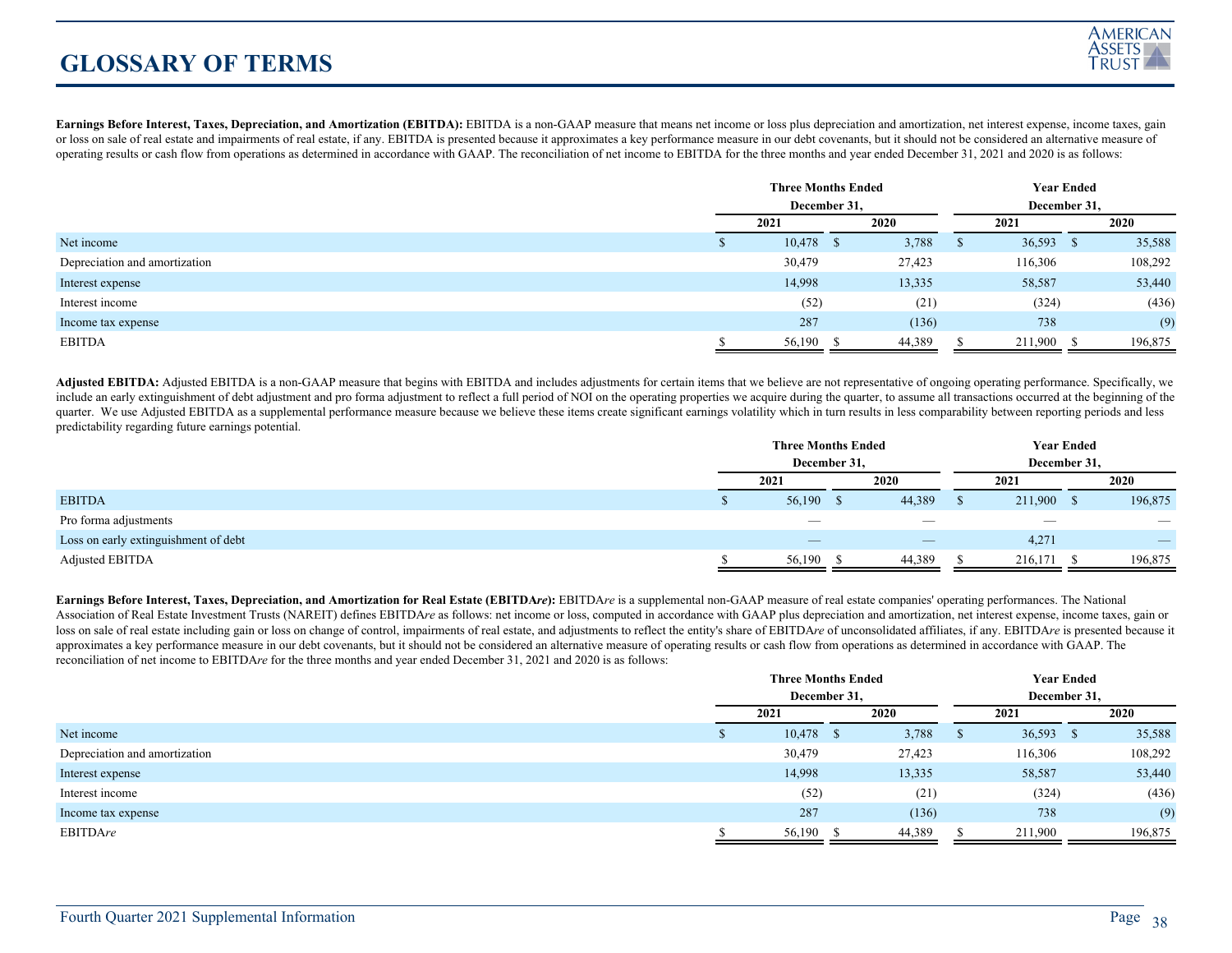![](_page_38_Picture_1.jpeg)

Funds From Operations (FFO): FFO is a supplemental measure of real estate companies' operating performances. NAREIT defines FFO as follows: net income, computed in accordance with GAAP plus depreciation and amortization of real estate assets and excluding extraordinary items, gains and losses on sale of real estate and impairment losses. NAREIT developed FFO as a relative measure of performance and liquidity of an equity REIT in order to recognize that the value of income-producing real estate historically has not depreciated on the basis determined under GAAP. However, FFO does not represent cash flows from operating activities in accordance with GAAP (which, unlike FFO, generally reflects all cash effects of transactions and other events in the determination of net income); should not be considered an alternative to net income as an indication of our performance; and is not necessarily indicative of cash flow as a measure of liquidity or ability to pay dividends. We consider FFO a meaningful, additional measure of operating performance primarily because it excludes the assumption that the value of real estate assets diminishes predictably over time, and because industry analysts have accepted it as a performance measure. Comparison of our presentation of FFO to similarly titled measures for other REITs may not necessarily be meaningful due to possible differences in the application of the NAREIT definition used by such REITs.

Funds Available for Distribution (FAD): FAD is a supplemental measure of our liquidity. We compute FAD by subtracting from FFO As Adjusted tenant improvements, leasing commissions and maintenance capital expenditures, eliminating the net effect of straight-line rents, amortization of above (below) market rents for acquisition properties, the effects of other lease intangibles, adding noncash amortization of deferred financ costs and debt fair value adjustments, adding noncash compensation expense, and adding (subtracting) unrealized losses (gains) on marketable securities. FAD provides an additional perspective on our ability to fund cash needs and make distributions by adjusting FFO for the impact of certain cash and noncash items, as well as adjusting FFO for recurring capital expenditures and leasing costs. However, other REITs may use different methodologies for calculating FAD and, accordingly, our FAD may not be comparable to other REITs.

Net Operating Income (NOI): We define NOI as operating revenues (rental income, tenant reimbursements, lease termination fees, ground lease rental income and other property income) less property and related expenses (property expenses, ground lease expense, property marketing costs, real estate taxes and insurance). NOI excludes general and administrative expenses, interest expense, depreciation and amortization, acquisition-related expense, other nonproperty income and losses, gains and losses from property dispositions, extraordinary items, tenant improvements and leasing commissions. Other REITs may use different methodologies for calculating NOI, and accordingly, our NOI may not be comparable to other REITs. Since NOI excludes general and administrative expenses, interest expense, depreciation and amortization, acquisition-related expenses, other nonproperty income and losses, gains and losses from property dispositions, and extraordinary items, it provides a performance measure that, when compared year over year, reflects the revenues and expenses directly associated with owning and operating commercial real estate and the impact to operations from trends in occupancy rates, rental rates, and operating costs, providing a perspective on operations not immediately apparent fro net income. However, NOI should not be viewed as an alternative measure of our financial performance since it does not reflect general and administrative expenses, interest expense, depreciation and amortization costs, other nonproperty income and losses, the level of capital expenditures and leasing costs necessary to maintain the operating performance of the properties, or trends in development and construction activities which are significant economic costs and activities that could materially impact our results from operations.

| <b>Three Months Ended</b>                                           |     |              |    |           | <b>Year Ended</b> |  |            |  |  |  |
|---------------------------------------------------------------------|-----|--------------|----|-----------|-------------------|--|------------|--|--|--|
|                                                                     |     | December 31, |    |           | December 31,      |  |            |  |  |  |
| Reconciliation of NOI to net income                                 |     | 2021         |    | 2020      | 2021              |  | 2020       |  |  |  |
| <b>Total NOI</b>                                                    |     | 65,499       | -S | 50,482    | 246,054           |  | 223,454    |  |  |  |
| General and administrative                                          |     | (9,305)      |    | (6,644)   | (29, 879)         |  | (26,581)   |  |  |  |
| Depreciation and amortization                                       |     | (30, 479)    |    | (27, 423) | (116,306)         |  | (108, 292) |  |  |  |
| Operating Income                                                    | £.  | 25,715 \$    |    | 16,415    | 99,869 \$         |  | 88,581     |  |  |  |
| Interest expense                                                    |     | (14,998)     |    | (13, 335) | (58, 587)         |  | (53, 440)  |  |  |  |
| Loss on early extinguishment of debt                                |     | _            |    |           | (4,271)           |  |            |  |  |  |
| Other income (expense), net                                         |     | (239)        |    | 708       | (418)             |  | 447        |  |  |  |
| Net income                                                          | \$. | $10,478$ \$  |    | 3,788     | 36,593 \$         |  | 35,588     |  |  |  |
| Net income attributable to restricted shares                        |     | (147)        |    | (123)     | (564)             |  | (383)      |  |  |  |
| Net income attributable to unitholders in the Operating Partnership |     | (2,194)      |    | (767)     | (7,653)           |  | (7, 545)   |  |  |  |
| Net income attributable to American Assets Trust, Inc. stockholders |     | 8,137        |    | 2,898     | 28,376            |  | 27,660     |  |  |  |

**Overall Portfolio:** Includes all operating properties owned by us as of December 31, 2021.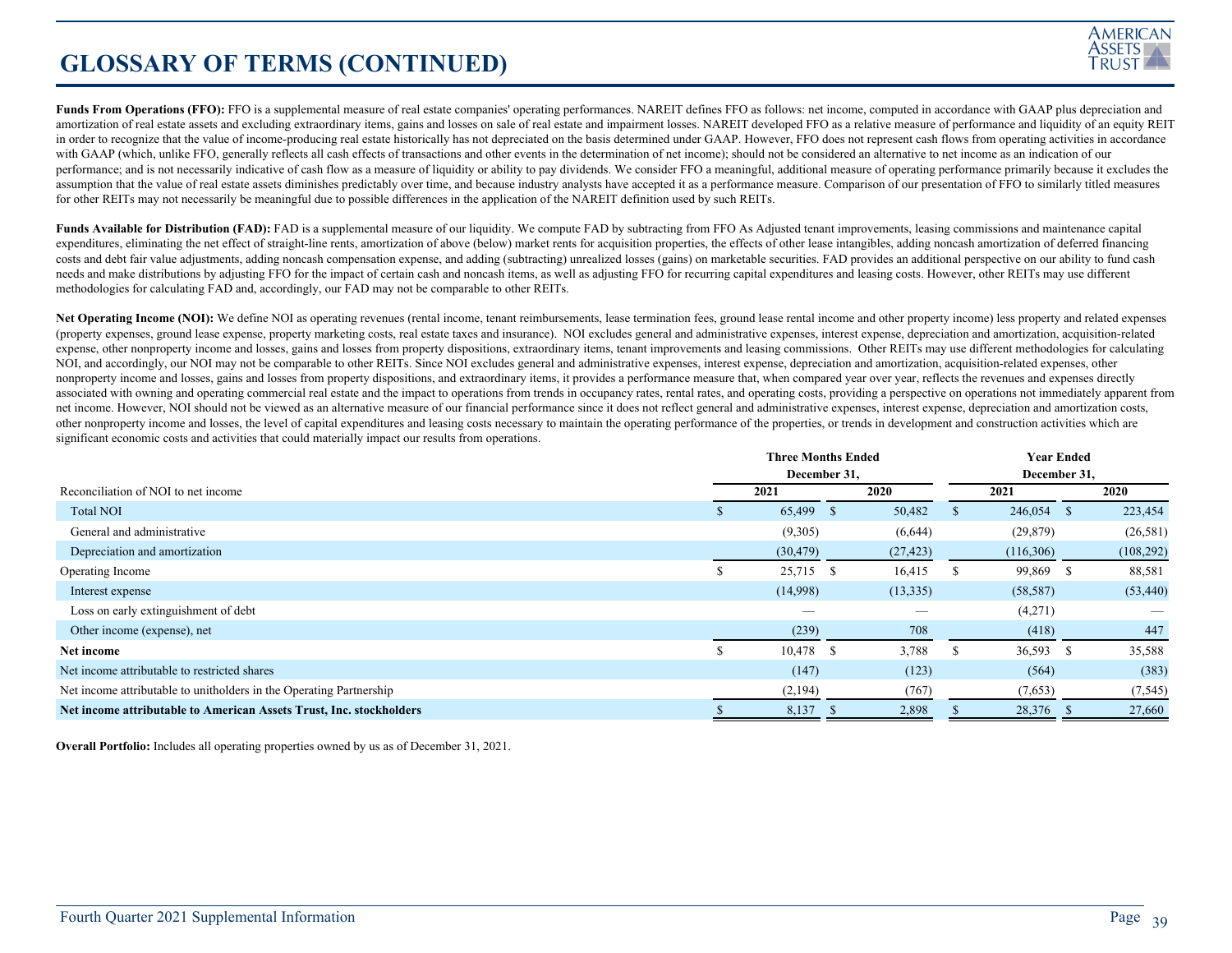![](_page_39_Picture_1.jpeg)

Cash NOI: We define cash NOI as operating revenues (rental income, tenant reimbursements, lease termination fees, ground lease rental income and other property income) less property and related expenses (property expenses, ground lease expense, property marketing costs, real estate taxes and insurance), adjusted for non-cash revenue and operating expense items such as straight-line rent, net change in lease receivables, amortizatio lease intangibles, amortization of lease incentives and other adjustments. Cash NOI also excludes general and administrative expenses, depreciation and amortization, interest expense, other non-property income and losses, acquisition-related expense, gains and losses from property dispositions, extraordinary items, tenant improvements, and leasing commissions. Other REITs may use different methodologies for calculating cash NOI, and accordingly, our cash NOI may not be comparable to the cash NOIs of other REITs. We believe cash NOI provides useful information to investors regarding the company's financial condition and results of operations because it reflects only those income and expense items that are incurred at the property level, and when compared across periods, can be used to determine trends in earnings of the company's properties as this measure is not affe by (1) the non-cash revenue and expense recognition items, (2) the cost of funds of the property owner, (3) the impact of depreciation and amortization expenses as well as gains or losses from the sale of operating real es assets that are included in net income computed in accordance with GAAP or (4) general and administrative expenses and other gains and losses that are specific to the property owner. We believe the exclusion of these items from net (loss) income is useful because the resulting measure captures the actual revenue generated and actual expenses incurred in operating the company's properties as well as trends in occupancy rates, rental rates and operating costs. Cash NOI is a measure of the operating performance of the company's properties but does not measure the company's performance as a whole. Cash NOI is therefore not a substitute for net income as computed in accordance with GAAP. A Reconciliation of Total Cash NOI to Operating Income is presented below:

| <b>Three Months Ended</b> |           |                               |             |              |           |        |                   |  |
|---------------------------|-----------|-------------------------------|-------------|--------------|-----------|--------|-------------------|--|
|                           |           |                               |             | December 31, |           |        |                   |  |
|                           | 2021      |                               | 2020        |              | 2021      |        | <b>2020</b>       |  |
|                           |           |                               | 49,712      |              | 230,400   |        | 201,753           |  |
|                           | 3,577     |                               | 770         |              | 15,654    |        | 21,701            |  |
|                           |           |                               | (6,644)     |              | (29, 879) |        | (26, 581)         |  |
|                           | (30, 479) |                               | (27, 423)   |              | (116,306) |        | (108,292)         |  |
|                           |           |                               | 16,415      |              |           | - 35   | 88,581            |  |
|                           |           |                               | (13, 335)   |              | (58, 587) |        | (53, 440)         |  |
|                           |           |                               |             |              | (4,271)   |        |                   |  |
|                           | (239)     |                               | 708         |              | (418)     |        | 447               |  |
|                           | 10,478    |                               | 3,788       |              | 36,593    |        | 35,588            |  |
|                           |           | 61,922<br>(9,305)<br>(14,998) | $25,715$ \$ | December 31. |           | 99,869 | <b>Year Ended</b> |  |

(1) Represents adjustments related to the straight-line rent income recognized during the period offset by cash received during the period and the provision for bad debts recorded for deferred rent receivable balances; the amortization of above (below) market rents, the amortization of lease incentives paid to tenants, the amortization of other lease intangibles, net change in lease receivables, and straight-line rent expense for our leases the Annex at The Landmark at One Market.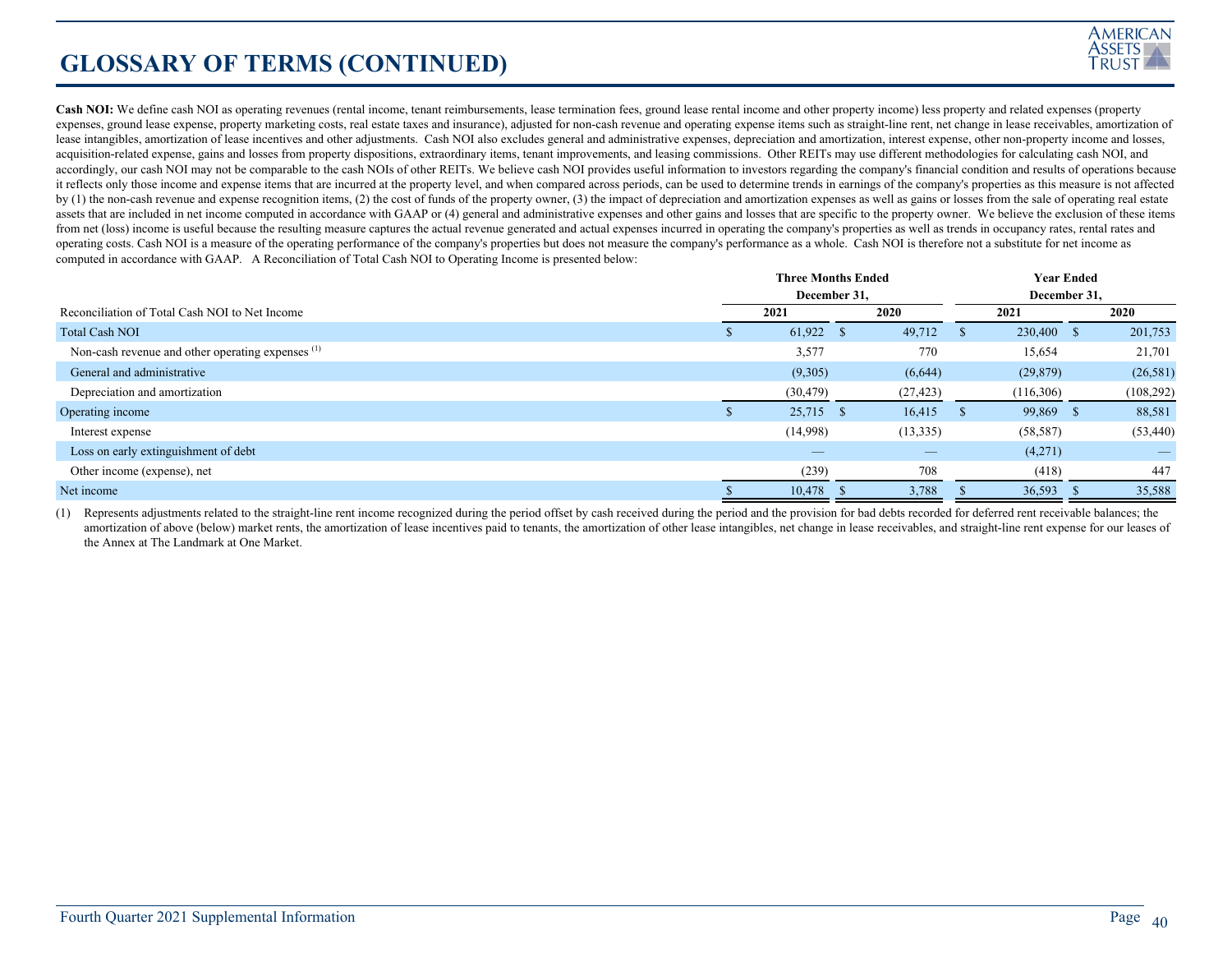![](_page_40_Picture_1.jpeg)

Same-Store Cash NOI Comparison with Redevelopment: As noted below in the definition of Same-Store, Non-Same Store and Redevelopment Same-Store, information provided on a redevelopment same-store basis includes the results of properties undergoing significant redevelopment for the entirety or portion of both periods being compared. Redevelopment same-store is considered by management to be an important measure because it assists in eliminating disparities due to the redevelopment of properties during the particular period presented, and thus provides a more consistent performance measure for the comparison of the company's stabilized and redevelopment properties, as applicable. Additionally, redevelopment same-store is considered by management to be an important measure because it assists in evaluating the timing of the start and stabilization of our redevelopment opportunities and the impact that these redevelopments have in enhancing our operating performance. We present Same-Store Cash NOI Comparison with Redevelopment using cash NOI to evaluate and compare the operating performance of the company's properties, as defined above. A reconciliation of Same-Store Cash NOI Comparison with Redevelopment on a cash basis to operating income is presented below:

|                                                                                         | Three Months Ended <sup>(1)</sup> |              |           |              | Year Ended <sup>(2)</sup> |               |            |  |
|-----------------------------------------------------------------------------------------|-----------------------------------|--------------|-----------|--------------|---------------------------|---------------|------------|--|
|                                                                                         | December 31,                      |              |           |              |                           | December 31,  |            |  |
| Reconciliation of Same-Store Cash NOI Comparison with Redevelopment to Operating Income | 2021                              |              | 2020      |              | 2021                      |               | 2020       |  |
| Same-Store Cash NOI                                                                     | 59,696                            | -S           | 49,759    | <sup>S</sup> | 212,676 \$                |               | 192,730    |  |
| Redevelopment Cash NOI <sup>(3)</sup>                                                   | (257)                             |              | (156)     |              | (257)                     |               | (534)      |  |
| Same-Store Cash NOI with Redevelopment                                                  | 59,439                            |              | 49,603    |              | 212,419                   |               | 192,196    |  |
| Tenant improvement reimbursements                                                       | 139                               |              | 137       |              | 406                       |               | 5,399      |  |
| Total Same-Store Cash NOI with Redevelopment                                            | 59,578                            | -S           | 49,740    |              | 212,825 \$                |               | 197,595    |  |
| Non-Same Store Cash NOI                                                                 | 2,344                             |              | (28)      |              | 17,575                    |               | 4,158      |  |
| <b>Total Cash NOI</b>                                                                   | 61,922                            | $\mathbf S$  | 49,712    |              | 230,400                   | -S            | 201,753    |  |
| Non-cash revenue and other operating expenses <sup>(4)</sup>                            | 3,577                             |              | 770       |              | 15,654                    |               | 21,701     |  |
| General and administrative                                                              | (9,305)                           |              | (6,644)   |              | (29, 879)                 |               | (26, 581)  |  |
| Depreciation and amortization                                                           | (30, 479)                         |              | (27, 423) |              | (116,306)                 |               | (108, 292) |  |
| Operating income                                                                        | 25,715                            | <sup>S</sup> | 16,415    | -S           | 99,869                    | - S           | 88,581     |  |
| Interest expense                                                                        | (14,998)                          |              | (13,335)  |              | (58, 587)                 |               | (53, 440)  |  |
| Loss on early extinguishment of debt                                                    |                                   |              |           |              | (4,271)                   |               |            |  |
| Other income (expense), net                                                             | (239)                             |              | 708       |              | (418)                     |               | 447        |  |
| Net income                                                                              | 10,478                            | - 55         | 3,788     | ъ            | 36,593                    | $\mathcal{P}$ | 35,588     |  |

(1) Same-store portfolio includes Waikiki Beach Walk-Embassy SuitesTM and Waikiki Beach Walk-Retail due to the significant spalling repair activity completed in September 2020. Same-store portfolio excludes (i) One Beach Street, due to significant redevelopment activity; (ii) Eastgate Office Park which was acquired on July 7, 2021; (iii) Corporate Campus East III which was acquired on September 10, 2021 and (iv) land held for development.

(2) Same-store portfolio excludes (i) One Beach Street, due to significant redevelopment activity; (ii) Eastgate Office Park which was acquired on July 7, 2021; (iii) Corporate Campus East III which was acquired on September 10, 2021; (iv) Waikiki Beach Walk-Embassy Suites $^{TM}$  and Waikiki Beach Walk - Retail, due to significant spalling repair activity which was completed in September 2020 and (v) land held for development.

(3) Redevelopment property refers to One Beach Street, and Lloyd Portfolio - Land.

(4) Represents adjustments related to the straight-line rent income recognized during the period offset by cash received during the period and the provision for bad debts recorded for deferred rent receivable balances; the amortization of above (below) market rents, the amortization of lease incentives paid to tenants, the amortization of other lease intangibles, net change in lease receivables, lease termination fees at Carmel Mountain Plaza, and straight-line rent expense for our leases of the Annex at The Landmark at One Market.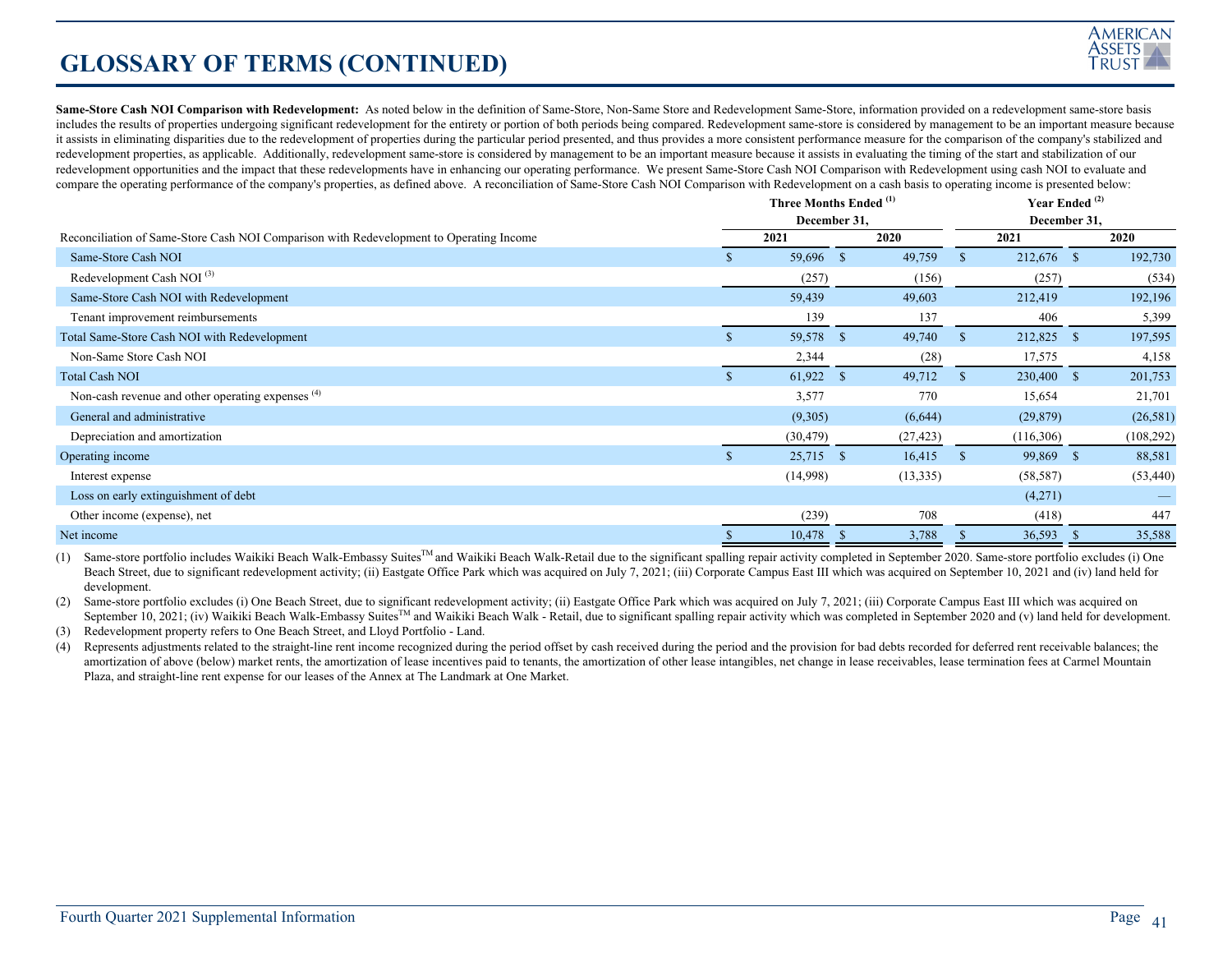**AMERICAN** ASSETS TRUST

### **GLOSSARY OF TERMS (CONTINUED)**

Same-Store Portfolio, Non-Same Store Portfolio and Redevelopment Same-Store: Information provided on a same-store basis includes the results of properties that we owned and operated for the entirety of both periods being compared except for properties for which significant redevelopment or expansion occurred during either of the periods being compared, properties under development, properties classified as held for development and properties classified as discontinued operations. Information provided on a redevelopment same-store basis includes the results of properties undergoing significant redevelopment for the entirety or portion of both periods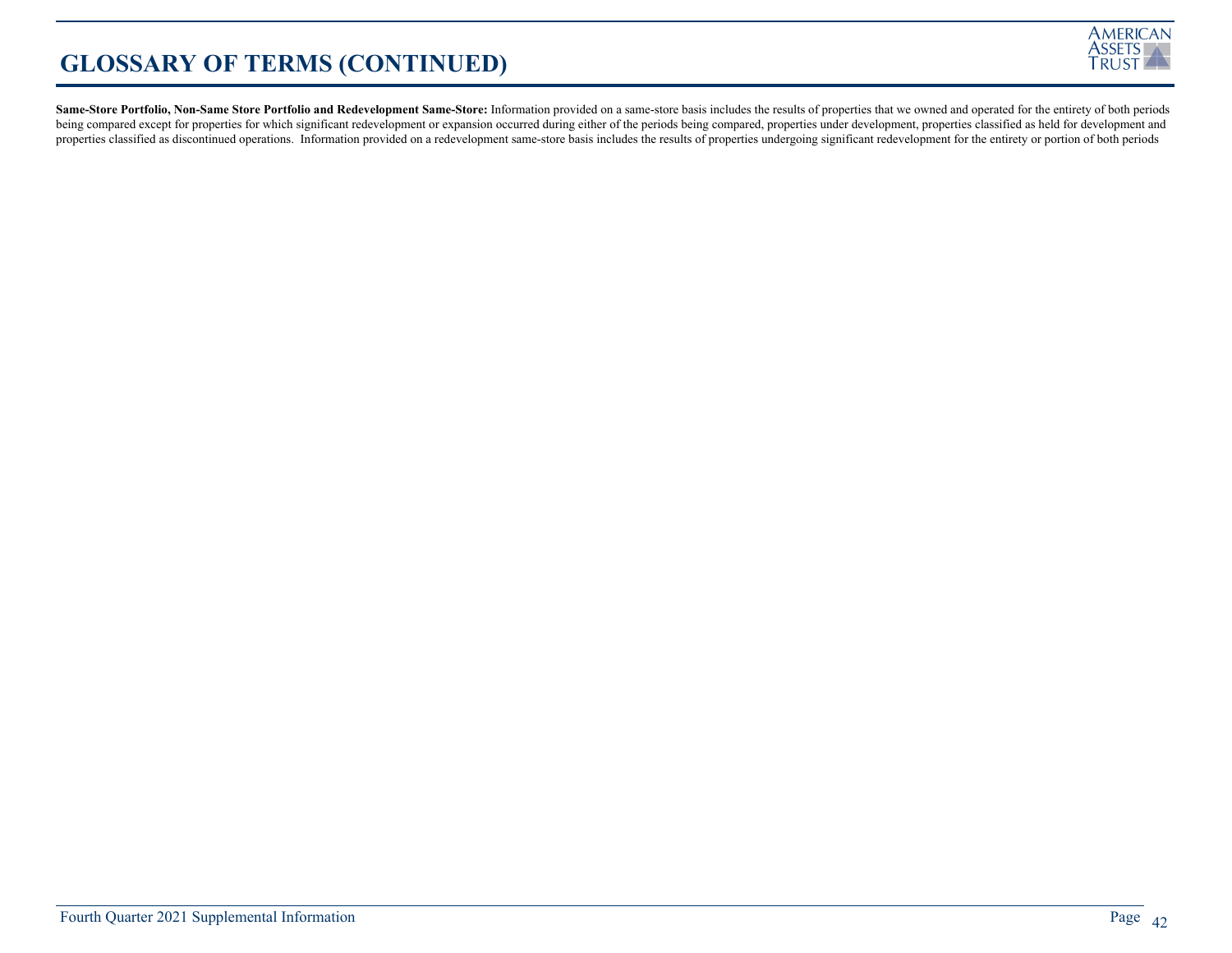![](_page_42_Picture_1.jpeg)

being compared. The following table shows the properties included in the same-store, non-same store and redevelopment same-store portfolio for the comparative periods presented.

|                                                          | <b>Comparison of Three Months Ended</b><br>December 31, 2021 to 2020 |                       |                             | <b>Comparison of Year Ended</b><br>December 31, 2021 to 2020 |                       |                             |
|----------------------------------------------------------|----------------------------------------------------------------------|-----------------------|-----------------------------|--------------------------------------------------------------|-----------------------|-----------------------------|
|                                                          |                                                                      |                       |                             |                                                              |                       |                             |
|                                                          | Same-Store                                                           | <b>Non Same-Store</b> | Redevelopment<br>Same-Store | Same-Store                                                   | <b>Non Same-Store</b> | Redevelopment<br>Same-Store |
| <b>Office Properties</b>                                 |                                                                      |                       |                             |                                                              |                       |                             |
| La Jolla Commons                                         | X                                                                    |                       | X                           | $\mathbf X$                                                  |                       |                             |
| Torrey Reserve Campus                                    | $\mathbf X$                                                          |                       | $\mathbf X$                 | $\mathbf X$                                                  |                       | $\mathbf X$                 |
| Torrey Point                                             | $\mathbf X$                                                          |                       | $\mathbf X$                 | $\mathbf X$                                                  |                       | $\mathbf X$                 |
| Solana Crossing (formerly Solana Beach Corporate Centre) | $\mathbf X$                                                          |                       | $\mathbf X$                 | $\mathbf X$                                                  |                       | $\mathbf X$                 |
| The Landmark at One Market                               | $\mathbf X$                                                          |                       | $\mathbf X$                 | $\mathbf X$                                                  |                       | $\mathbf X$                 |
| One Beach Street                                         |                                                                      | $\mathbf X$           | $\mathbf X$                 |                                                              | $\mathbf X$           | $\mathbf X$                 |
| First & Main                                             | $\mathbf X$                                                          |                       | $\mathbf X$                 | $\mathbf X$                                                  |                       | $\mathbf X$                 |
| Lloyd Portfolio                                          | $\mathbf X$                                                          |                       | $\mathbf X$                 | $\mathbf X$                                                  |                       | $\mathbf X$                 |
| City Center Bellevue                                     | $\mathbf X$                                                          |                       | $\mathbf X$                 | $\mathbf X$                                                  |                       | $\mathbf X$                 |
| Eastgate Office Park                                     |                                                                      | X                     |                             |                                                              | $\mathbf X$           |                             |
| Corporate Campus East III                                |                                                                      | $\mathbf X$           |                             |                                                              | $\mathbf X$           |                             |
| <b>Retail Properties</b>                                 |                                                                      |                       |                             |                                                              |                       |                             |
| Carmel Country Plaza                                     | $\mathbf X$                                                          |                       | $\mathbf X$                 | $\mathbf X$                                                  |                       | $\mathbf X$                 |
| Carmel Mountain Plaza                                    | $\mathbf X$                                                          |                       | $\mathbf X$                 | $\mathbf X$                                                  |                       | $\mathbf X$                 |
| South Bay Marketplace                                    | $\mathbf X$                                                          |                       | $\mathbf X$                 | $\mathbf X$                                                  |                       | $\mathbf X$                 |
| Gateway Marketplace                                      | $\mathbf X$                                                          |                       | $\mathbf X$                 | $\mathbf X$                                                  |                       | $\mathbf X$                 |
| Lomas Santa Fe Plaza                                     | $\mathbf X$                                                          |                       | $\mathbf X$                 | $\mathbf X$                                                  |                       | $\mathbf X$                 |
| Solana Beach Towne Centre                                | $\mathbf X$                                                          |                       | $\mathbf X$                 | $\mathbf X$                                                  |                       | $\mathbf X$                 |
| Del Monte Center                                         | $\mathbf X$                                                          |                       | $\mathbf X$                 | $\mathbf X$                                                  |                       | $\mathbf X$                 |
| Geary Marketplace                                        | $\mathbf X$                                                          |                       | $\mathbf X$                 | $\mathbf X$                                                  |                       | $\mathbf X$                 |
| The Shops at Kalakaua                                    | $\mathbf X$                                                          |                       | $\mathbf X$                 | $\mathbf X$                                                  |                       | $\mathbf X$                 |
| Waikele Center                                           | $\mathbf X$                                                          |                       | $\mathbf X$                 | $\mathbf X$                                                  |                       | $\mathbf X$                 |
| Alamo Quarry Market                                      | $\mathbf X$                                                          |                       | $\mathbf X$                 | $\mathbf X$                                                  |                       | $\mathbf X$                 |
| Hassalo on Eighth - Retail                               | $\mathbf X$                                                          |                       | $\mathbf{X}$                | $\mathbf X$                                                  |                       | $\mathbf X$                 |
| <b>Multifamily Properties</b>                            |                                                                      |                       |                             |                                                              |                       |                             |
| Loma Palisades                                           | $\mathbf X$                                                          |                       | $\mathbf X$                 | $\mathbf X$                                                  |                       | $\mathbf X$                 |
| Imperial Beach Gardens                                   | $\mathbf X$                                                          |                       | $\mathbf X$                 | $\mathbf X$                                                  |                       | $\mathbf X$                 |
| Mariner's Point                                          | $\mathbf X$                                                          |                       | $\mathbf X$                 | $\mathbf X$                                                  |                       | $\mathbf X$                 |
| Santa Fe Park RV Resort                                  | $\overline{\mathbf{X}}$                                              |                       | $\mathbf X$                 | $\mathbf X$                                                  |                       | $\mathbf X$                 |
| Pacific Ridge Apartments                                 | $\mathbf X$                                                          |                       | $\mathbf X$                 | $\mathbf X$                                                  |                       | $\mathbf X$                 |
| Hassalo on Eighth                                        | $\mathbf X$                                                          |                       | $\mathbf X$                 | $\mathbf X$                                                  |                       | $\mathbf X$                 |
| <b>Mixed-Use Properties</b>                              |                                                                      |                       |                             |                                                              |                       |                             |
| Waikiki Beach Walk - Retail                              | $\overline{\mathbf{X}}$                                              |                       | $\mathbf X$                 |                                                              | $\mathbf X$           |                             |
| Waikiki Beach Walk - Embassy Suites™                     | $\mathbf X$                                                          |                       | $\mathbf X$                 |                                                              | $\mathbf X$           |                             |
| <b>Development Properties</b>                            |                                                                      |                       |                             |                                                              |                       |                             |
| La Jolla Commons - Land                                  |                                                                      | $\mathbf X$           |                             |                                                              | $\mathbf X$           |                             |
| Solana Crossing - Land                                   |                                                                      | $\mathbf X$           |                             |                                                              | $\mathbf X$           |                             |
| Lloyd Portfolio - Land                                   |                                                                      | $\mathbf X$           | $\mathbf X$                 |                                                              | $\mathbf X$           | $\mathbf X$                 |